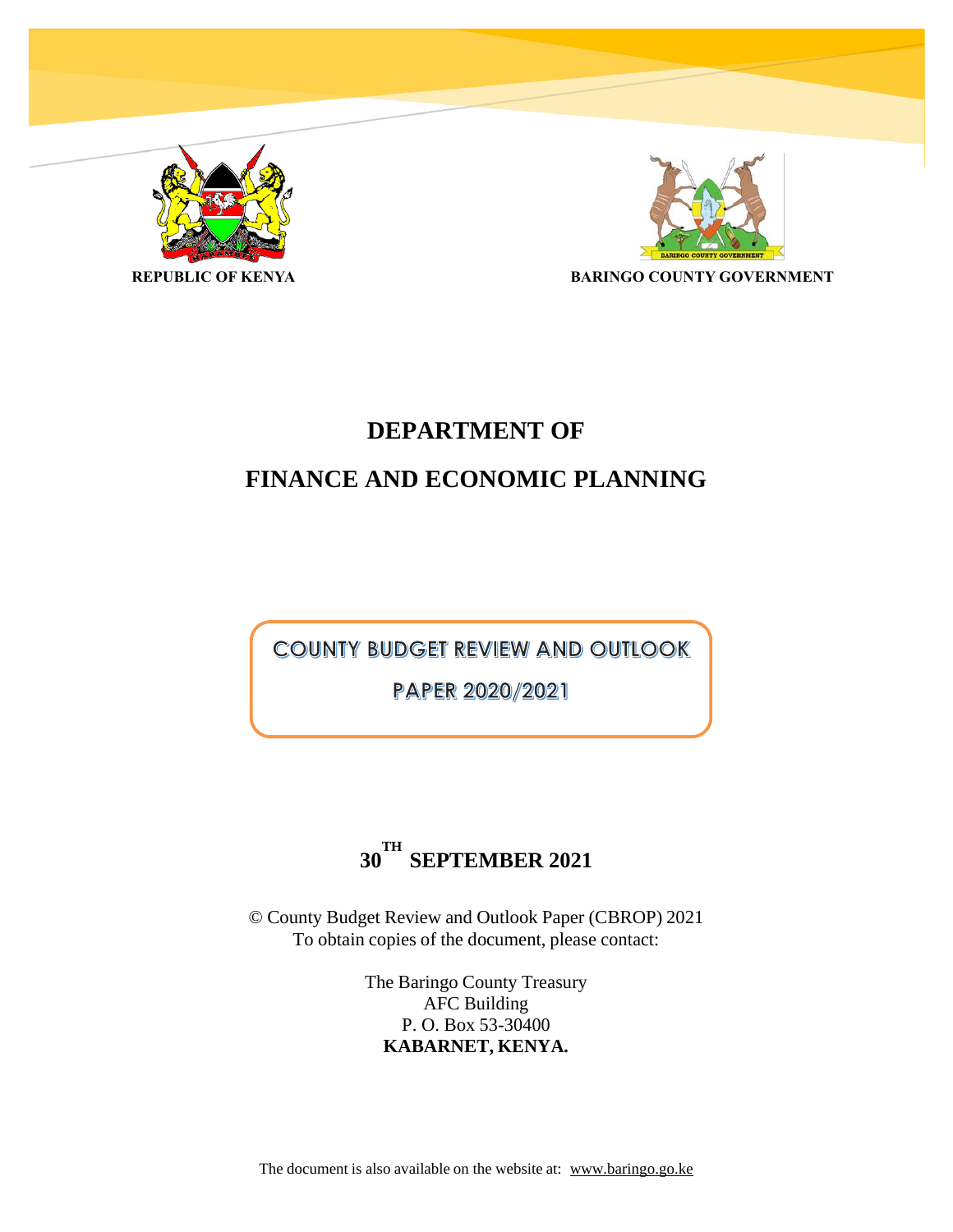### <span id="page-1-0"></span>**Foreword**

The County Budget Review Outlook Paper (CBROP) 2020/2021 financial year has been prepared in accordance with section 118 of the Public Finance Management Act, 2012. In preparing the C-BROP, the County Treasury has provided details of the actual fiscal performance for the year under review by providing comparative analysis of the actual achievements against the targets (Actual-vs.-Budget) as well as providing the economic and financial forecasts for the MTEF period.

The CBROP is presented in five (5) sections, with section I stating the C-BROP objective and highlighting its significance in the budget preparation process especially with regard to the Medium-Term Expenditure Framework within which the government's planning, budgeting and execution of its programmes is managed. Section 11 covers the fiscal performance overview followed by the Review of County Fiscal Performance for the FY 2020/2021 and the implications of the fiscal performance. The section analyzes the actual performance of both revenue and expenditure against the budgets for 2020/2021 FY and provides explanations for variances in performance. The third section of this document highlights the Recent Economic Developments; Medium Term Fiscal Framework and Risks to the Outlook. The aim of the section is to turn the attention from the past County fiscal performance to the present time and the immediate future with a view to focus on the prospects for growth. The Resource Allocation Framework is articulated in section IV with section V providing the conclusion and way forward.

Having highlighted what is entailed in the CBROP it is worth appreciating that the CBROP helps in improving the link between policy, planning and budgeting, transparency and accountability in the use of public resources. This is vital in the preparation of annual budgets, management of public resources, and prioritization of resources to key sectors. Thus, this will help in addressing weaknesses in implementation of spending priorities consistent with government policies of achieving high and sustained economic growth and poverty reduction. The outlook paper also provides an overview of how the actual performance of the FY 2020/2021 affected the financial objectives as detailed in the CFSP and will form a basis for projecting the 2022/2023 budget based on the recent economic development. It is projected that, the revenue and expenditure for 2021/22 will be achieved with strict expenditure controls and enhanced revenue collection measures. This will be achieved through fiscal discipline in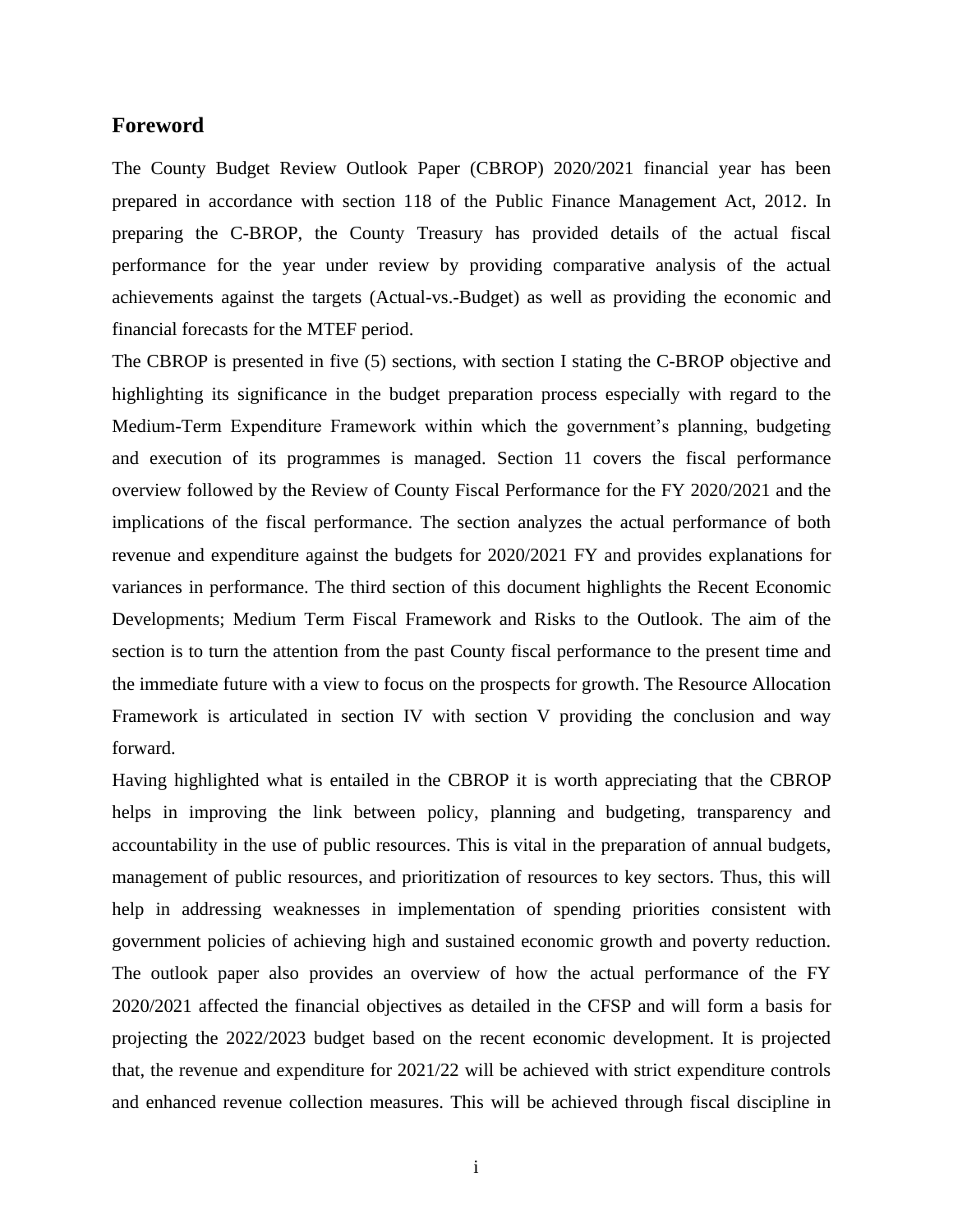ensuring proper management of public resources and opening up of new as well as maintaining of existing sources of revenue.

The 2021 CBROP spell out broad fiscal parameters for the 2022/2023 budget and the medium term that is consistent with county's strategies. Subsequently, the County Fiscal Strategy Paper (CFSP) for 2022 will provide an update of available resources and set firm departmental ceilings and expenditure priorities.

The CPROP will be made available to the public including members of County Assembly to facilitate understanding of the fiscal situation and proposed county government strategies in line with the objective of improving public transparency and accountability.

**Hon. Enock Keston County Executive Committee Member Finance and Economic Planning**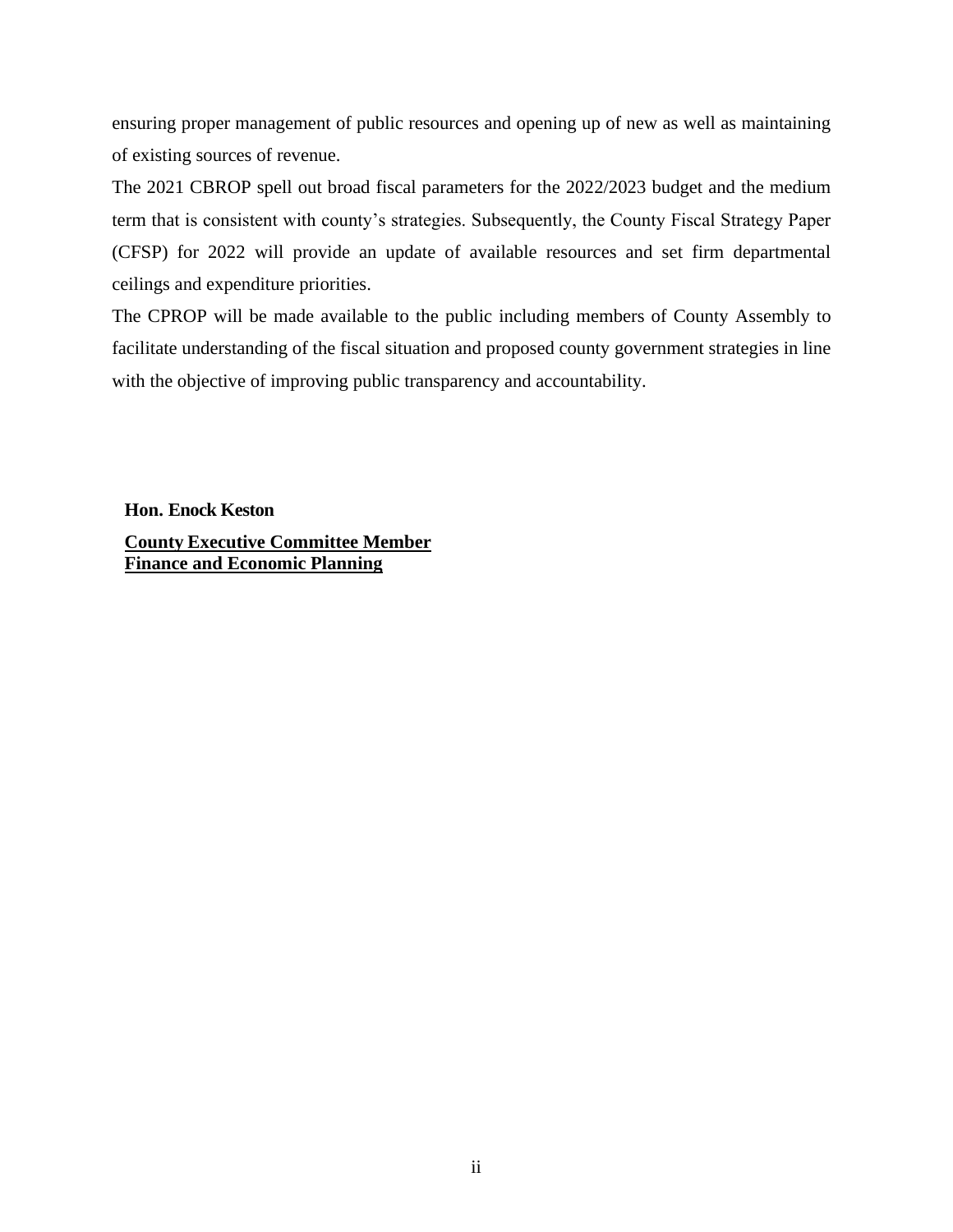# <span id="page-3-0"></span>**Acknowledgements**

The development of the County Budget Review and Outlook Paper 2021 has been made possible through the participation of many individual officers. Special thanks go to the Executive Committee Members under the leadership of His Excellency the Governor Stanley K. Kiptis and the Deputy Governor H.E Jacob Chepkwony for their steadfast leadership, guidance and support during the entire process of writing the paper. Special gratitude goes to the Executive Committee Member for Finance and Economic Planning Hon. Enock Keston for his invaluable input and leadership in preparation of this document. The Finance and economic Planning unit would like to appreciate Chief Officers from various departments and the following officers from accounting unit; Mr. Gikono Kiptoo, Mr. David Rerimoi, Mr. Francis Karimi, Mr. Festus Kiptui and Mr. Nicholas Kiprotich for generously availing data that was used in the report.

Also, special appreciation goes to the core team from the Budget and Economic Planning section who coordinated the entire process and helped piece up the document. These officers include the head of budget Mr. Jacob Kendagor, Mr. Michael Ngetich, Mr. Solomon Kimuna, Mr. Richard Tumeyo, Mrs. Roxana Kandie and Ken Nadeiwa.

Finally, we are grateful to everyone not individually mention here particularly staff from various departments whose input, efforts and personal dedication led to timely submission of this document.

We are hopeful that the implementation of the interventions provided in this document will be useful in the preparation of the 2022/23 budget as well as the implementation of 2021/22 budget.

**William Kurere Chief Officer Economic Planning**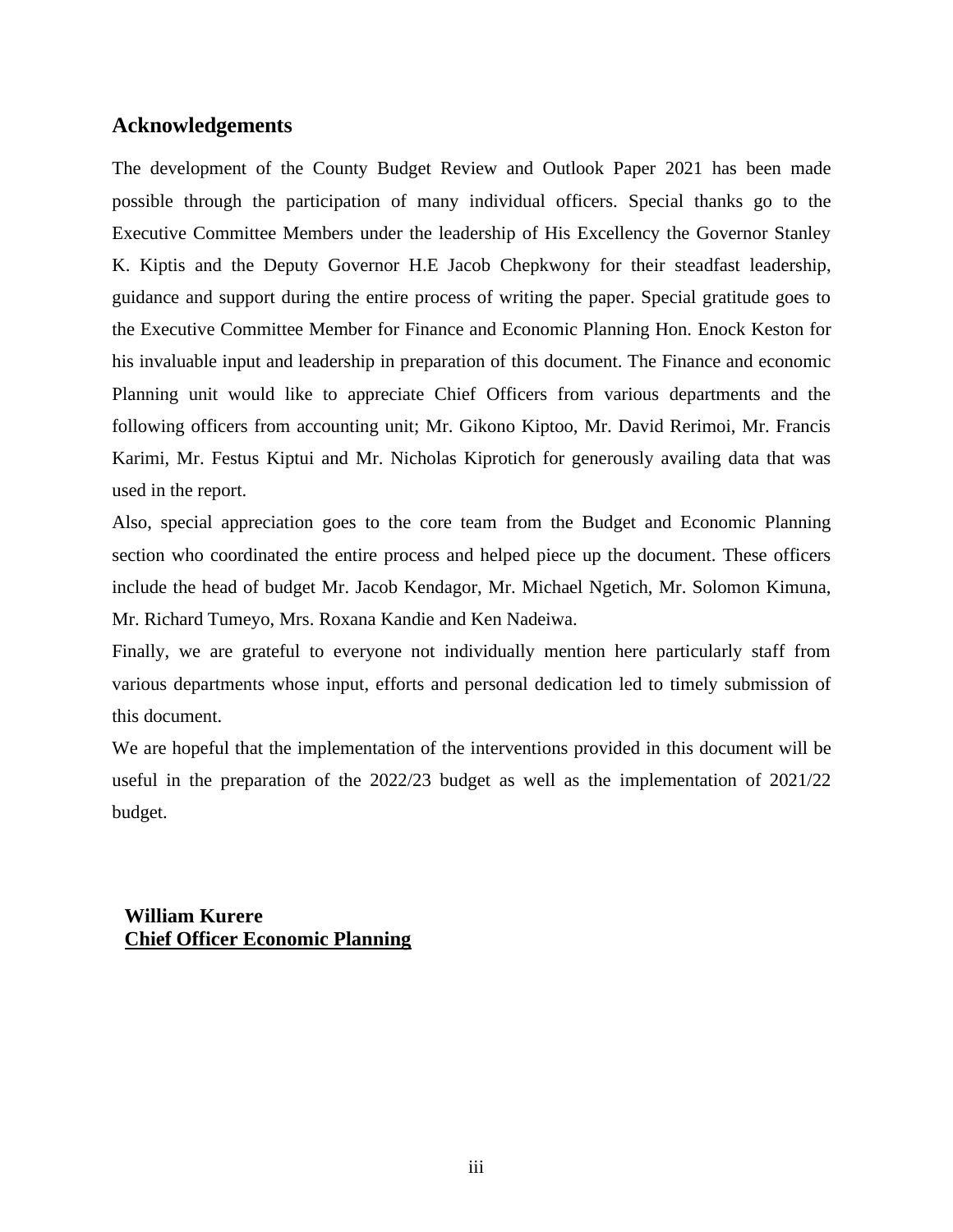# <span id="page-4-0"></span>**Acronyms and Abbreviations**

| <b>CADP</b>   | <b>County Annual Development Plan</b>         |
|---------------|-----------------------------------------------|
| <b>CBROP</b>  | <b>County Budget Review and Outlook Paper</b> |
| <b>CFSP</b>   | <b>County Fiscal Strategy Paper</b>           |
| <b>CIDP</b>   | <b>County Integrated Development Plan</b>     |
| <b>DANIDA</b> | Danish International Development Agency       |
| <b>FSI</b>    | <b>Financial Services</b>                     |
| FY.           | <b>Financial Year</b>                         |
| <b>GDP</b>    | <b>Gross Domestic Product</b>                 |
| <b>HSSF</b>   | <b>Health Sector Services Fund</b>            |
| <b>KNBS</b>   | Kenya National Bureau of Statistics           |
| M&E           | Monitoring and Evaluation                     |
| <b>MTEF</b>   | Medium Term Expenditure Framework             |
| <b>SWGs</b>   | <b>Sector Working Group</b>                   |
|               |                                               |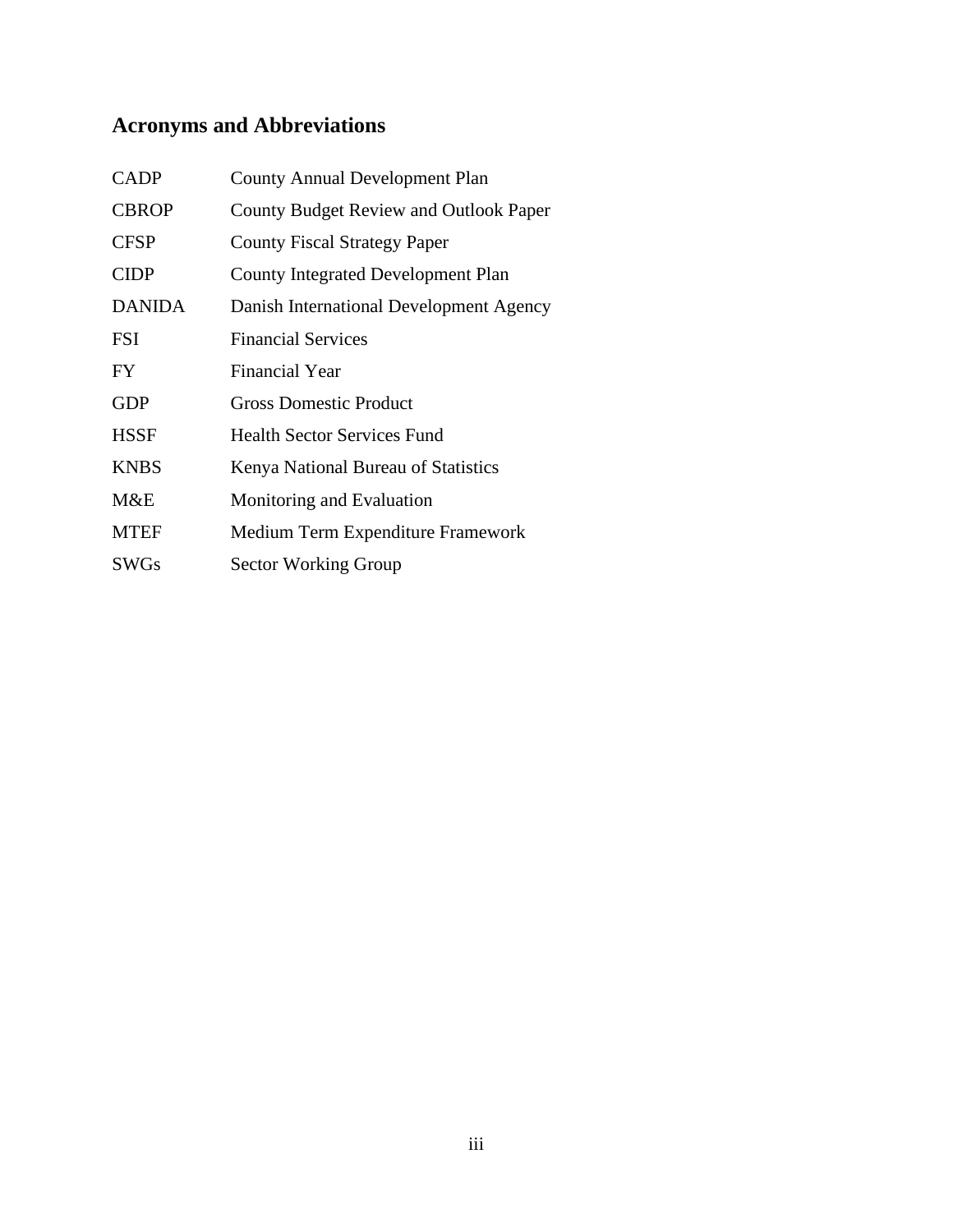| SECTION 2: REVIEW OF THE FISCAL PERFORMANCE FOR 2020/2021 FY  3       |  |
|-----------------------------------------------------------------------|--|
| $\mathbf{i}$                                                          |  |
|                                                                       |  |
|                                                                       |  |
| (i)                                                                   |  |
| (ii)                                                                  |  |
| <b>SECTION 3: NATIONAL RECENT ECONOMIC DEVELOPMENT AND OUTLOOK 10</b> |  |
|                                                                       |  |
| (i)                                                                   |  |
|                                                                       |  |
| (ii)                                                                  |  |
|                                                                       |  |
|                                                                       |  |
|                                                                       |  |
|                                                                       |  |
|                                                                       |  |
|                                                                       |  |
|                                                                       |  |
|                                                                       |  |
| (i)                                                                   |  |
|                                                                       |  |
|                                                                       |  |

# **Table of Contents**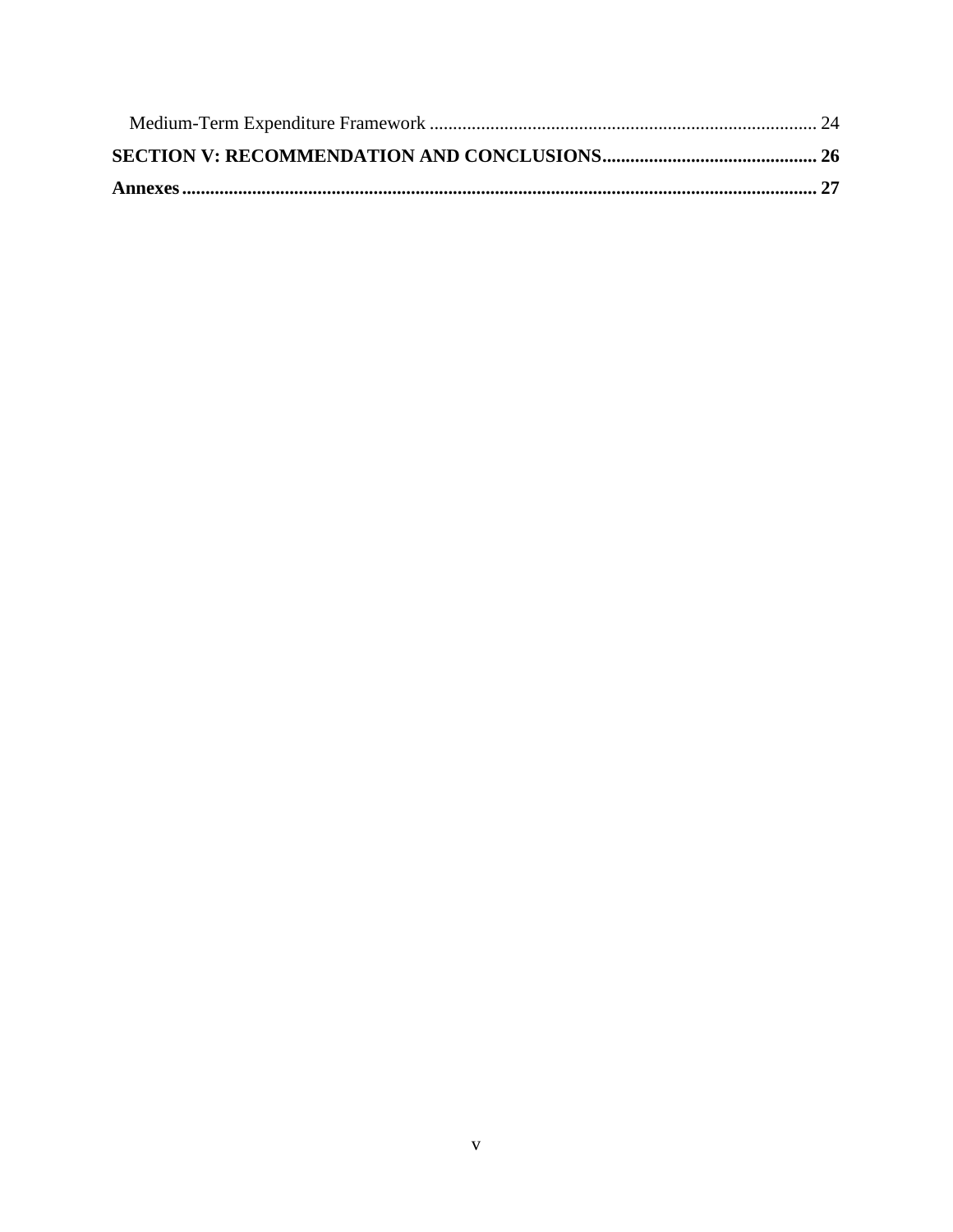# <span id="page-7-0"></span>**List of Figures**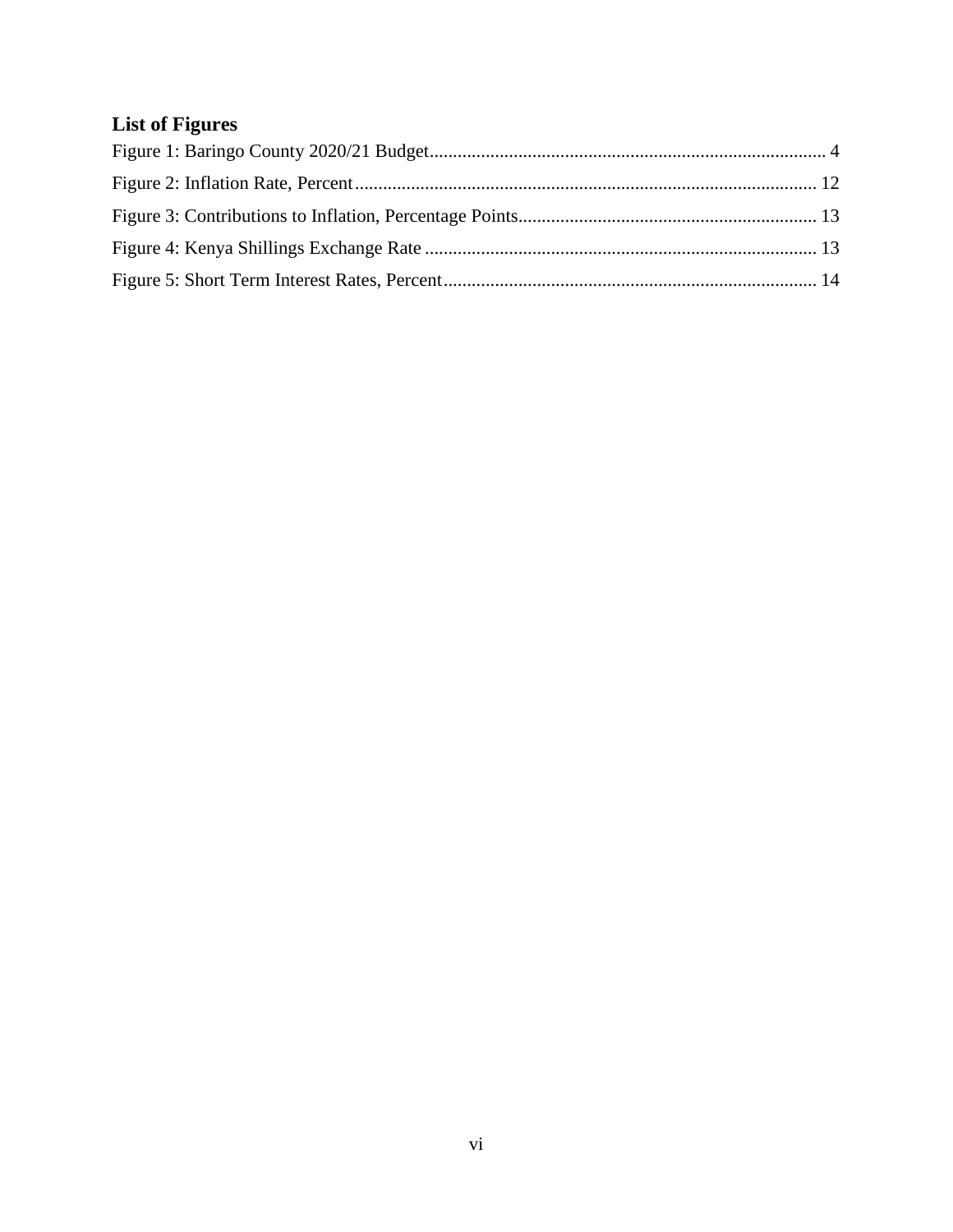# <span id="page-8-0"></span>**List of Tables**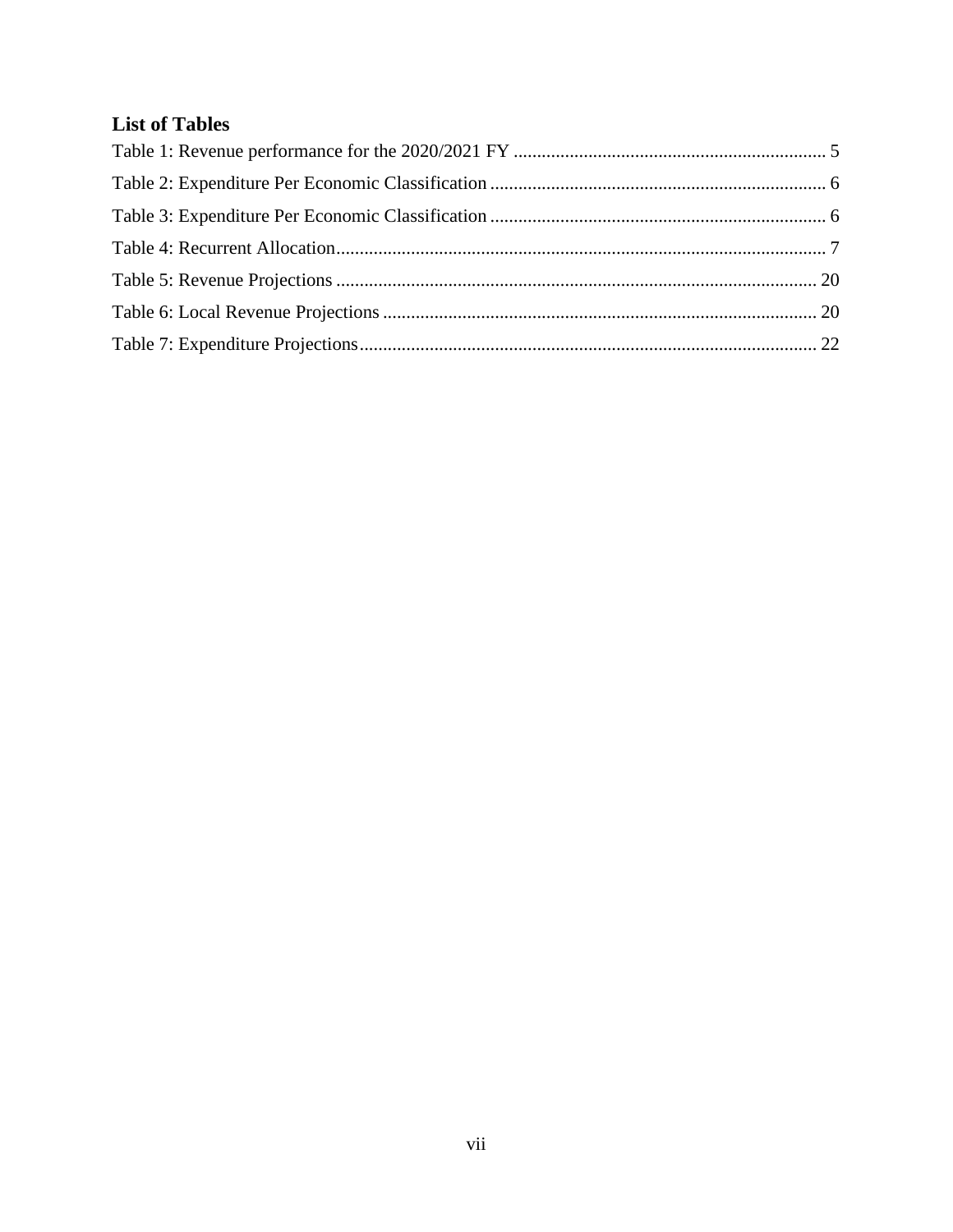# <span id="page-9-0"></span>**Legal Framework for County Budget Review and Outlook Paper**

Legal Basis for the Publication of the County Budget Review and Outlook Paper

The County Budget Review and Outlook Paper is prepared in accordance with Section118 of the Public Financial Management Act, 2012, states that:

- (1) A County Treasury shall:
	- (a) Prepare a County Budget Review and Outlook Paper in respect of the county for each financial year; and
	- (b) Submit the paper to the County Executive Committee by the 30th September of that year.
- (2) in preparing its county Budget Review and Outlook Paper, the County Treasury shall specify (a) the details of the actual fiscal performance in the previous year compared to the budget appropriation for that year;
	- (a) the updated economic and financial forecasts with sufficient information to show changes from the forecasts in the most recent County Fiscal Strategy Paper;
- (3) The County Executive Committee shall consider the County Budget Review and Outlook Paper with a view to approving it, with or without amendments, within fourteen days after its submission. (4) Not later than seven days after the County Budget Review and Outlook Paper is approved by the County Executive Committee, the County Treasury shall—
	- (a) arrange for the Paper to be laid before the County Assembly; and
	- (b) as soon as practicable after having done so, publish and publicize the Paper.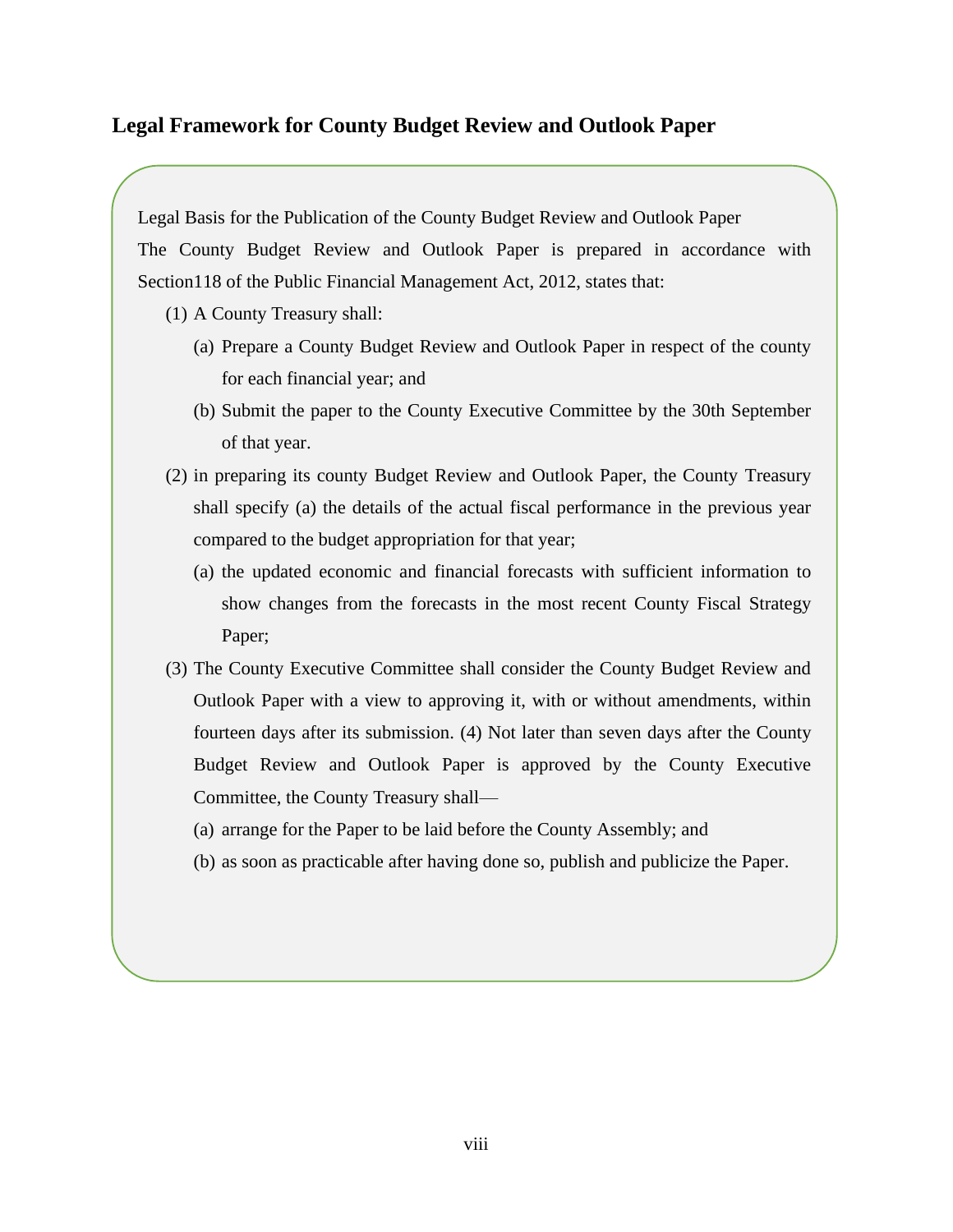### **Executive Summary**

<span id="page-10-0"></span>The County Budget Review Outlook Paper (CBROP) is prepared in accordance with section 118 of the Public Finance Management Act, 2012. It reviews the actual fiscal performance of the financial year 2020/2021 and makes comparisons to the budget allocations in the same year. It presents the Budget performance for FY 2020/2021 and how the budget adhered to the fiscal responsibility principles and financial objectives as set out in the PFM Act, 2012. The updated fiscal forecasts therein also provide the basis to revise the FY 2020/2021 budget in the context of supplementary estimates.

An overview of the 2020/2021 FY fiscal performance indicate that the County government budget was KShs **7,912,538,919**. The expected revenue was to be raised from various sources as follows: KShs 5.095 billion (**64%**) as equitable shares from the National Government, KShs 1,645 billion (**15%)** as total conditional grants, KShs 346.08 million (**4%**) as own-source revenue, KShs 1.171 billion as unspent balances from the previous FY 2019/2020 and KSHs 129.33 million **(2%**) for medical staff allowance and Covid-19 fund. A review of the revenue performance for the financial year 2020/2021 however reveal that County managed to raise actual revenue of KShs **7,286,533,764.47** against the anticipated revenue of KShs **7,912,538,919** which represents 92% performance. The drop in the revenue performance was occasioned by uncollected local revenue and conditional grants.

Further review on the Expenditure performance for the FY 2020/2021 indicates a cumulative absorption of KShs **5,381,946,599** against a budget of KShs **7,913,538,919** reflecting an overall performance of 68%. Specifically, the County absorbed KShs **4,494,518,796** in re-current expenditure against a budget of KShs **4,651,467,647** and KShs **887,427,803** in development expenditure against a target of KShs **3,261,071,272** reflecting performances of **97%** and **27 %**  respectively.

The FY 2020/21 budget adhered to the fiscal responsibility principles as set out in the PFM Act, 2012, by allocating 30% of the budget to development and 70 percent recurrent.

Moving forward, implementation of 2021/22 F/Y budget and formulation subsequent budgets in the medium term will be premised on the lessons drawn from the performance of the period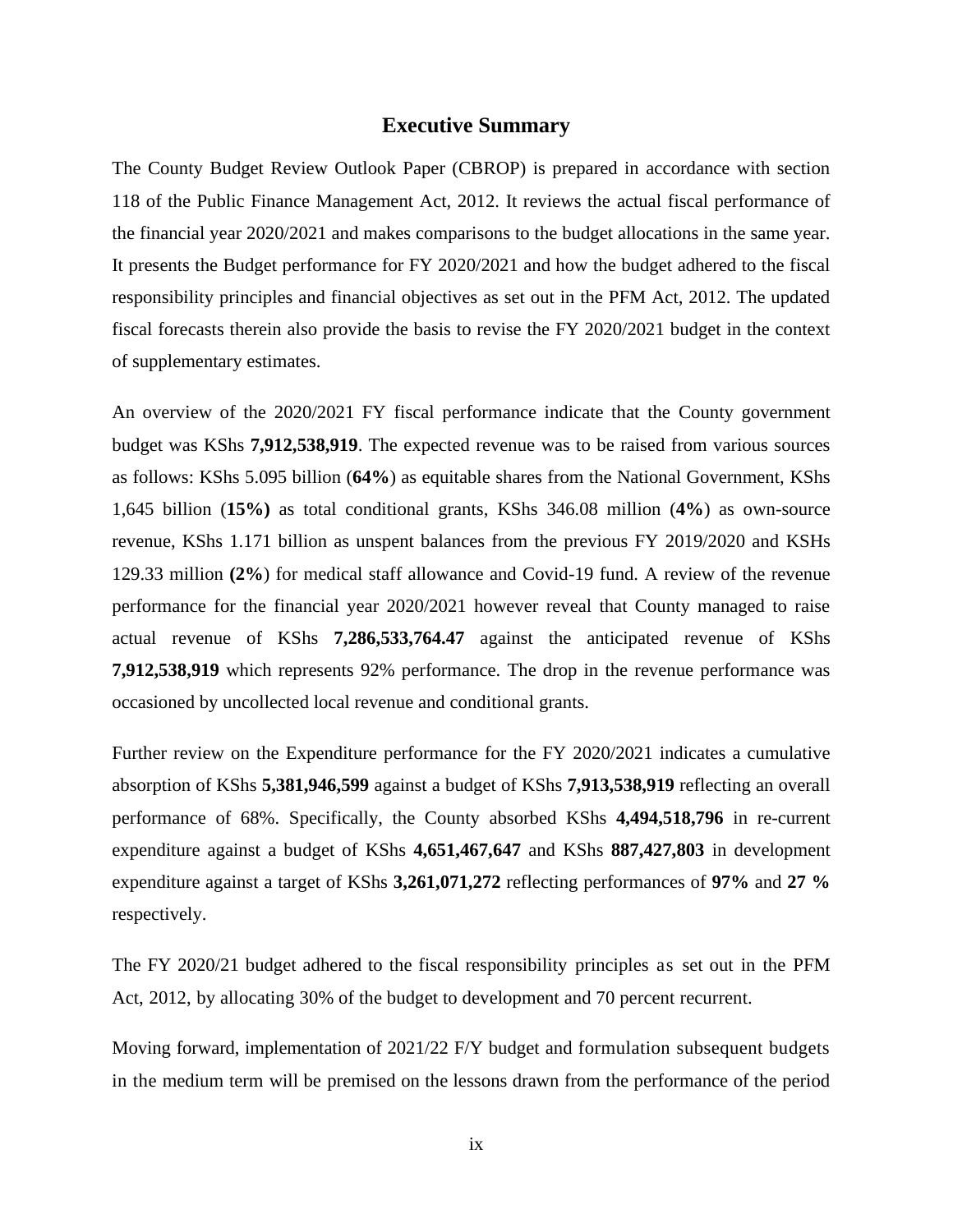under review. The issue of under-performance in revenue collection due to effects of COVID-19 pandemic, low absorption and increasing wage bill should be addressed. The prudent management of resources and continued timely release of funds by the national government, peaceful co-existence in the county and favorable weather conditions is expected during the period to realize the set objectives.

In the FY 2020/21, own source revenue collection was KShs 205.203 million against a target of KShs 346.088 million. The shortage was occasioned by effects of covid-19 pandemic coupled with weather vagaries. It is estimated that KShs. 258.97 million will be collected in the FY 2021/2022. Within the MTEF period, it is projected that own source revenue will be KShs. 322.08 million, KShs. 367.54 million and KShs. 439.70 million for the FY's 2022/23; 2023/24 and 2024/25 respectively. This MTEF revenue performance will be underpinned by on-going investments on revenue sources, revenue administration and change in policy

The risks to the medium-term framework include: persistence of the Covid-19 global pandemic, pressures on expenditures especially recurrent related to new salary demands, political situations in the country and climate change: floods and droughts. To mitigate these risks, the County will closely monitor the developments and undertake appropriate measures to safeguard its economic stability should these risks materialize. The County Government will also continue with its policy of expenditure prioritization with a view to achieving the transformative development agenda which is anchored on provision of core services, ensuring equity, and minimizing costs through the elimination of duplication and inefficiencies, and improving the general welfare of the people.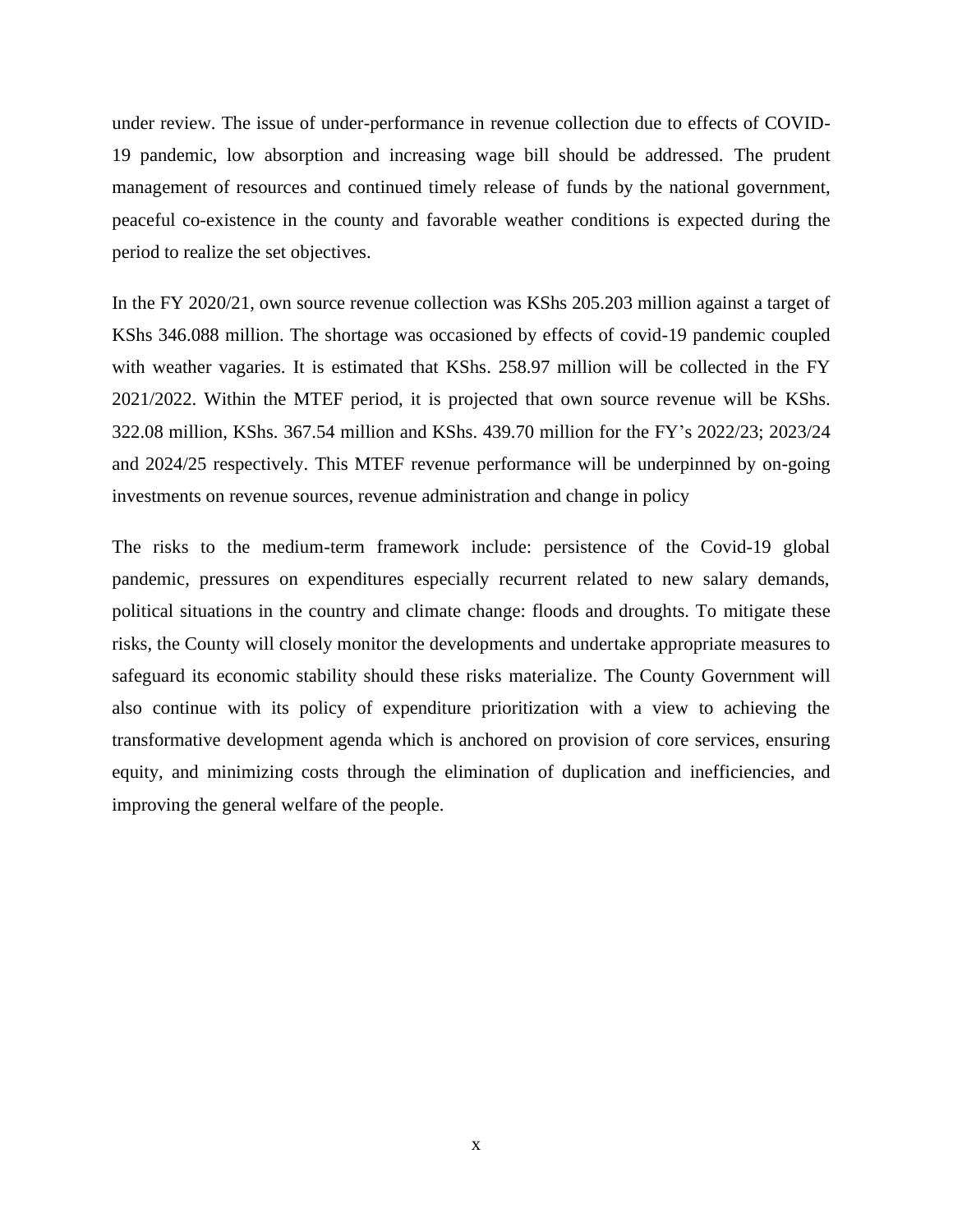## <span id="page-12-0"></span>**SECTION 1: INTRODUCTION**

The objective of 2021 County Budget Review and Outlook Paper (CBROP) is to provide a review of fiscal performance for the FY 2020/2021 and how this performance impacts on the financial objectives and fiscal responsibility principles set out in the 2021 County Fiscal Strategy Paper (CFSP) and PFM Act, 2012. The 2021 CBROP will provide requisite guide for the development of the 2022 CFSP that will summarize the various projects and initiatives undertaken during the Third Medium Term Plan (MTP III 2018-2022).

The COVID-19 Pandemic, depressed rains and insecurity amongst other challenges had significant impact on the business environment and occasioned a depressed outcome in local revenue collection in FY 2020/21. Further, the effects of the Covid 19 pandemic and the other challenges which necessitated project implementors to observe the MOH Covid protocols hampered smooth implementation of projects within the FY hence resulting in low absorption rate. Therefore, 2021 CBROP presents fiscal outlook taking into account the revenue performance and implementation of projects by end June 2021 and impact of COVID-19 and other uncertainties on the economic activities.

As required by the PFM Act, 2012, budget process aims to promote the efficient and effective revenue collection, deliberate prudent financial spending to ensure sustainability and stimulate economic activity. The updated macro-economic and fiscal forecasts therein set out the broad fiscal parameters for the FY 2022/23 budget and the medium term. The sector ceilings will be based on the overall resource envelope that is informed by the medium-term macro-fiscal projections as presented in this document. This CBROP proposes that the sector ceilings will be aligned to the projects implementation status, sector absorption rate and the implementation of the County Social-Economic Re-engineering Recovery Strategy, the CIDP, Governors Manifesto, the "Big Four" Agenda and other priority programmes outlined in MTP III of the Vision 2030.

The rest of the paper is organized as follows: Section II provides a review of the fiscal performance in FY 2020/2021 and its implications on the financial objectives set out in the 2021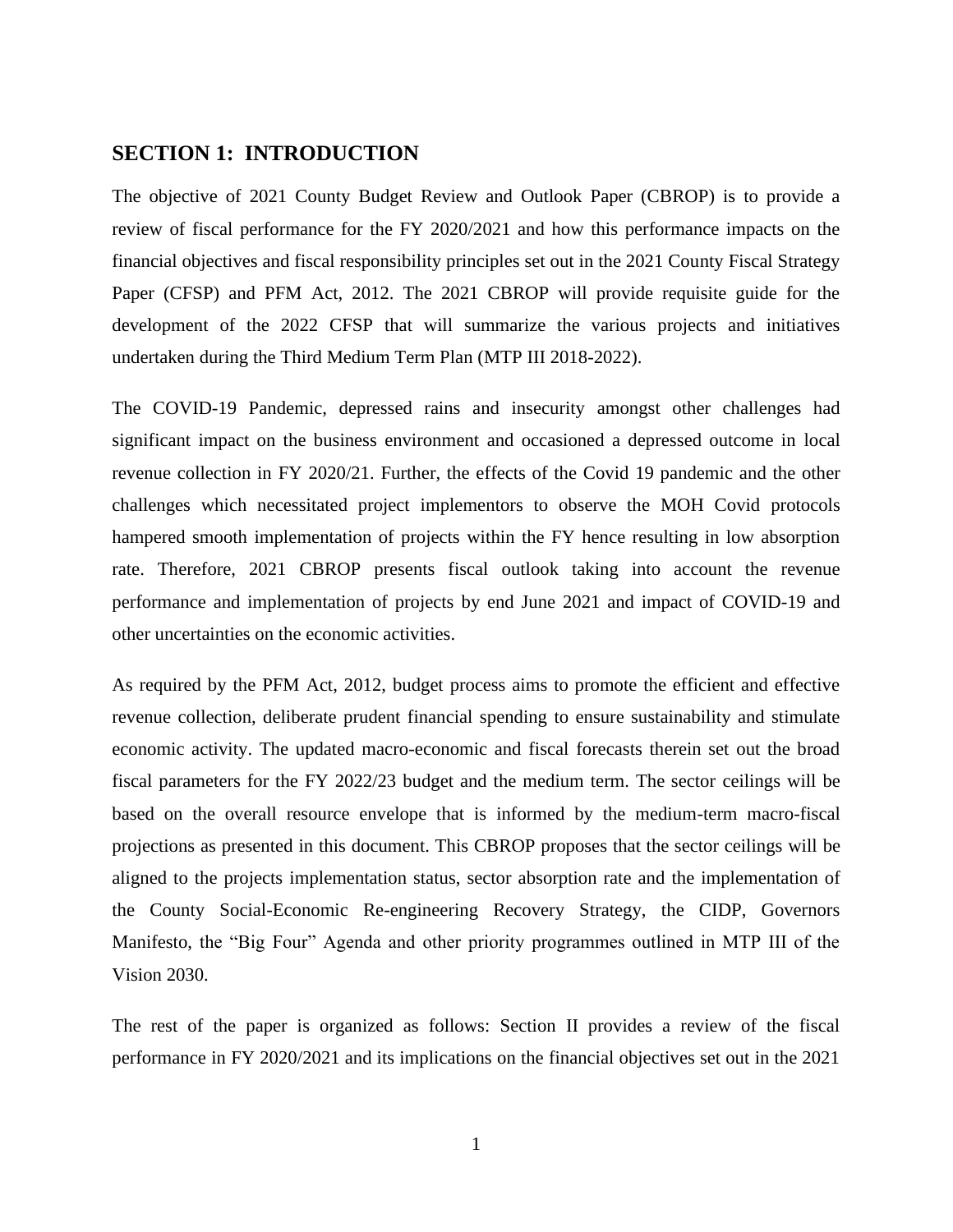CFSP. Section III that provides brief highlights of the recent economic developments and updated macroeconomic outlook in the country. Section IV provides the resource allocation framework, while Section V gives the conclusion and recommendations.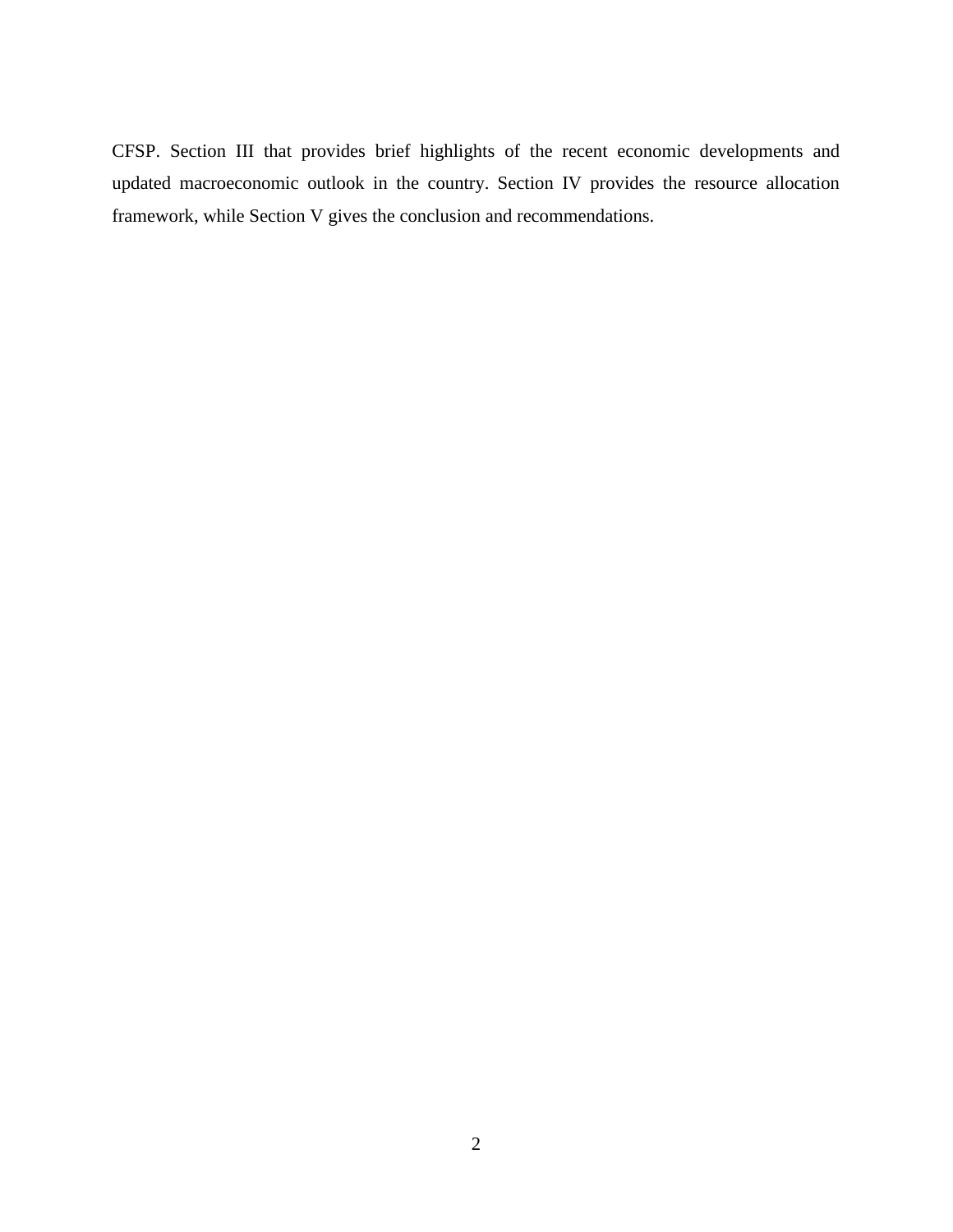# <span id="page-14-0"></span>**SECTION 2: REVIEW OF THE FISCAL PERFORMANCE FOR 2020/2021 FY**

This section details the county's fiscal performance for the FY 2020/2021. The section covers three sub-sections namely the overview, fiscal performance, and the implications of the fiscal performance.

### <span id="page-14-1"></span>**i) Overview**

During the FY 2020/2021, the County government total budget was KShs **7,912,538,919.** The expected revenue was to be raised from various sources as follows: KShs 5.095 billion (**64%**) as equitable shares from the National Government, KShs 1,645 billion (**15%)** as total conditional grants, KShs 346.08 million (**4%**) as own-source revenue, KShs 1.171 billion as unspent balances from the previous FY 2019/2020 and KShs 129.33 million **(2%**) for medical staff allowance and Covid-19 fund.

A review of the revenue performance for the financial year 2020/2021 however reveal that County managed to raise actual revenue of KShs **7,286,533,764.47** against the anticipated revenue of KShs **7,912,538,919** which represents 92% performance. The drop in the revenue performance was occasioned by uncollected local revenue and conditional grants that were not realized within the FY and spilled over to the subsequent year

Further, a review of the County Expenditure performance for the FY 2020/2021 indicates a cumulative absorption of KShs **5,381,946,599** against a budget of KSHs **7,913,538,919** reflecting an overall performance of 68 per cent. Specifically, the County absorbed KShs **4,494,518,796** in re-current expenditure against a budget of KShs **4,651,467,647** and KShs **887,427,803** in development expenditure against a target of KShs **3,261,071,272** reflecting performances of **97%** and **27%** respectively.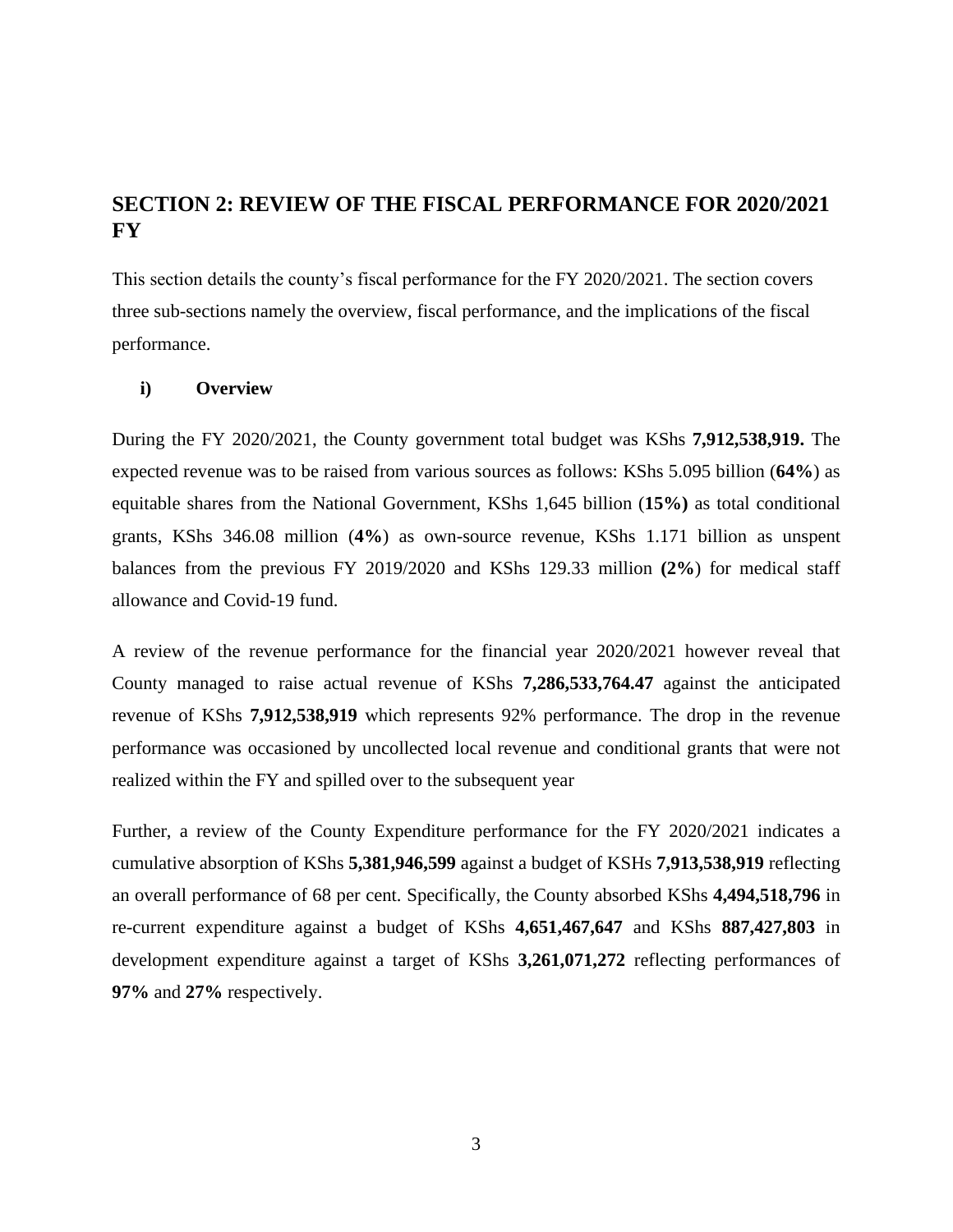

<span id="page-15-2"></span>*Figure 1: Baringo County 2020/21 Budget*

## <span id="page-15-1"></span><span id="page-15-0"></span>**FY 2020/21 Fiscal Performance**

### **Revenue Performance**

As highlighted in the overview, the County Government total budget is KShs **7,912,538,919**. The expected revenue was to be raised from various sources as detailed in the table below. However, by the close of the FY 2020/21 the County government had collected revenue amounting to KShs **7,286,533,764.47** reflecting a revenue performance of 95%. The deficit of 5% in the revenue performance was as a result of conditional grants that were not collected within the FY but spilled over to the subsequent FY.

The county's revenue consists of Local revenues, equitable share, grants and donor funds. In the previous years, the County Local revenues have been increasing significantly however, within the FY under review there was a significant drop attributed to the adverse effects of Covid-19 pandemic major sectors such as tourism, agriculture, SMEs amongst others sectors. In terms of the Equitable share the County received an equivalent of the previous year allocation.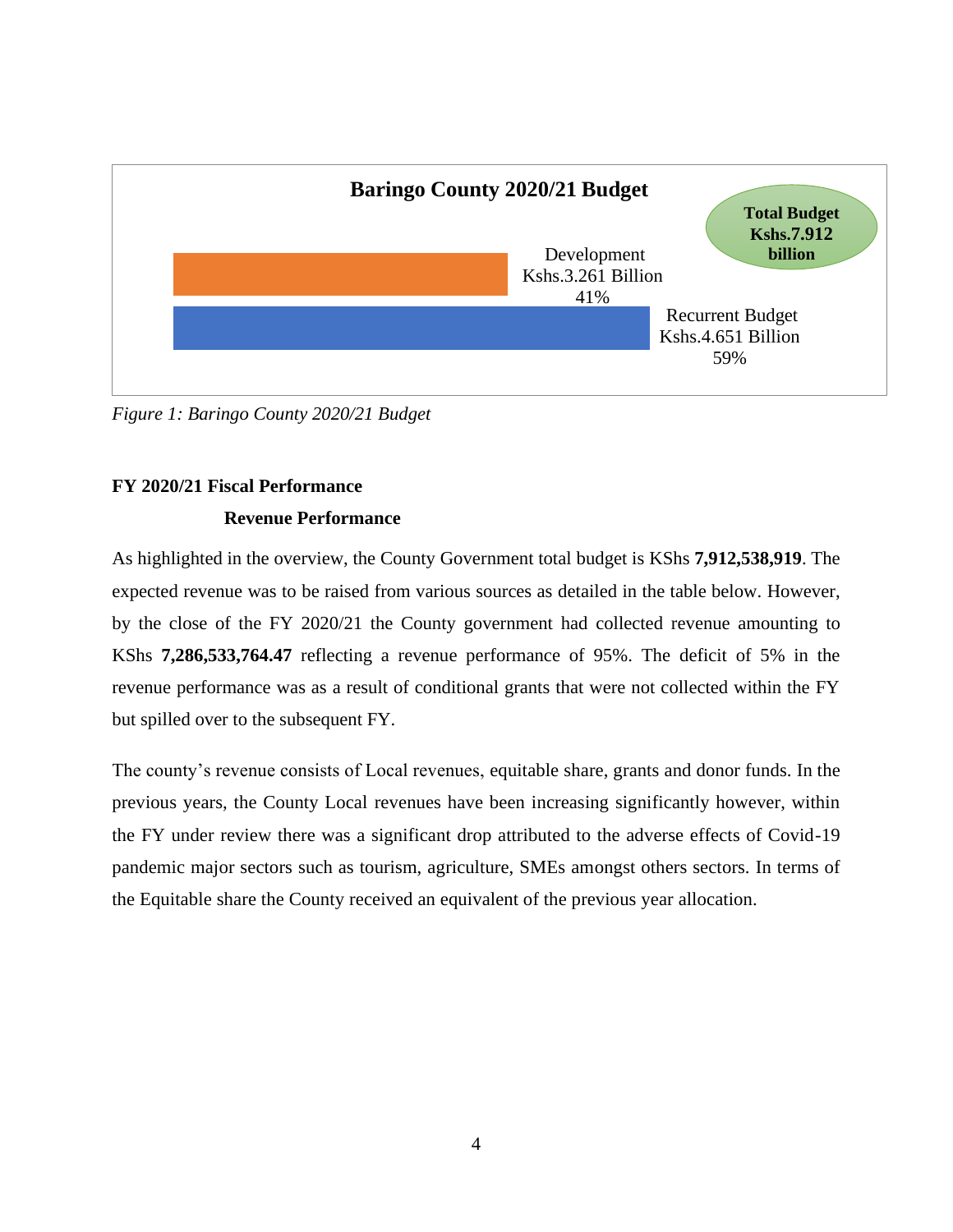| S/No | <b>Revenue Sources</b>                  | <b>Revenue</b> | <b>Receipts</b> | Percentage |
|------|-----------------------------------------|----------------|-----------------|------------|
|      |                                         |                |                 |            |
| 1.   | <b>Equitable Share</b>                  | 5,095,650,000  | 5,095,650,000   | 100%       |
| 2.   | Grants/conditional allocation/Donations | 1,645,778,324  | 814,569,480     | 49 %       |
| 3.   | Balance Carried Forward FY 2019/2020    | 1,171,110,595  | 1,171,110,595   | 100%       |
| 4.   | <b>Local Revenue</b>                    | 346,088,720    | 205, 203, 689   | 59%        |
|      | <b>Total</b>                            | 7,912,538,919  | 7,286,533,764   | 92%        |

<span id="page-16-1"></span>*Table 1: Revenue performance for the 2020/2021 FY*

## <span id="page-16-0"></span>**(i) Expenditure Performance**

As stated earlier in the overview section, the County Expenditure performance for the FY 2020/2021 indicates a cumulative absorption of KShs 5,381,946,599 against a budget of KShs 7,913,538,919 reflecting an overall performance of 68%. Specifically, the County absorbed KShs 4,494,518,796 in re-current expenditure against a budget of KShs 4,651,467,647 this expenditure includes personnel emolument and operation and maintenance of KShs 3,231,466,628 and KShs 1,263,052,168 respectively. Additionally, the county absorbed KSHs 887,427,803 in development expenditure against a target of KShs 3,261,071,272 reflecting cumulative performances of 97% and 27% respectively. Table 2 below provides the expenditure details and the comparative analysis for the last two financial years.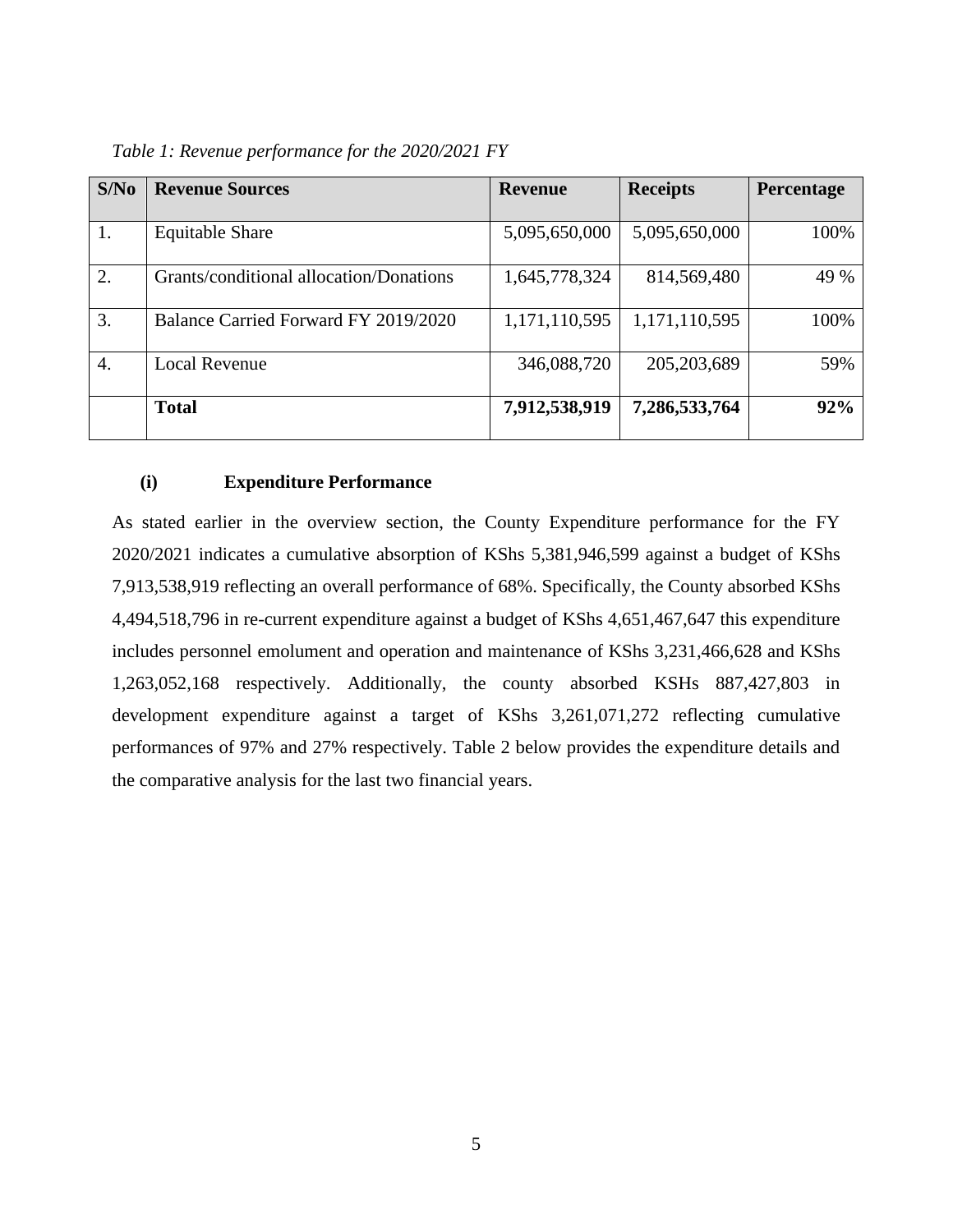<span id="page-17-1"></span>*Table 2: Expenditure per Economic Classification*

| Department                       | Approved<br><b>Budget</b><br>2018/2019 | Actual<br>Expenditure | Approved<br><b>Budget</b><br>2019/2020 | Actual<br>Expenditure | Approved<br><b>Budget</b><br>2020/2021 | Actual<br>Expenditure |
|----------------------------------|----------------------------------------|-----------------------|----------------------------------------|-----------------------|----------------------------------------|-----------------------|
| Total Recurrent Expenditure      | 4,528,481,686                          | 4,394,107,935         | 4,882,372,857                          | 4,600,777,520         | 4,651,467,647                          | 4,494,518,796         |
| <b>Employee Compensation</b>     | 3,129,182,813                          | 3, 107, 375, 102      | 3,284,081,865                          | 3,238,440,813         | 3,233,556,980                          | 3,231,466,628         |
| <b>Operation and Maintenance</b> | 1,399,298,873                          | 1,286,732,833         | 1,598,290,992                          | 1,362,336,707         | 1,417,910,667                          | 1,263,052,168         |
| Total Development                | 3,596,545,770                          | 1, 151, 217, 629      | 3,502,972,550                          | 1,775,206,914         | 3,261,071,272                          | 887, 427, 803         |
| Development expenditure          | 3,596,545,770                          | 1, 151, 217, 629      | 3,502,972,550                          | 1,775,206,914         | 3,261,071,272                          | 887, 427, 803         |
| <b>Total Expenditure</b>         | 8,125,027,456                          | 5,545,325,564         | 8, 385, 345, 407                       | 6,375,984,434         | 7,912,538,919                          | 5,381,946,599         |

# <span id="page-17-0"></span>**(ii) Implications of the fiscal performance**

A review of the County fiscal Performance for the FY 2020/2021 indicates that the county achieved highly in the Revenue performance at 92%, on the other hand the overall expenditure performance stood at 68%. The re-current expenditure performance was 97% while development expenditure was 27%.

<span id="page-17-2"></span>*Table 3: Expenditure Per Economic Classification*

| <b>Department</b>                                                                | <b>Total Recurrent</b>       |                             | <b>Development</b> |                             |                  | <b>Total</b> | (%)               |                   |       |
|----------------------------------------------------------------------------------|------------------------------|-----------------------------|--------------------|-----------------------------|------------------|--------------|-------------------|-------------------|-------|
|                                                                                  | <b>Budget</b>                | <b>Actual</b>               | $\frac{0}{0}$      | <b>Budget</b>               | <b>Actual</b>    |              | <b>Budget</b>     | <b>Actual</b>     |       |
| <b>County Assembly</b>                                                           | 687,926,86<br>4              | 686,866,1<br>38             | 99.8%              | 26,598,19<br>2              | 19,964,2<br>91   | 75%          | 714,525,05<br>6   | 706,830,42<br>9   | 98.9% |
| <b>Governor/County</b><br><b>Executive Services</b>                              | 421,736,49<br>7              | 421,650,0<br>33             | 100%               | 16,357,64                   | 4,388,95<br>3    | 27%          | 438,094,13<br>8   | 426,038,98<br>5.  | 97.2% |
| <b>County Treasury</b><br><b>Services</b>                                        | 366,568,69<br>$\overline{2}$ | 366,559,3<br>98             | 100%               | 260,775,5<br>71             | 24, 107, 6<br>25 | 9%           | 627,344,26<br>3   | 390,667,02<br>3   | 62.3% |
| <b>Transport and</b><br><b>Infrastructure</b>                                    | 60,833,963                   | 60,071,14<br>2              | 99%                | 920,067,1<br>04             | 170,307,<br>239  | 19%          | 980,901,06<br>7   | 230,378,38        | 23.5% |
| Industrialization,<br><b>Commerce and</b><br>Cooperative                         | 80,765,925                   | 80,407,36<br>4              | 99.6%              | 81,632,66<br>$\mathfrak{D}$ | 23,379,6<br>14   | 29%          | 162,398,58        | 103,786,97<br>8   | 63.9% |
| <b>Education, Youth,</b><br><b>Culture, Sports and</b><br><b>Social Services</b> | 342,854,94<br>9              | 340,486,4<br>0 <sup>0</sup> | 99.3%              | 245,438,1<br>12             | 47,199,6<br>65   | 19%          | 588,293,06        | 387,686,06<br>5   | 65.9% |
| <b>Health</b>                                                                    | 2, 201, 571,<br>180          | 2,051,778<br>,464           | 93.2%              | 362,078,9<br>95             | 82,903,1<br>06   | 23%          | 2,563,650,1<br>75 | 2,134,681,5<br>70 | 83.3% |
| <b>Lands, Housing &amp;</b><br>Urban<br><b>Development</b>                       | 91,754,961                   | 90,503,64<br>8              | 98.6%              | 113,959,2<br>52             | 34,054,9<br>91   | 30%          | 205,714,21<br>3   | 124,558,63<br>9   | 60.5% |
| Agriculture,<br><b>Livestock, Fisheries</b><br>& Marketing                       | 238, 767, 19                 | 238,185,5<br>79             | 99.8%              | 520,185,3<br>30             | 330,961,<br>148  | 64%          | 758,952,52        | 569,146,72<br>7   | 75.0% |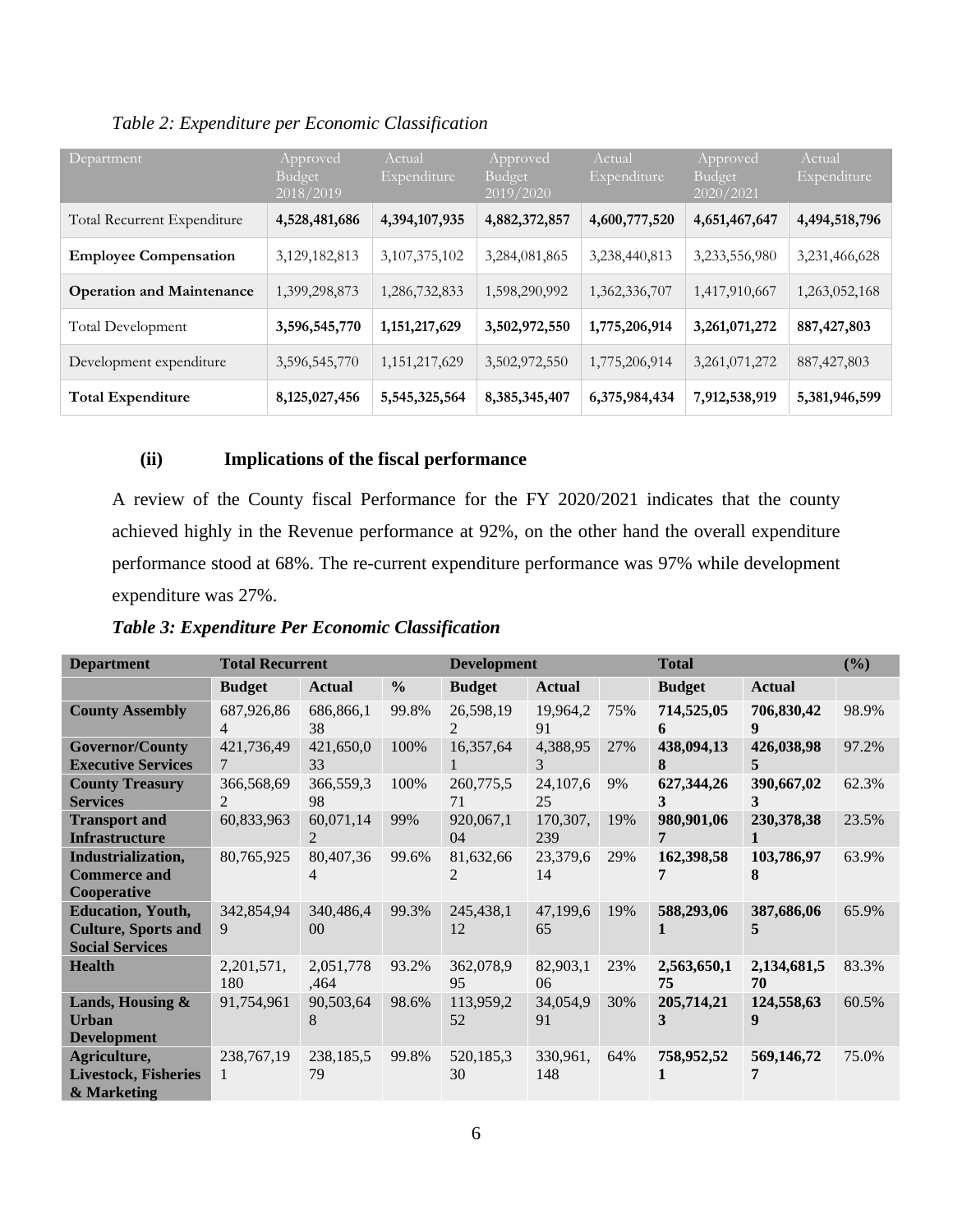| <b>Department</b>        | <b>Total Recurrent</b> |           | <b>Development</b> |             |          | <b>Total</b> | $($ %)       |             |       |
|--------------------------|------------------------|-----------|--------------------|-------------|----------|--------------|--------------|-------------|-------|
| <b>Water and</b>         | 119,925,71             | 119,910.6 | 100.0              | 686, 397, 3 | 139.540. | 20%          | 806,323,08   | 259,451,54  | 32.2% |
| <b>Irrigation</b>        |                        | 72        | $\%$               | 67          | 872      |              |              |             |       |
| <b>Environment &amp;</b> | 38,761,709             | 38,099.95 | 98.3%              | 27,581,04   | 10.620.2 | 39%          | 66, 342, 755 | 48,720,258  | 73.4% |
| <b>Natural Resources</b> |                        | 9         |                    |             | 99       |              |              |             |       |
| <b>GRAND TOTAL</b>       | 4,651,467,             | 4,494,518 | 96.6%              | 3,261,071,  | 887,427. | 27%          | 7,912,538,9  | 5,381,946,5 | 68.0% |
|                          | 647                    | .796      |                    | 272         | 803      |              | 19           | 99          |       |

It is observed that all departments absorbed over 95% on their recurrent allocation. In development absorption the County Assembly and Department of Agriculture absorbed over 50 % while all the other departments absorbed below 40%. However, despite the low performance in development expenditure, the County government had significant achievements across all departments as detailed in the table below:

<span id="page-18-0"></span>*Table 4: Recurrent Allocation*

| SNo. | <b>Department</b>      | <b>Key Achievements</b>                                                                          |
|------|------------------------|--------------------------------------------------------------------------------------------------|
| 1.   | <b>County Assembly</b> | Completion of the Public Gallery & Extension of Offices (Phased)<br>a)                           |
|      |                        | Purchase of Land for Speaker's Residence<br>$\mathbf{b}$                                         |
|      |                        | <b>Completion of County Assembly Office Block</b><br>$\mathbf{c}$                                |
|      |                        | Installation of the Lift Core<br>$\mathbf{d}$                                                    |
|      |                        | Passed 2 bills for enactment<br>$\epsilon$ )                                                     |
| 2.   | Finance and Economic   | Compilation of third quarter implementation report<br>a)                                         |
|      | Planning               | Implementation of CIMEIS – Data cleaning and data entry<br>$\mathbf{b}$                          |
|      |                        | Prepared and submission of 2nd supplementary budget for FY 2020/2021<br>$\mathbf{c})$            |
|      |                        | Prepared and submission of budget estimates for FY 2021/2022<br>d)                               |
| 3.   | <b>Health Services</b> | Continued COVID 19 Response activities such as active surveillance, contract tracing and<br>a)   |
|      |                        | testing of suspected cases in the community                                                      |
|      |                        | Set up of Covid-19 HDU ward in BCRH ward 4<br>b)                                                 |
|      |                        | Containment, isolation, treatment and monitoring of covid positive cases<br>$\mathbf{c})$        |
|      |                        | PPEs were distributed to various facilities for COVID-19 prevention and management of<br>$\rm d$ |
|      |                        | patients. The team was involved in pharmaceutical management of COVID-19 patients.               |
|      |                        | Confirmation of 133 staff who were on probation since appointments<br>e)                         |
|      |                        | Developed Malaria Epidemic Response plan de<br>f                                                 |
|      |                        | Developed HIV County Aids Implementation Plan<br>g)                                              |
|      |                        | Fostered and strengthened partnerships and collaborations.<br>h)                                 |
| 4.   | Industry, Commerce,    | Developed the SME, Co-operative Fund regulation bill which is in place (Gazetted 28th<br>a)      |
|      | Enterprise & Co-       | February 2020)                                                                                   |
|      | operative Development  | Generated Baringo County Economic and Investment Bill 2020 and currently at<br>b)                |
|      |                        | <b>Government Printers</b>                                                                       |
|      |                        | Partnered with Equity Bank and Kenya National Chamber of Commerce in the training of<br>c)       |
|      |                        | business community in Baringo                                                                    |
|      |                        | Renovated Old Eldama Ravine Market town and constructed more stalls.<br>d)                       |
|      |                        | Purchased and supplied 480 Top Bar Hives (bee hives) to Kolowa, Tirioko and<br>e)                |
|      |                        | Loyamorok Farmers' Co-operative Societies to increase Honey Production.                          |
|      |                        | Disbursed loans worth KShs. 7,730,000 to 114 SMEs traders on 22nd June, 2020 across<br>f         |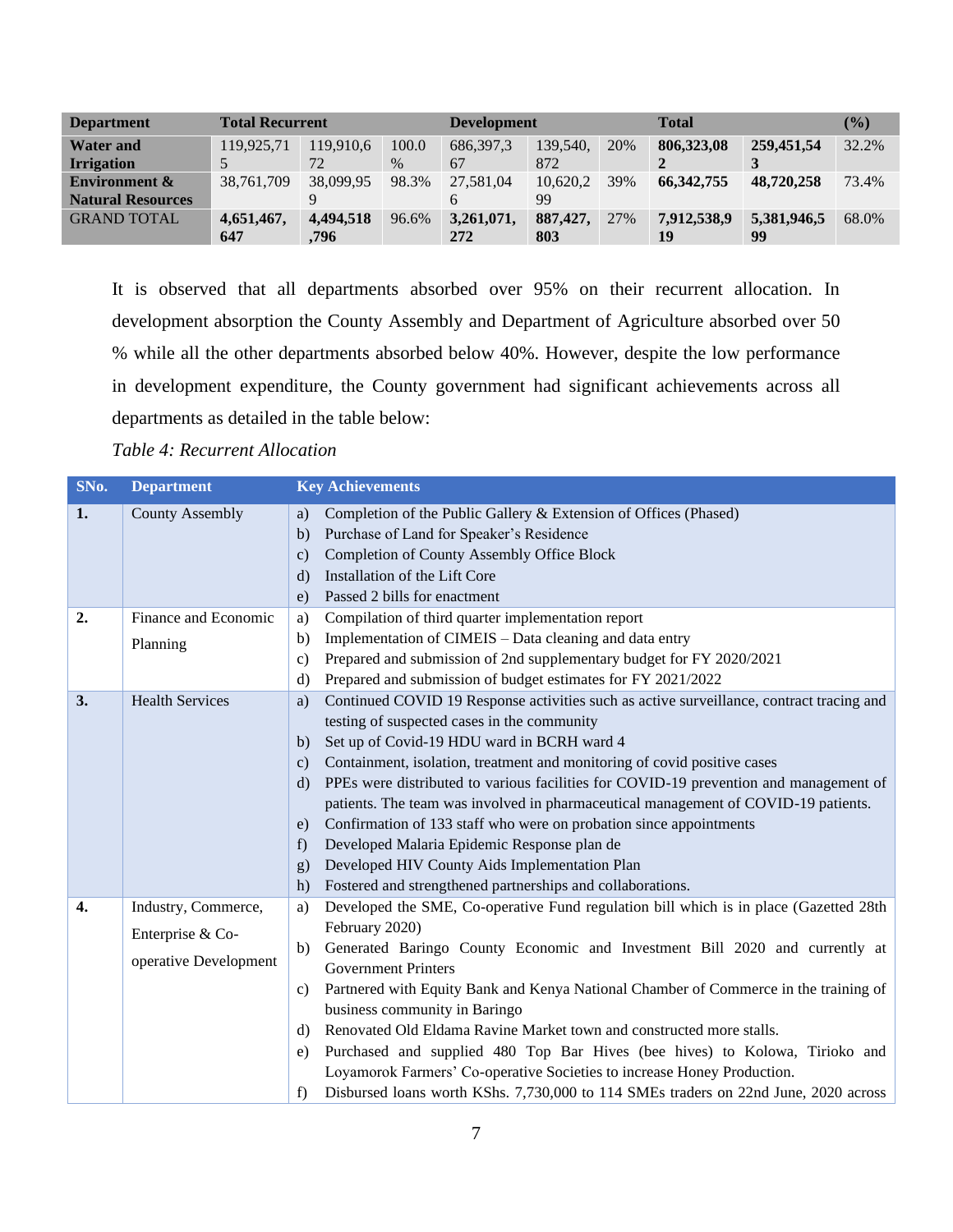|    |                                         | g)<br>h)         | the County<br>Trained over 56 Co-operative Societies across the County<br>In Partnership with Fibre Crop Directorate (Sisal and Cotton) supported Kertai Co-<br>operative Society with 2 Machines to add value to their sisal production and support the<br>FCS with market linkages. |
|----|-----------------------------------------|------------------|---------------------------------------------------------------------------------------------------------------------------------------------------------------------------------------------------------------------------------------------------------------------------------------|
|    |                                         | $\mathbf{i}$     | Allocated 1.2 Million through Ward Development Fund to Eldume Co-operative Society<br>to offset the Tractor pending loan at Boresha SACCO                                                                                                                                             |
| 5. | Housing,<br>Land,<br>and                | a)               | <b>Completion of County Spatial Plan</b>                                                                                                                                                                                                                                              |
|    | <b>Urban Development</b>                | b)               | Planning of Emining, Kapakuikui and Ilngarua Centres                                                                                                                                                                                                                                  |
|    |                                         | $\mathbf{c})$    | Planning of Tangulbei, Pombo, and Chepkalacha Centres                                                                                                                                                                                                                                 |
| 6. | Environment, Natural                    | a)               | Raised 90,000 seedlings in the nurseries in Mochongoi, Mogotio and Kabarnet.                                                                                                                                                                                                          |
|    | Resources, Mining,                      | $\mathbf{b}$     | Planting of 1600 assorted tree in Eldama Ravine                                                                                                                                                                                                                                       |
|    | Tourism and Wildlife                    | $\mathbf{c})$    | Soil classification and vegetation cover carried out in Koitegan through RECONCILE                                                                                                                                                                                                    |
|    |                                         |                  | towards enhancing the management of the forest                                                                                                                                                                                                                                        |
|    |                                         | d)               | Enhancing of community participatory rangeland management by RECONCILE<br>collaborating with the county government for Kaborion, Paka, Koitegan and Irong,<br>Chuine and Irong Community Conservancies (Lake Bogoria ecosystem)                                                       |
|    |                                         | e)               | Chuine and Irong Conservancies have done sensitizations and mapping and are planning                                                                                                                                                                                                  |
|    |                                         |                  | to undertake taxonomy of flora and fauna in the ecosystem                                                                                                                                                                                                                             |
|    |                                         | f)               | Establishment of Community Development Agreement Committee (CDAC) for Kositei                                                                                                                                                                                                         |
|    |                                         |                  | Diatomite                                                                                                                                                                                                                                                                             |
| 7. | Devolution, Public                      | a)               | Enhance automation of County Government systems such as the Revenue Management                                                                                                                                                                                                        |
|    | Service and                             |                  | System                                                                                                                                                                                                                                                                                |
|    | Administration, ICT<br>and E-Government | b)               | Fostered and strengthened partnerships and collaborations                                                                                                                                                                                                                             |
|    |                                         | $\mathbf{c})$    | Continuous Information and Data Security                                                                                                                                                                                                                                              |
|    |                                         | $\rm d)$         | Offered industrial attachment opportunities to university and college students                                                                                                                                                                                                        |
| 8. | Agriculture, Livestock                  | a)               | Coffee mill: Completion of Katimok coffee mill at KSHs 100 Million.                                                                                                                                                                                                                   |
|    | and Fisheries<br>Development            | b)               | Coffee improvement project - The area under coffee has increased from 896 Ha to over                                                                                                                                                                                                  |
|    |                                         |                  | 1800 hectors, production per tree increased from an average of 3kg to 5kgs per year, the                                                                                                                                                                                              |
|    |                                         |                  | quality of the coffee has improved, through direct coffee sales, farmers exported to Korea                                                                                                                                                                                            |
|    |                                         |                  | 63.8 tons earning farmers KShs. 37.8M.                                                                                                                                                                                                                                                |
|    |                                         | $\mathbf{c})$    | Distribution of mangoes seedlings, pawpaw, avocados, macadamia and coffee seedlings<br>to increase area of fruit production                                                                                                                                                           |
|    |                                         | d)               | Supply of fingerlings and supplementary feeds worth KSHs. 4M to enhance fish framing                                                                                                                                                                                                  |
|    |                                         | e)               | Procured and distributed of one month old poultry chicks to farmers.                                                                                                                                                                                                                  |
|    |                                         | f)               | Sahiwal, Galla Breeding bucks and dorper rams.                                                                                                                                                                                                                                        |
|    |                                         | g)               | Constructed/rehabilitated of cattle dips for improved vector control.                                                                                                                                                                                                                 |
|    |                                         | h)               | Procured and supported cattle dips with 7000 litres of acaricides.                                                                                                                                                                                                                    |
|    |                                         | $\mathbf{i}$     | Construction of 1 milk processing plant (50,000 litres/day) ongoing in Eldama Ravine                                                                                                                                                                                                  |
|    |                                         |                  | Sub County (project phased)                                                                                                                                                                                                                                                           |
|    |                                         | $\mathbf{j}$     | Upgrading of livestock through procurement                                                                                                                                                                                                                                            |
|    |                                         | $\bf k$          | Maoi slaughter house construction to boost value addition of meat                                                                                                                                                                                                                     |
|    |                                         | $\left( \right)$ | Three Vaccination programs carried out against FMD, PPR, CCPP and rabies.                                                                                                                                                                                                             |
| 9. | Education                               | a)               | 13,000 Assorted PP2 text books procured and supplied                                                                                                                                                                                                                                  |
|    |                                         | $\mathbf{b}$     | Equipping of 9 ECDE classrooms                                                                                                                                                                                                                                                        |
|    |                                         | $\mathbf{c})$    | Completion of stalled ECDE classrooms                                                                                                                                                                                                                                                 |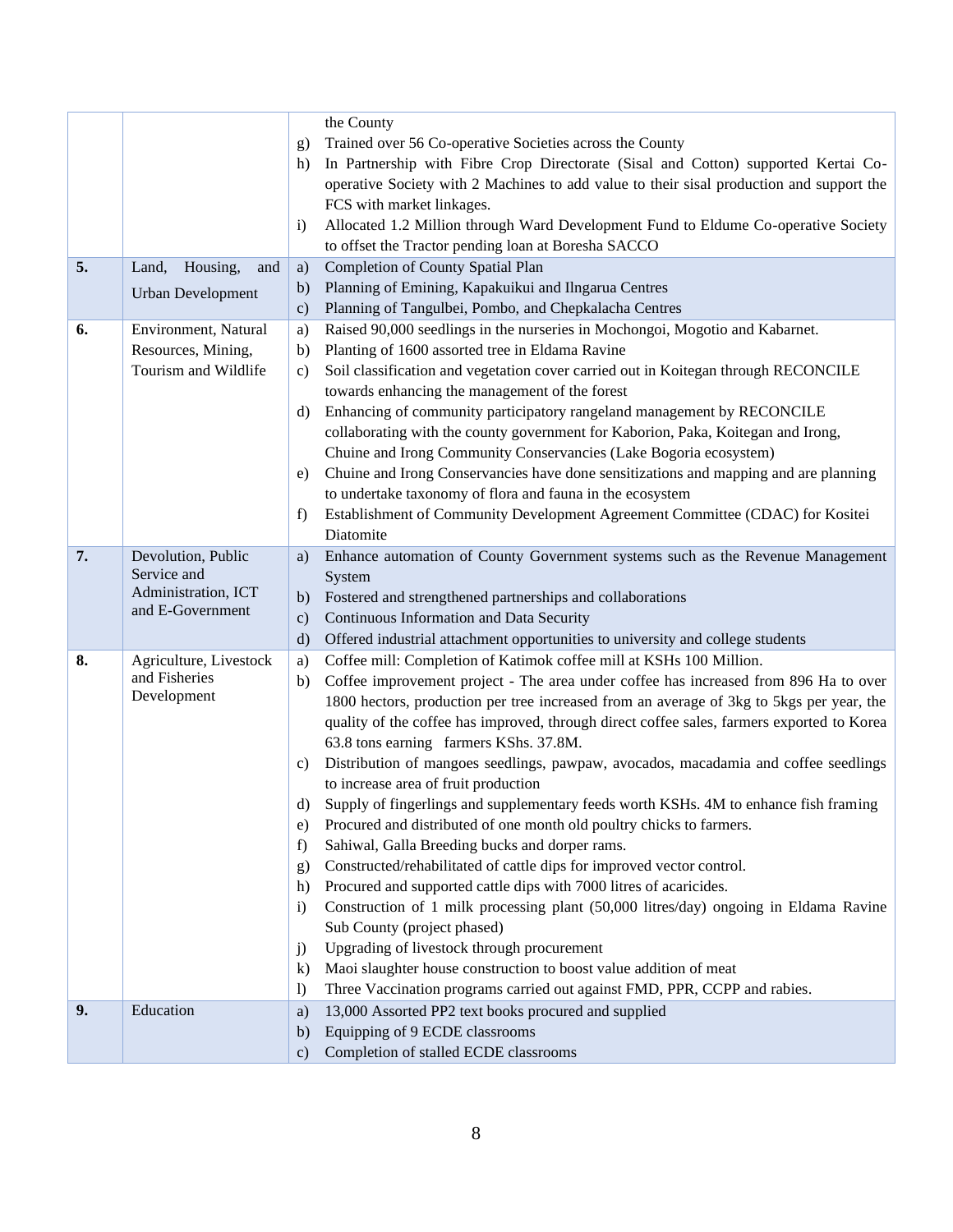The general low performance in the development expenditure attributed to various challenges that hampered the smooth and timely implementation of the development projects within the FY. Challenges that had implication on the County fiscal performance includes amongst others:

- a) The prolonged effects of Covid-19 Pandemic resulted in officers working from home hence affecting the speed of project implementation across all departments.
- b) High incidences of insecurity in some parts of the County mainly Tiaty, Baringo North and Baringo South due to cattle rustling.
- c) Inadequate staff especially in technical areas resulting in delay in project designs.
- d) Weak M & E system to support smooth implementation of the development projects.
- e) Inadequate operational funds and mobility facilitation for timely projects supervision.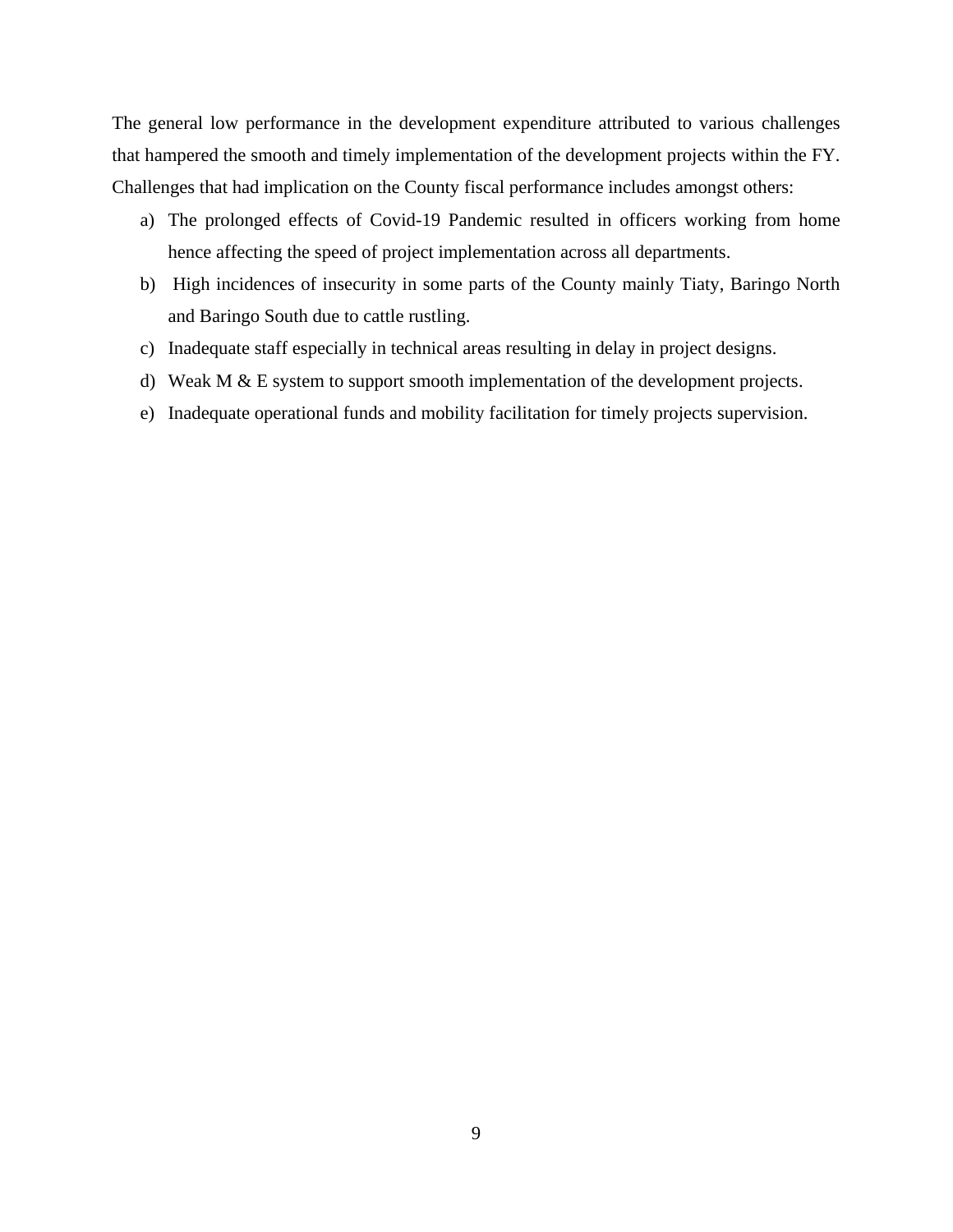# <span id="page-21-0"></span>**SECTION 3: NATIONAL RECENT ECONOMIC DEVELOPMENT AND OUTLOOK**

#### **Global Economic Performance**

<span id="page-21-1"></span>This CBROP has been prepared against a background of a projected global economic recovery amidst uncertainty relating to new COVID-19 mutations particularly the Delta variant that could require broader reinstatement of containment measures. Global growth in 2021 is projected at 6% from a contraction of 3.2% in 2020 (WEO July 2021). However, economic prospects vary across countries with the emerging markets and developing economies expected to pick up slowly compared to advanced economies given different country policy responses to the pandemic. The projected recovery in advanced economies, particularly the United States, reflects the anticipated legislation of additional fiscal support in the second half of 2021 and broader vaccinations coverage across the group.

Economic growth in the sub-Saharan Africa region is projected at 3.4% in 2021 from a contraction of 1.8% in 2020 due to improved exports and commodity prices, and the rollout of vaccination programmes.

This growth will also be supported by a recovery in both private consumption and investment as economies re-open. However, the recent increase in infection rates in sub-Saharan Africa are expected to weigh down the region's recovery in 2022.

In 2020, the Kenyan economy was adversely affected by the outbreak of COVID-19 pandemic and the swift containment measures, which disrupted economic activities. Additionally, Kenya faced two other shocks: The invasion of swarms of desert locusts that damaged crops and floods following receipt of above normal rainfall in May 2020. As a result, economic growth slowed down in FY 2020/21. The overall performance of the economy during the first three quarters of 2020 was cushioned from a deeper slump by improved growth in Mining and Quarrying activities (12.6%); Construction (8.6%); Health Services (7.3%) and Agriculture, Forestry and Fishing activities (6.4%). Other sectors of the economy that supported growth in the first three quarters of 2020 are Information and Communication (7.5%); Financial and Insurance activities (5.3%); Real Estate Activities (4%) and Electricity and Water supply (3.3%).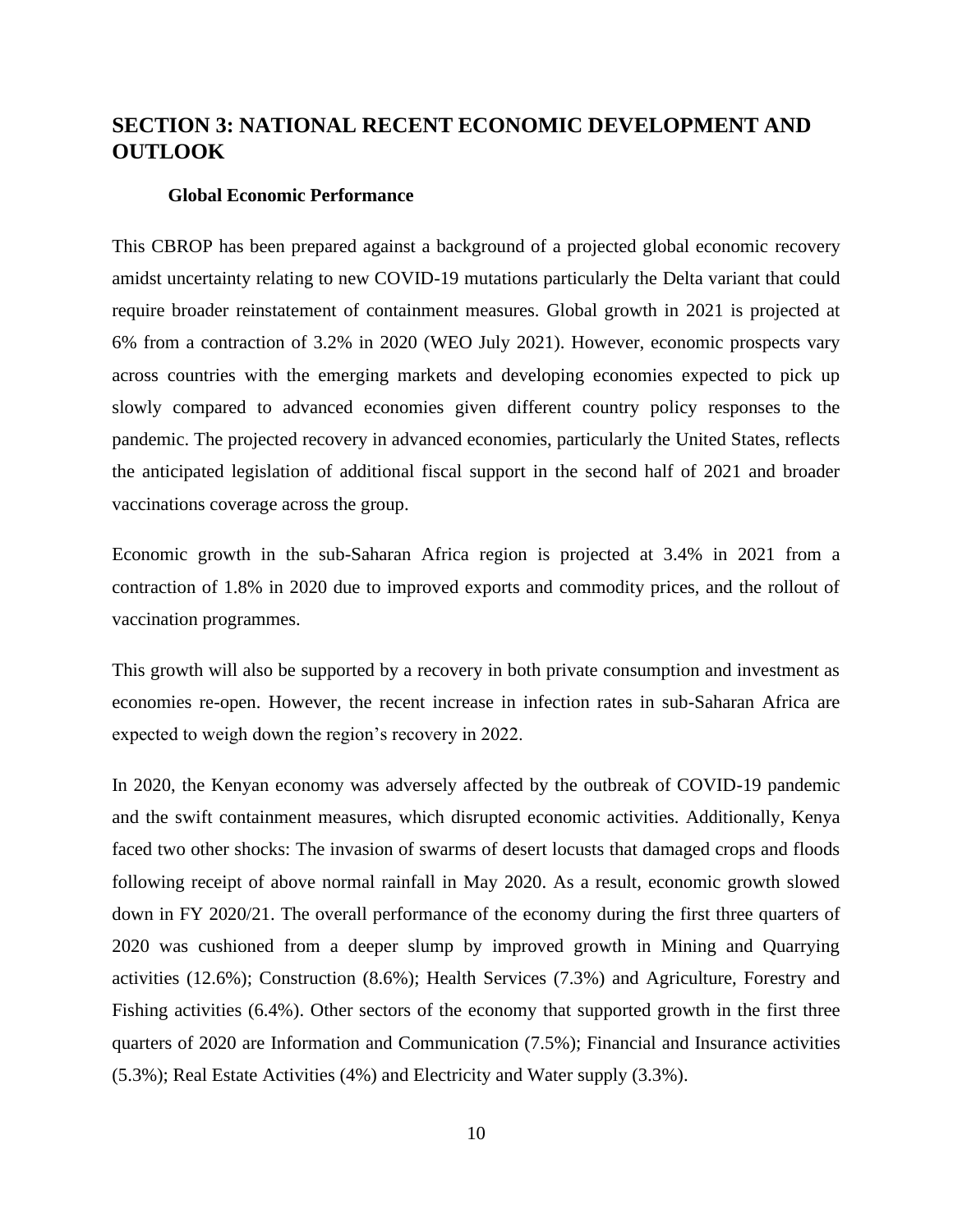The agriculture sector recorded an improved growth at an average of 6.4% in the first three quarters of 2020 compared to a growth of 3.6% in the corresponding period of 2019. The sector's performance was supported by a notable increase in tea production, exports of fruits and sugarcane production. The Service and Industry sectors were adversely affected by the COVID-19 pandemic. As a result, the sectors contracted by an average of 2.1% in the first three quarters of 2020 down from an average growth of 6.1% in a similar period in 2019.

Economic indicators by sector for the fourth quarter of 2020 point to strong recovery. Agriculture sector is expected to have performed well following favorable weather conditions which prevailed during the fourth quarter of 2020, resulting in improved production of key crops. Industrial activity is also expected to have recovered strongly as reflected in the economic indicators of the following sectors; Construction (cement consumption), Manufacturing (cement production), and Electricity and Water supply (electricity generation). However, performance of some Service sectors (Accommodation and Restaurant and, Transport and Storage) is likely to remain subdued due to the COVID-19 containment measures.

Similar to the global economy, Kenya's economy is projected to rebound in 2021 to 6.6% from an earlier projection of 7% in the 2021 budget Policy Statement (BPS). The downward revision was due to the impact of containment measures between March and July period as a result of the third wave of the COVID-19 pandemic

The recovery in 2021 reflects the lower base of 2020 when most service sectors were adversely affected by the closure of the economy thereby recording negative growths. The outlook in 2021 will be reinforced by the prevailing stable macroeconomic environment and the ongoing implementation of the strategic priorities of the Government under the "Big Four" Agenda, Economic Recovery Strategy and other priority programmes as outlined in the Third Medium Term of Vision 2030. Weather conditions are expected to be favorable supporting agricultural output. As a result, export of goods and services will expand as global demand normalizes.

### <span id="page-22-0"></span>**(i) Inflation Rate**

Year-on-year overall inflation rate has remained low, stable and within the policy target range of 5+/-2.5 percent since end 2017. The year-on-year inflation rate increased in July 2021 but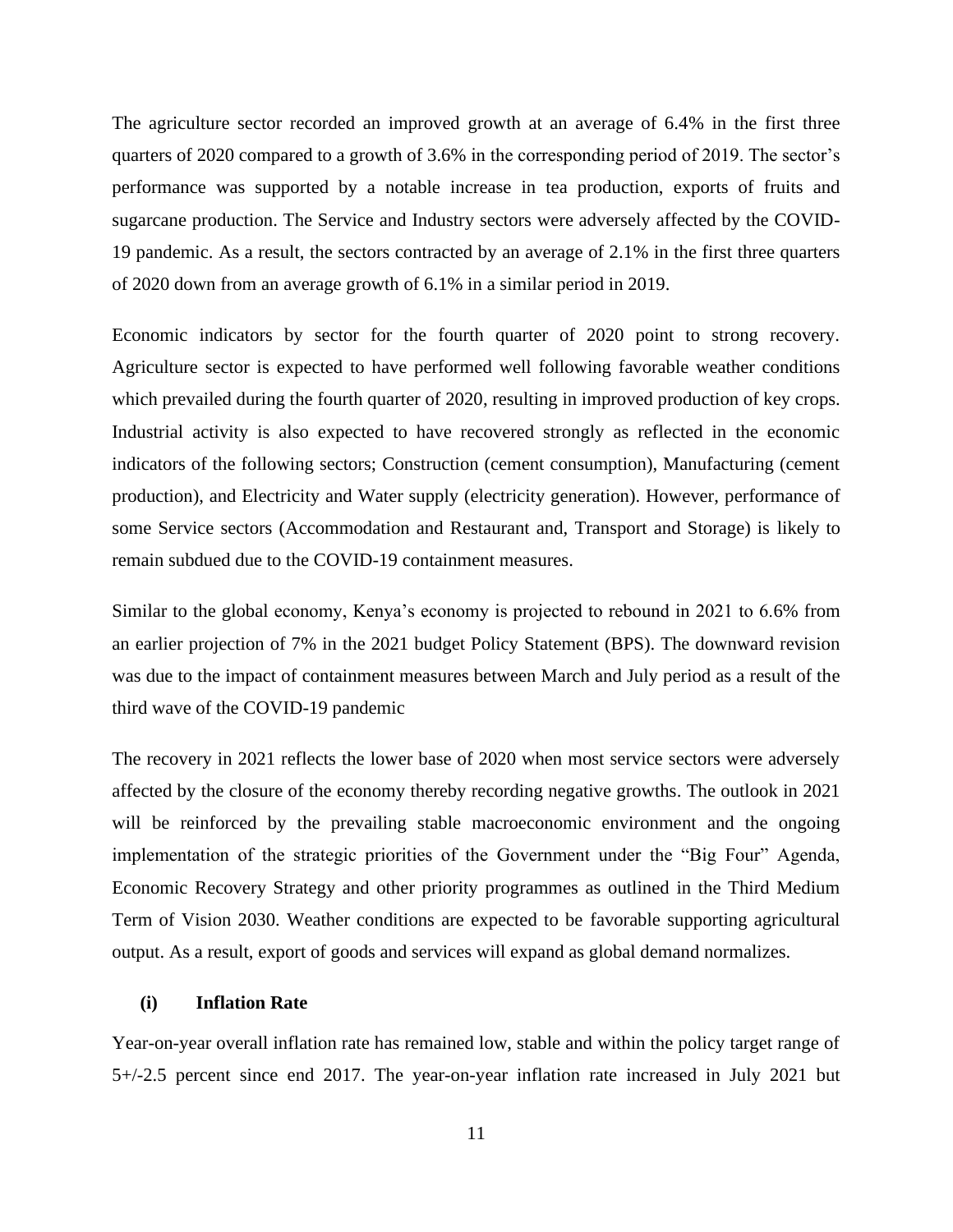remained within the target range at 6.4% from 4.4% in July 2020, mainly on account of higher food and fuel prices, see Figure 2.



<span id="page-23-0"></span>*Figure 2: Inflation Rate, Percent -* **Source of Data: Kenya National Bureau of Statistics**

The contribution of core inflation to overall inflation has been low and stable, consistent with the muted demand pressures in the economy on account of prudent monetary policies. The contribution of core inflation to overall inflation rose marginally to 1% points in July 2021 from 0.6 percentage points in June 2020, reflecting a pick-up in economic activity, see Figure 3.

Food inflation remained the main driver of overall inflation in July 2021, contributing 3.5 percentage points, an increase, compared to a contribution of 2.4 percentage points in July 2020. The increase is on account of a rise in prices of key food items particularly Tomatoes, White Bread, Cabbages, Spinach, Sukuma Wiki and Cooking Oil. Fuel inflation contributed 1.9 percentage points to overall inflation in July 2021 compared to 1.2% points in July 2020 following a pickup in international oil prices. Fuel inflation in July 2021 is reflected in higher electricity costs and increased fares attributed to a rise in petrol prices.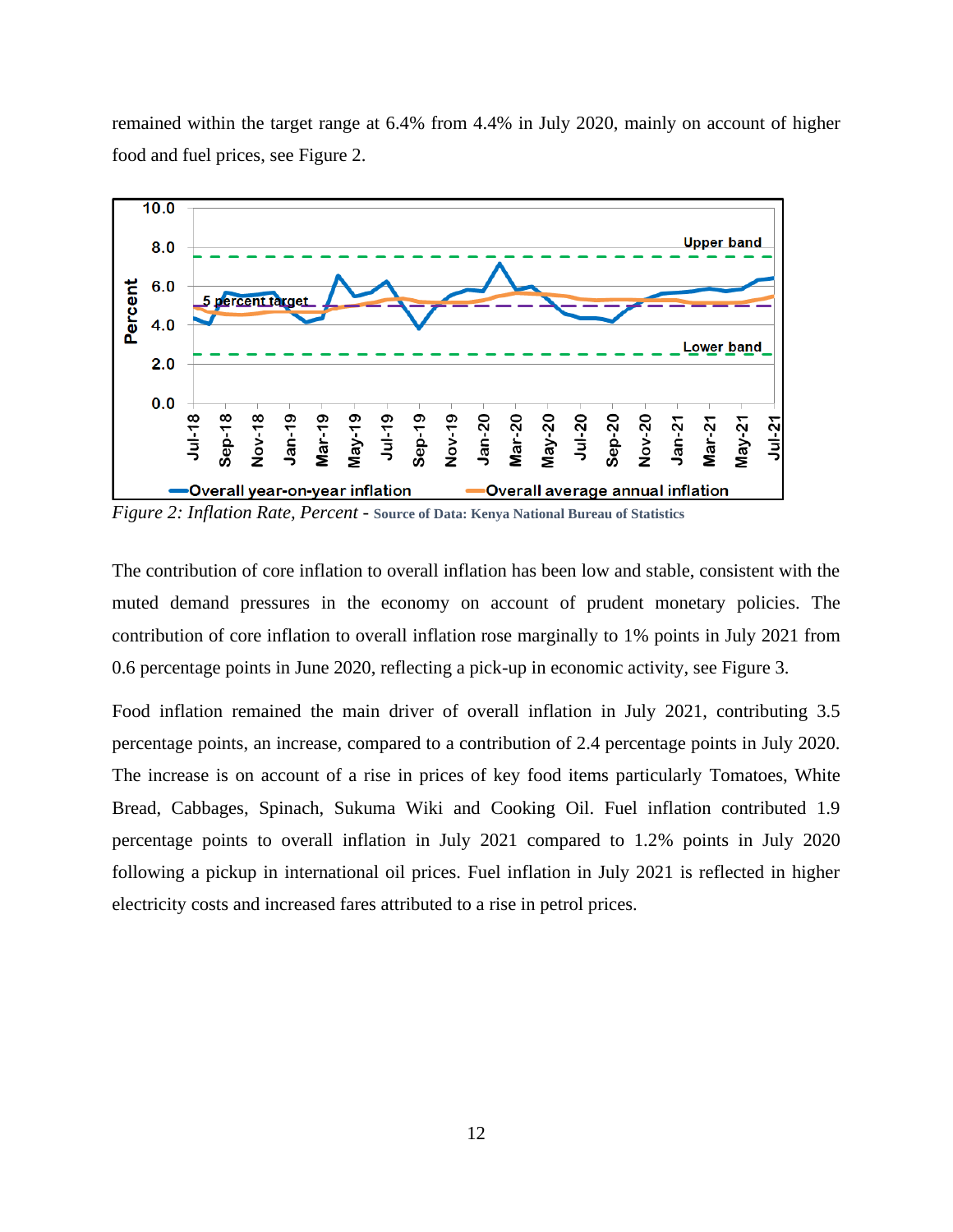

<span id="page-24-1"></span>*Figure 3: Contributions to Inflation, Percentage Points-***Source of Data: Kenya National Bureau of Statistics**

## **Kenya Shilling Exchange Rate**

<span id="page-24-0"></span>The foreign exchange market has largely remained stable but partly affected by tight global financial conditions attributed to uncertainty regarding the COVID-19 pandemic. In this regard, the Kenya Shilling to the US Dollar exchanged at Ksh 108.1 in July 2021 compared to KSHs 107.3 in July 2020, see Figure 4.



<span id="page-24-2"></span>*Figure 4: Kenya Shillings Exchange Rate-***Source of Data: Central Bank of Kenya.**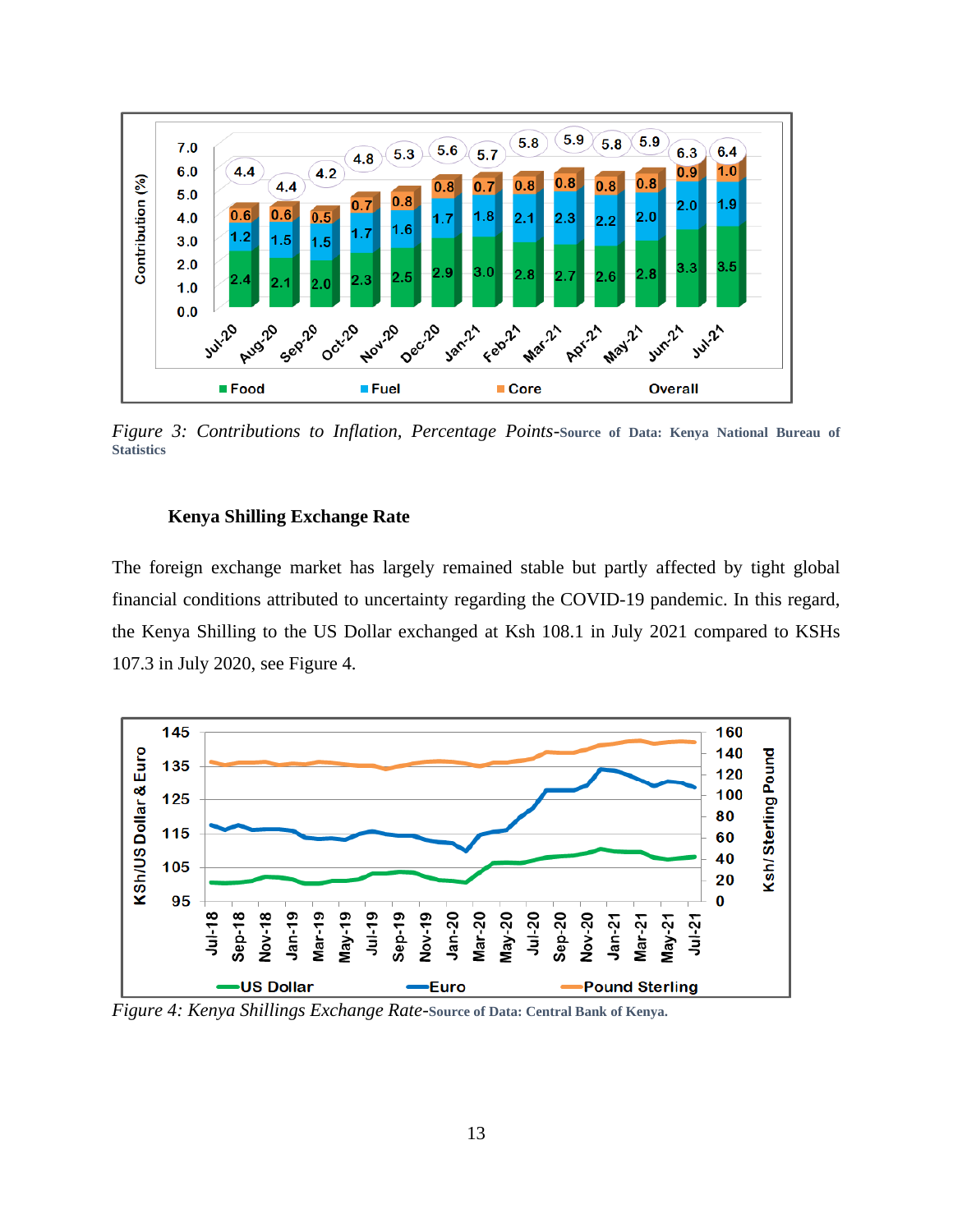Short-term interest rates remained fairly low and stable. The Central Bank Rate was retained at 7.0 percent in July 2021 to signal lower lending rates in order to support credit access by borrowers especially the Small and Medium Enterprises distressed by COVID-19 pandemic. The money market was relatively liquid in July 2021 supported by government payments, which offset tax remittances. As such, the interbank rate remained low but increased slightly to 3.3% in July 2021 from 2.1% in July 2020, see Figure 5.



<span id="page-25-1"></span>*Figure 5: Short Term Interest Rates, Percent-***Source of Data: Central Bank of Kenya**

#### <span id="page-25-0"></span>**(ii) County Economic Outlook and Policies**

The County economic outlook depends on global and national economic stability and improvement. With national and international policy in place the county economic will experience a slump given the pandemic. However, the county government will have a comprehensive recovery strategy to mitigate this. County intervention is highlighted below.

## *Own-Source Revenue*

In the FY 2021/2022, the County targets to collect KSHs. 258,927,823 Million. This is targeted to come from additional streams and revision of charges as encapsulated in the Finance Bill for 2021. During the year under review, revenue collected was KSHs 205,203,689 against a target of KSHs 346,088,720; a performance of 59 %. The underperformance is attributable to the effects of Covid-19 pandemic and insecurity in some parts of the County. In the subsequent FY's 2022/23, 2023/24, and 2024/25 the county projects to collect 322,088,720,367,546,936 and 439,705,719 respectively. Full automation of revenue collection is meant to enhance the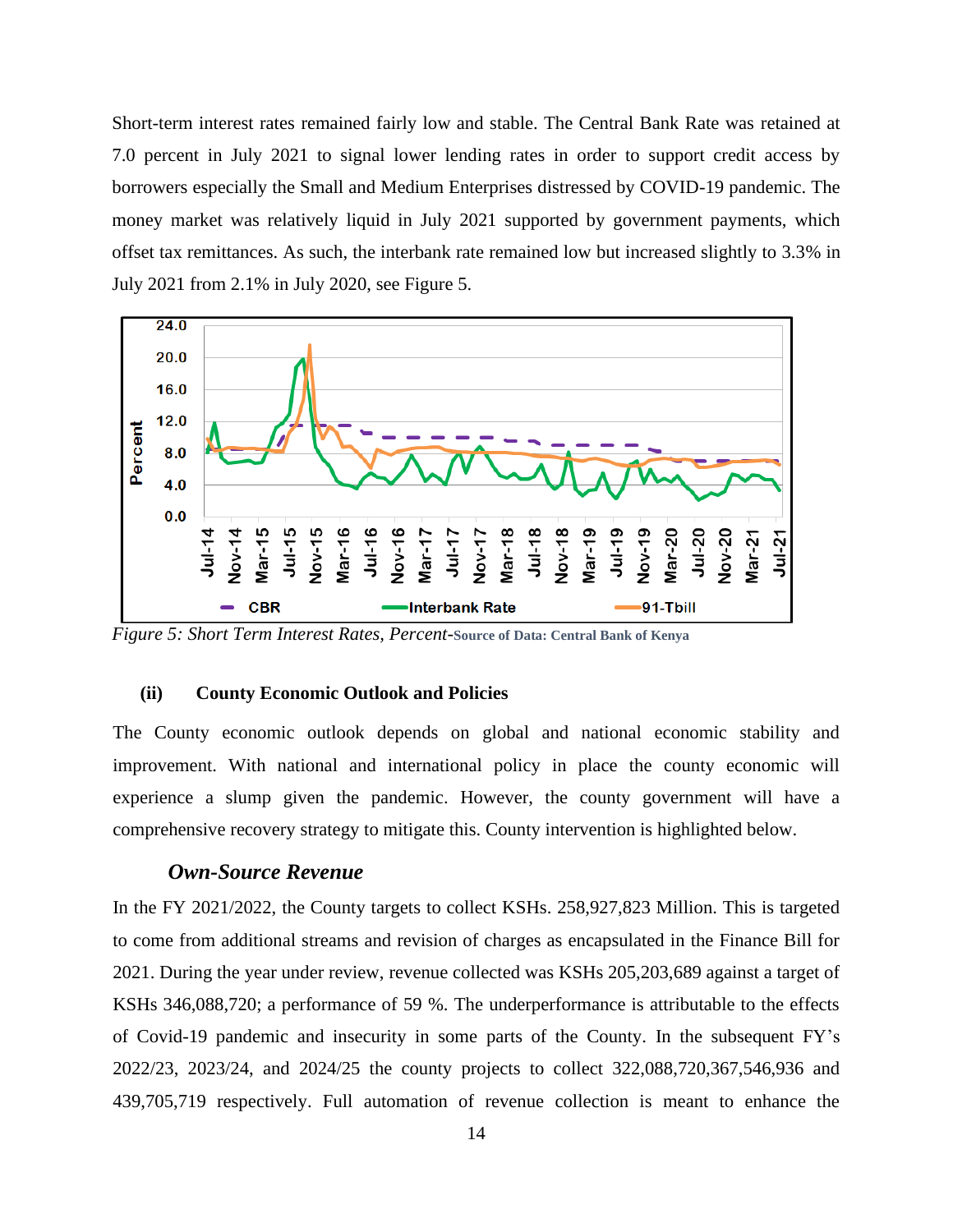processes and systems that are already in place for revenue collection. Among the major sources of revenue collection are game park fees, hospital user charges, single business permit, market fees, produce cess, and land rates. This will enhance the County Resource envelope which in return will increase development allocation in the subsequent budget within the County.

## *Monitoring and Evaluation*

In the actualization of priorities as set by County Governments, all the implementation plans have been cascaded from the Medium Term III. The County Government will continue to address the remaining policy, legal, regulatory, and governance challenges as a priority to ensure that we attain our full potential. However, The Medium-Term Budget will further support the ongoing priorities for achievement of the Support and Implementation of the policies and programmes under the CIDP III as it is expected to accelerate and sustain inclusive growth, create opportunities for productive jobs, reduce poverty and income inequality for the attainment of the Sustainable Goals.

Monitoring and evaluation of the expenditures will be strengthened by the newly set structures such as the Governor's Delivery Unit amongst others. County Treasury will continue to ensure that fiscal responsibilities will be enhanced in the Medium Term. Policies and guidelines will continue to be prepared and implemented so as to provide quality and timely financial reports with a view to entrench value for money to the County residents and ultimately adhere to the fiscal responsibilities as provided in the Public Finance Management Act, 2012.

#### **Risks to the Domestic Economic Outlook**

<span id="page-26-0"></span>There are risks to this macroeconomic outlook emanating from domestic as well external sources. On the domestic front, the emergence of new COVID-19 variants that may require broader reinstatement of containment measures, in the country and its trading partners could lead to renewed disruptions to trade and tourism. Other risks relate to lower agricultural output due to potential adverse weather conditions and continued desert locust infestation in the northern region of the country, which could potentially reduce production of food crops and animal feeds. Additionally, increased public expenditure pressures, particularly wage and other recurrent expenditures would put a strain to the fiscal space.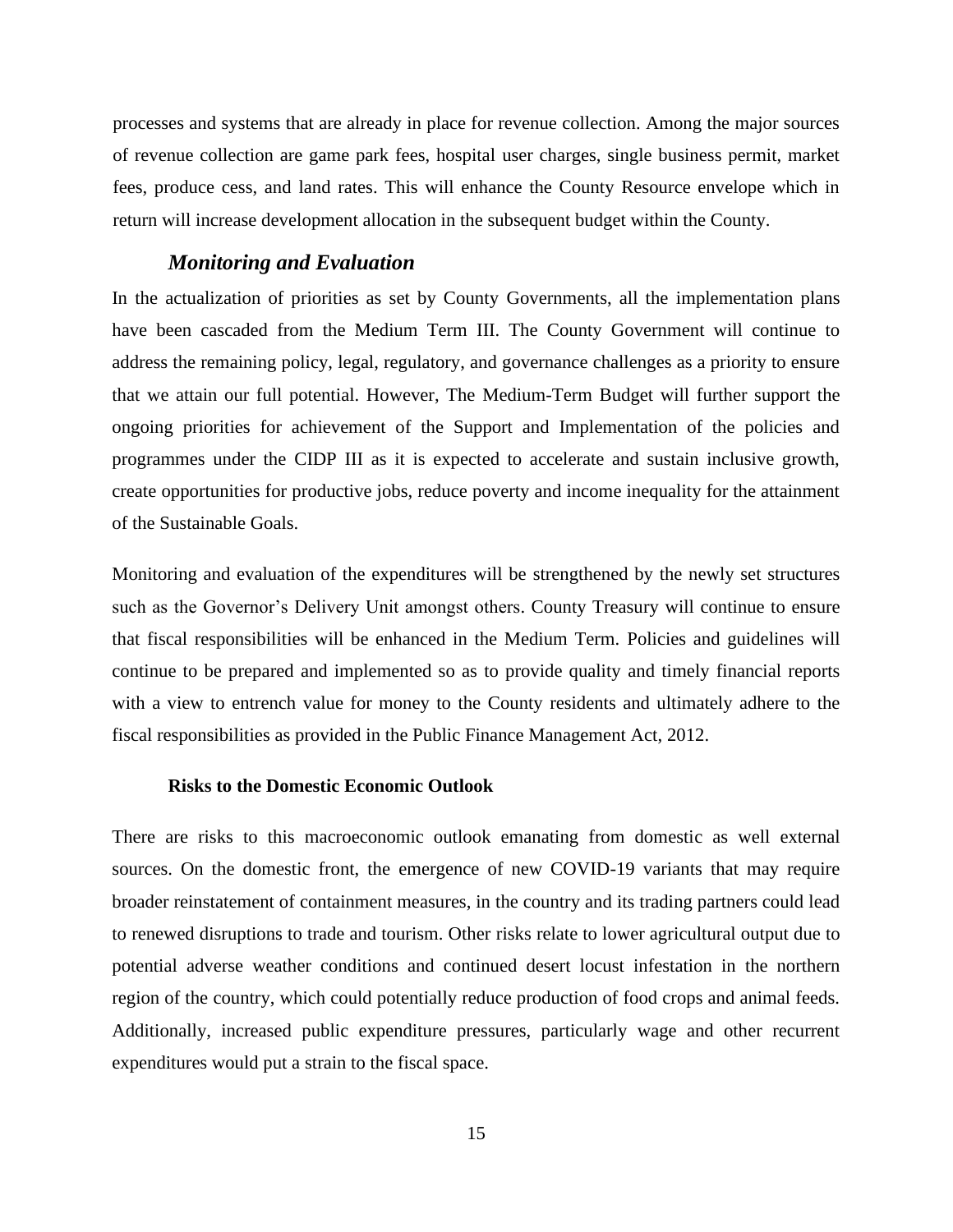On the external side, risks will depend on how the world responds to the health crisis, including whether the new COVID-19 strains are responsive to vaccines. Additionally, growth would be weaker than projected if logistical hurdles in procuring and distributing vaccines especially in emerging market and developing economies will be slow. The delays would allow the new variants to spread, with possibly higher risks of infections among the vaccinated populations. World economies will be shaped by policies taken to limit persistent economic disruptions; the evolution of financial conditions and commodity prices especially oil in the international market; and, the adjustment capacity of the economies.

## **County Specific Risks**

<span id="page-27-0"></span>Some of the risks anticipated to affect the County Fiscal performance include amongst others;

- Emergence of new Covid-19 Variant
- Anticipated shrinking of Revenue within the year under review
- Adverse weather conditions
- Locust infestation
- Increased Public Expenditure pressure
- Inadequate succession planning that will affect critical service delivery
- High insecurity in some parts of the County
- Anticipated Political instability due to forthcoming electioneering period.
- Effects of climate change adaptation, particularly swelling of lake Bogoria and Baringo
- High rates of unemployment

### **Proposed interventions to the risks**

<span id="page-27-1"></span>The County will pursue the following to reduce the risks to the County's economic outlook.

- a) Review and implement the existing human resource policies with a view to enhance proper succession planning, promotions, replacements, and recruitments.
- b) To promote and stimulate industrial and technological skills development through youth empowerment programmes.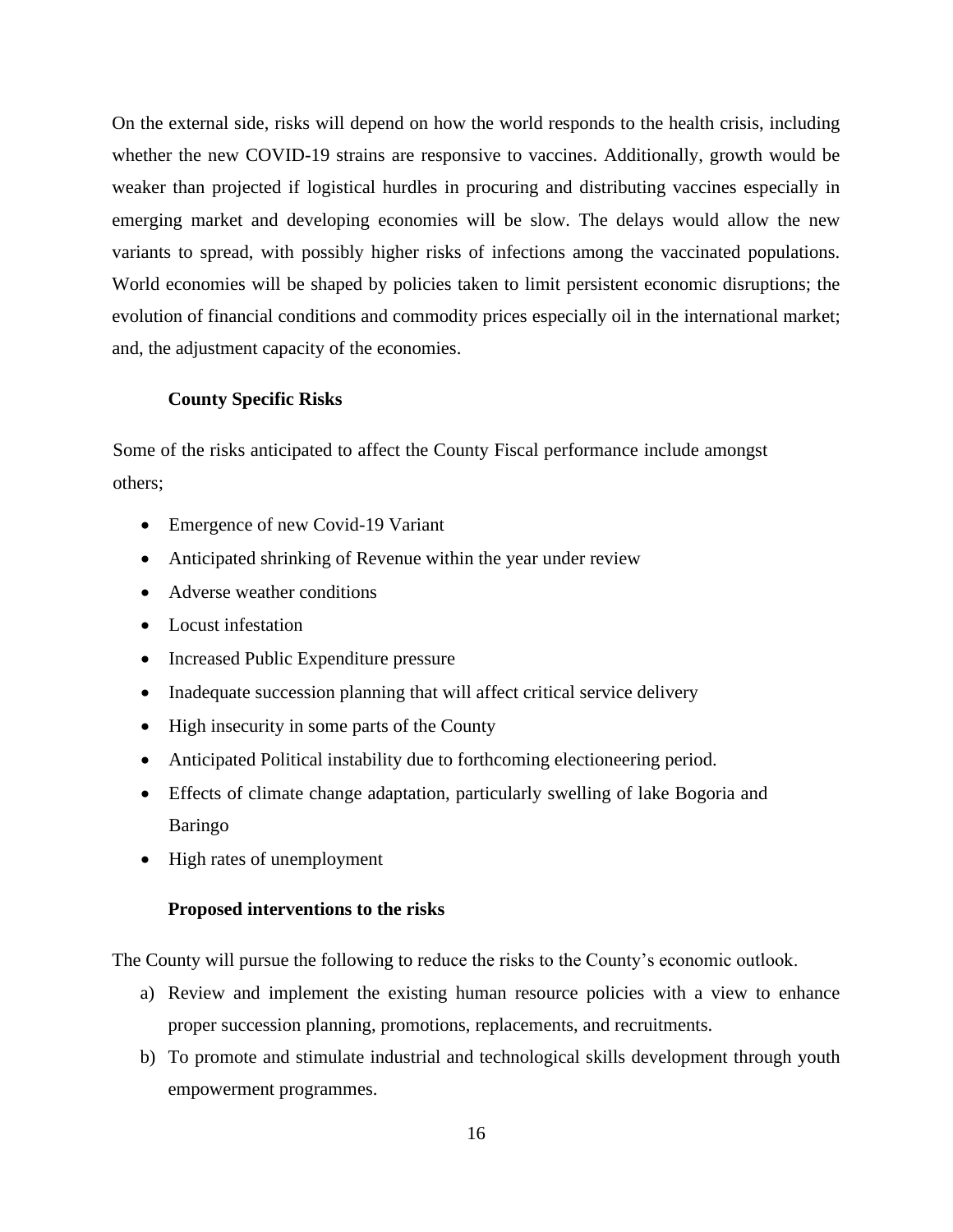- c) The county has also put in place measures to address revenue shortfalls, by investing on revenues structures and system and broadening revenue streams i.e. investing on revenue roads, valuation roll, and ICT systems on revenue collection among others.
- d) To enhance revenue collection, the government will train enforcement officers and strengthen internal controls.
- e) Formulate and implement policies to support climate change mitigation at the County level and increase coordination of climate change measures and activities.
- f) To improve on trade and market, the County will formulate policies and regulations that will strengthen the protection of farmers from exploitation by brokers through packaging and also provide the infrastructure necessary for market access.
- g) The government will put up structures that will create an enabling environment to foster business growth and stability. This will ensure recovery of business affected by COVID 19 pandemic.
- h) Strengthen emergency response system including medical services to reduce the spread of pandemic through continuous vaccination, fire, floods, locusts and other natural catastrophes.
- i) The county will strengthen and enhance security in the affected areas in collaboration with national Government and other security agencies.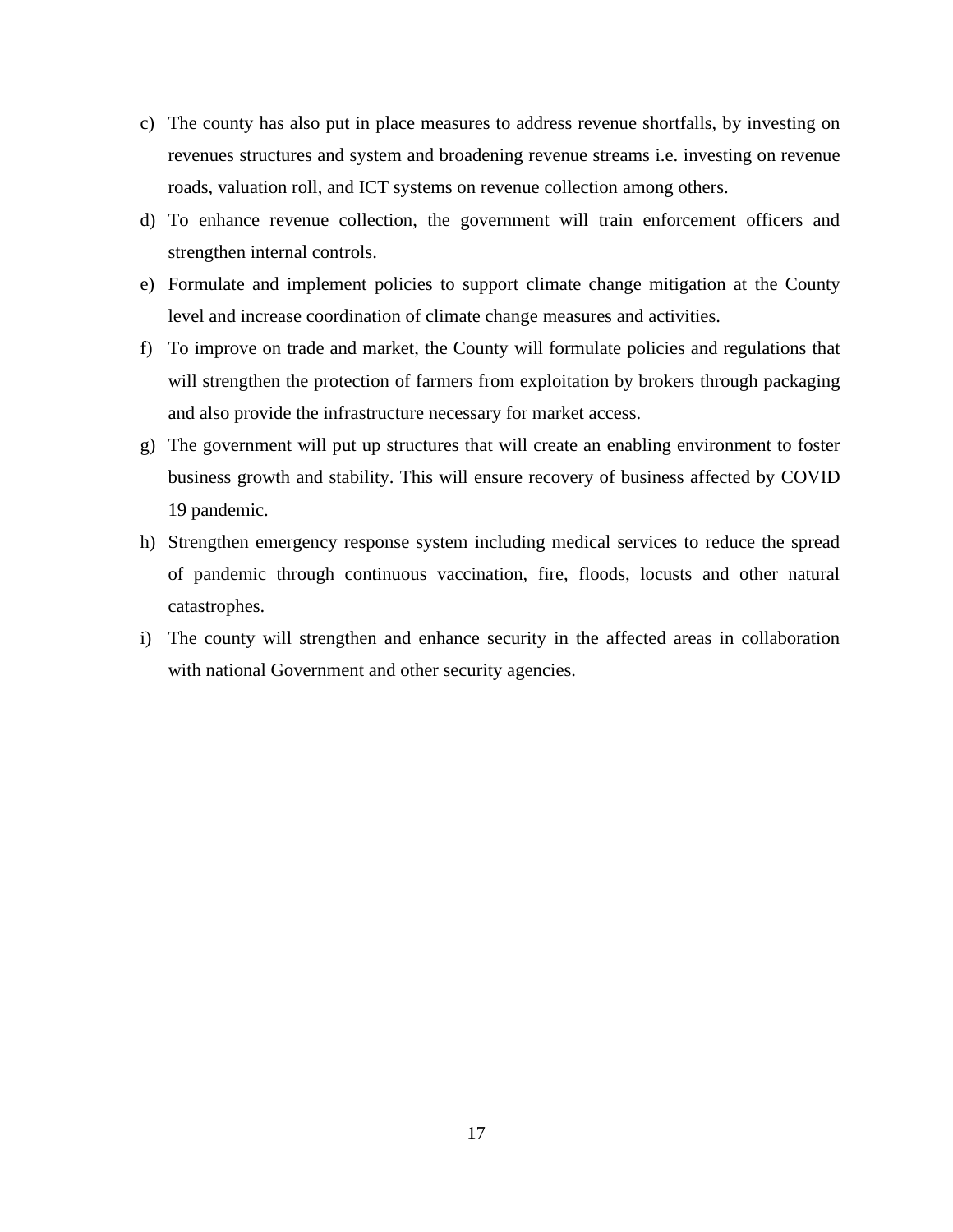## <span id="page-29-1"></span><span id="page-29-0"></span>**SECTION 4: RESOURCE ALLOCATION FRAMEWORK**

#### **Implementation of 2021/22 Budget**

The implementation of FY 2021/2022 has begun in earnest albeit in slow pace occasioned by Ministry of Health protocols on curfew and restriction of movements to contain spread of COVID-19 which has constrained implementation of projects. Revenue collection has improved though dismally as compared to the same period last year thus we may not realize the target which is likely to affect project implementation.

The projected total revenue for the FY 2021/22 is KShs 9.947 billion. The County expects to receive KShs. 6.36 billion as equitable shares, KShs. 0.82 billion conditional grants, KShs. 0.258 billion local revenue and Kshs. 2.49 billion as balance brought forward from the previous FY.

On the other hand, expenditures is anticipated at KShs **9.947** billion with recurrent expenditures estimated at KShs **5.241** billion broken down into personnel emolument KShs**. 3.442** billion and operations and maintenance at KShs**. 1.799** billion while development expenditures is estimated at KShs **4.705** billion.

#### **FY 2022/23 Budget Framework**

<span id="page-29-2"></span>The FY 2022/23 and the medium-term budget framework builds up on the Government's efforts to stimulate and sustain economic activity, mitigate the adverse impact of COVID-19 pandemic on the economy and re-position the economy on a sustainable and inclusive growth trajectory. This will be achieved through implementation of Sectorial Plans, CIDP, ADP, The County Social Economic Re-Engineering Recovery Strategy, the "Big Four" Agenda, SDG's and other priority programmes outlined in the Third Medium Term Plan (MTP III) of the Vision 2030.

The Government will continue to implement its fiscal consolidation plan to contain expenditure within budget by minimizing on non-priority. In this regard, particular emphasis is placed on aggressive revenue mobilization including policy measure to whip in additional revenue and reign on expenditures to restrict its growth. Expenditure measures will include cost budgeting and adoption of the directive on initiation of new projects, and focus is to completion of ongoing projects and reducing non-priority spending by observing austerity measures.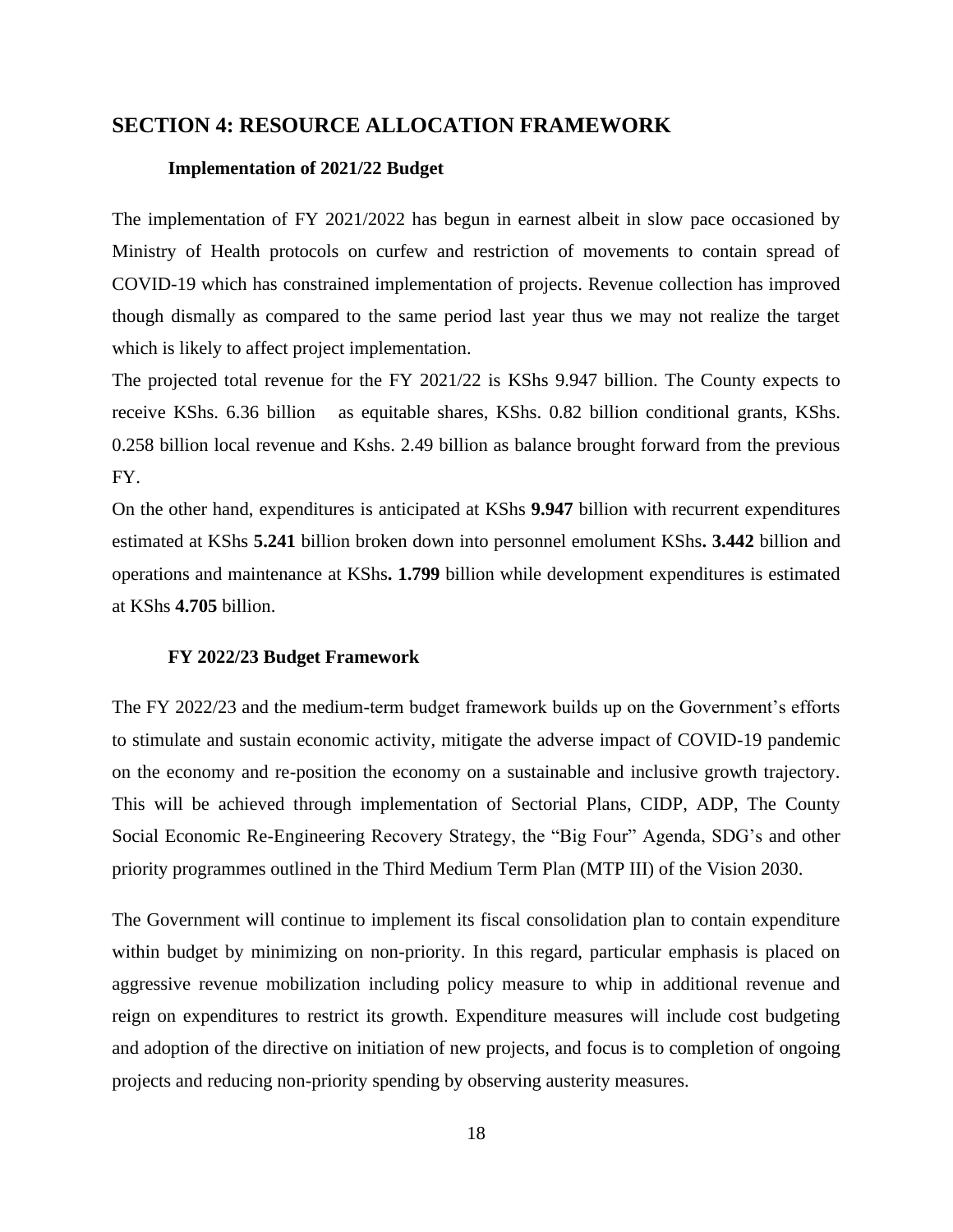In the FY 2022/23 projected total revenue is at KShs. **7.317** billion. Of this, local revenue is projected at KShs.**322.088** million, grants at KShs.**631.167** million and Equitable share is at KShs.**6.364** billion. This revenue performance will be underpinned by on-going investments in enhancement of revenue sources, strengthened of revenue administration, formulation and review of policies that boost economic recovery.

#### **Revenue Projections for the MTEF 2022- 2025**

<span id="page-30-0"></span>Equitable share has been key financing component of the County's budget contributing over ninety percent of the total revenue over the years. In FY 2020/2021 equitable share received was KShs 5.095 billion and increased to Ksh 6.369 billion in the FY 2021/2022. It is projected to remain constant at KShs 6. 369 billion in FY 2022/2023 and rise to KShs 6.45 billion in the FY 2023/2024 and Ksh 6.53 billion in FY 2024/2025.

In the FY 2020/21 the total grants received was KShs 820.63 million, and the amount expected in the FY 2021/2022 is KShs 827.98 million, The projection for subsequent MTEF period KShs 869.38 million in FY 2022/2023, KShs 266.84 million in FY 2023/2024 and KShs 269.94 million in FY 2024/2025.

Grants has been a key contributor to the County's budget and it plays a key role in cushioning the budget against fiscal pressures i.e. recurrent expenditure- operations and maintenance and personnel emoluments.

In the FY 2020/21 own source revenue collected was Ksh 205.203 million against a target of Ksh 346.088 million this was occasioned by effects of covid-19 pandemic coupled with weather vagaries. This revenue performance will be underpinned by on-going investments on revenue sources, revenue administration and change in policy. It is estimated that KShs. 258.97 million will be collected in the FY 2021/2022. Within the MTEF period, it is projected that own source revenue will be 322.08million, 367.54 million and 439.70 for the FY's 2022/23; 2023/24 and 2024/25 respectively.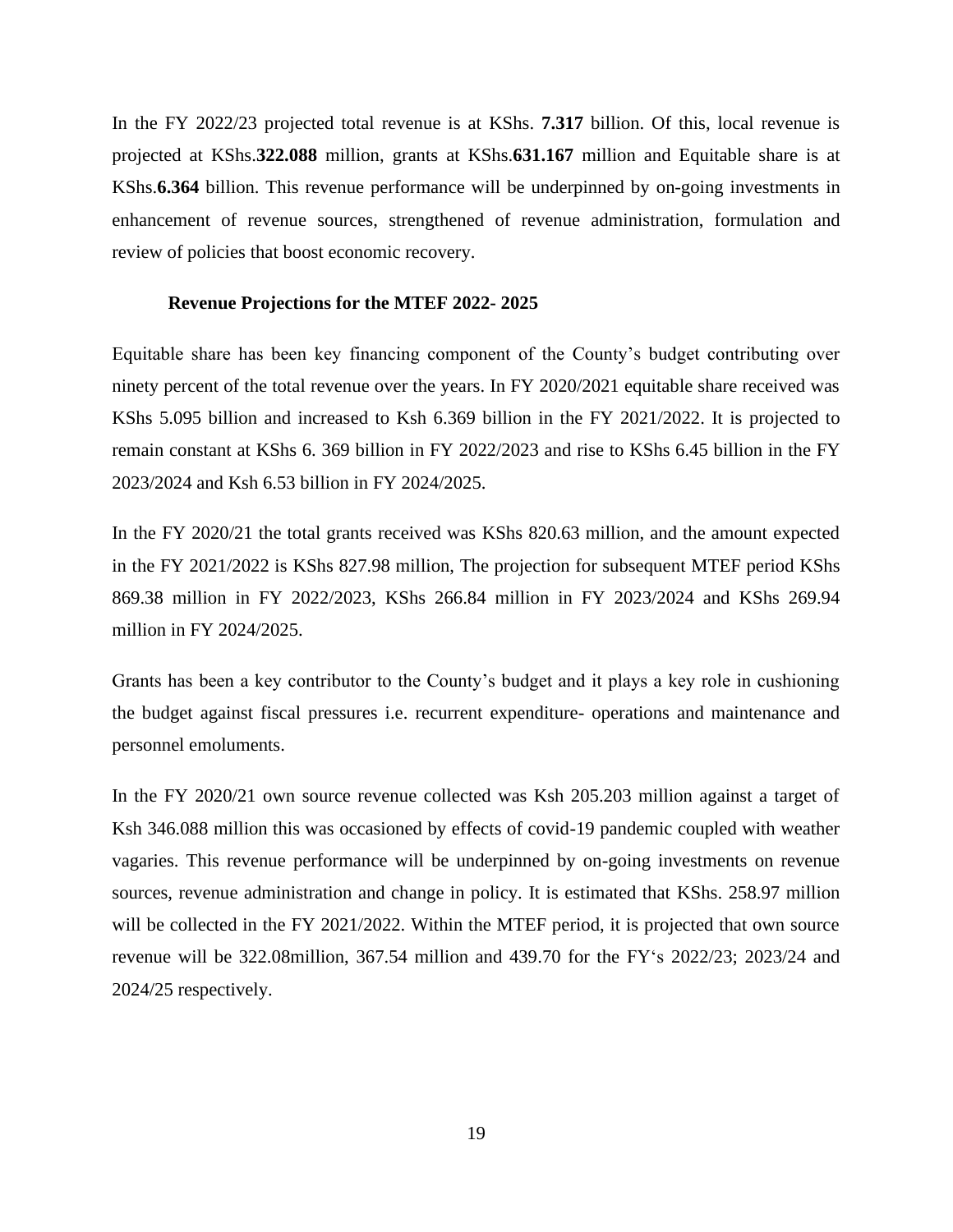# *Table 5: Revenue Projections*

|                       | 2019/2020          |               | 2020/2021       |               | 2021/2022       | 2022/2023     | 2023/2024     | 2024/2025     |
|-----------------------|--------------------|---------------|-----------------|---------------|-----------------|---------------|---------------|---------------|
| Details               | Approved<br>Budget | Actual        | Approved Budget | Actual        | Approved Budget | Projection    |               |               |
| Roll over             | 1,422,538,152      | 1,422,538,152 | 1,171,110,595   | 1,171,110,595 | 2,498,762,283   | 0             |               |               |
| <b>Grants</b>         | 1,473,740,964      | 1,172,760,343 | 1,299,689,604   | 822,959,028   | 820,635,897     | 631, 167, 844 | 266,840,373   | 269,944,871   |
| Equitable<br>Share    | 5,095,650,000      | 5,095,650,000 | 5,095,650,000   | 5,095,650,000 | 6,369,394,592   | 6,369,394,592 | 6,450,000,000 | 6,536,000,000 |
| Own Source<br>Revenue | 393,416,291        | 301,663,645   | 346,088,720     | 205,203,689   | 258,927,823     | 322,088,720   | 367,546,936   | 439,705,719   |
| Total                 | 8,385,345,407      | 7,992,612,140 | 7,912,538,919   | 7,294,923,312 | 9,947,720,595   | 7,322,651,156 | 7,084,387,308 | 7,245,650,590 |

*Source of data: Baringo County Treasury Budget*

<span id="page-31-0"></span>*Table 6: Local Revenue Projections*

| PROJECTED LOCAL REVENUE FOR THE MTEF |                           |                |                           |               |               |                           |                    |             |  |
|--------------------------------------|---------------------------|----------------|---------------------------|---------------|---------------|---------------------------|--------------------|-------------|--|
|                                      | 2019/2020                 |                |                           | 2020/2021     |               | 2021/2022                 | 2022/2023          | 2023/2024   |  |
| <b>Sources</b>                       | Approved<br><b>Budget</b> | <b>Actuals</b> | Approved<br><b>Budget</b> | Actual        | $\frac{0}{0}$ | Approved<br><b>Budget</b> | <b>Projections</b> |             |  |
| <b>Game Park Fees</b>                | 94,532,668                | 57,843,830     | 80,291,077                | 2,341,450     | 3%            | 44,845,850                | 42,291,077         | 50,749,292  |  |
| <b>Animal Stock Sale Fees</b>        | 18,111,345                | 10,295,020     | 6,101,843                 | 8,722,090     | 143%          | 6,142,941                 | 8,101,843          | 10,101,843  |  |
| <b>Produce &amp; Other Cess</b>      | 32,744,152                | 29,456,773     | 21,565,018                | 26,136,969    | 121%          | 21,620,453                | 31,565,018         | 35,565,018  |  |
| <b>Single Business Permit</b>        | 40,640,616                | 23,854,632     | 32, 377, 729              | 37,296,688    | 115%          | 32,544,579                | 42,377,729         | 42,377,729  |  |
| <b>Plot Rent/ Rates</b>              | 22, 197, 473              | 10,806,845     | 39, 354, 481              | 13,760,887    | 35%           | 36,241,828                | 47,176,532         | 47,176,532  |  |
| Market Fees & Others                 | 41,662,202                | 31,795,774     | 26,222,426                | 28,956,094    | 110%          | 26,372,178                | 26,222,426         | 26,222,426  |  |
| Koibatek ATC                         | 5,344,139                 | 920,454        | 1,169,549.00              | 2,156,695     | 184%          | 4,205,390                 | 8,188,017          | 9,188,017   |  |
| <b>Marigat AMS</b>                   | 4,105,915                 | 698,000        | 1,102,042.00              | 217,000       | 20%           | 9,598,990                 | 9,534,326          | 9,534,326   |  |
| <b>Public Health</b>                 | 5,822,358                 | 2,376,210      | 4,188,017.00              | 1,942,100     | 46%           | 1,424,680                 | 1,169,549          | 1,169,549   |  |
| <b>Veterinary</b>                    | 30,445,029                | 6,052,430      | 9,534,326.00              | 1,836,360     | 19%           | 1,109,004                 | 1,102,042          | 1,102,042   |  |
| <b>Hospital Revenue</b>              | 97,810,392                | 127,563,677    | 124, 182, 212.00          | 81,837,356    | 66%           | 74,821,932                | 104,360,162        | 134,360,162 |  |
| <b>TOTAL</b>                         | 393,416,291               | 301,663,645    | 346,088,720               | 205, 203, 689 | 59%           | 258,927,823               | 322,088,720        | 367,546,936 |  |

<span id="page-31-1"></span>*Source of data: Baringo County Treasury Budget*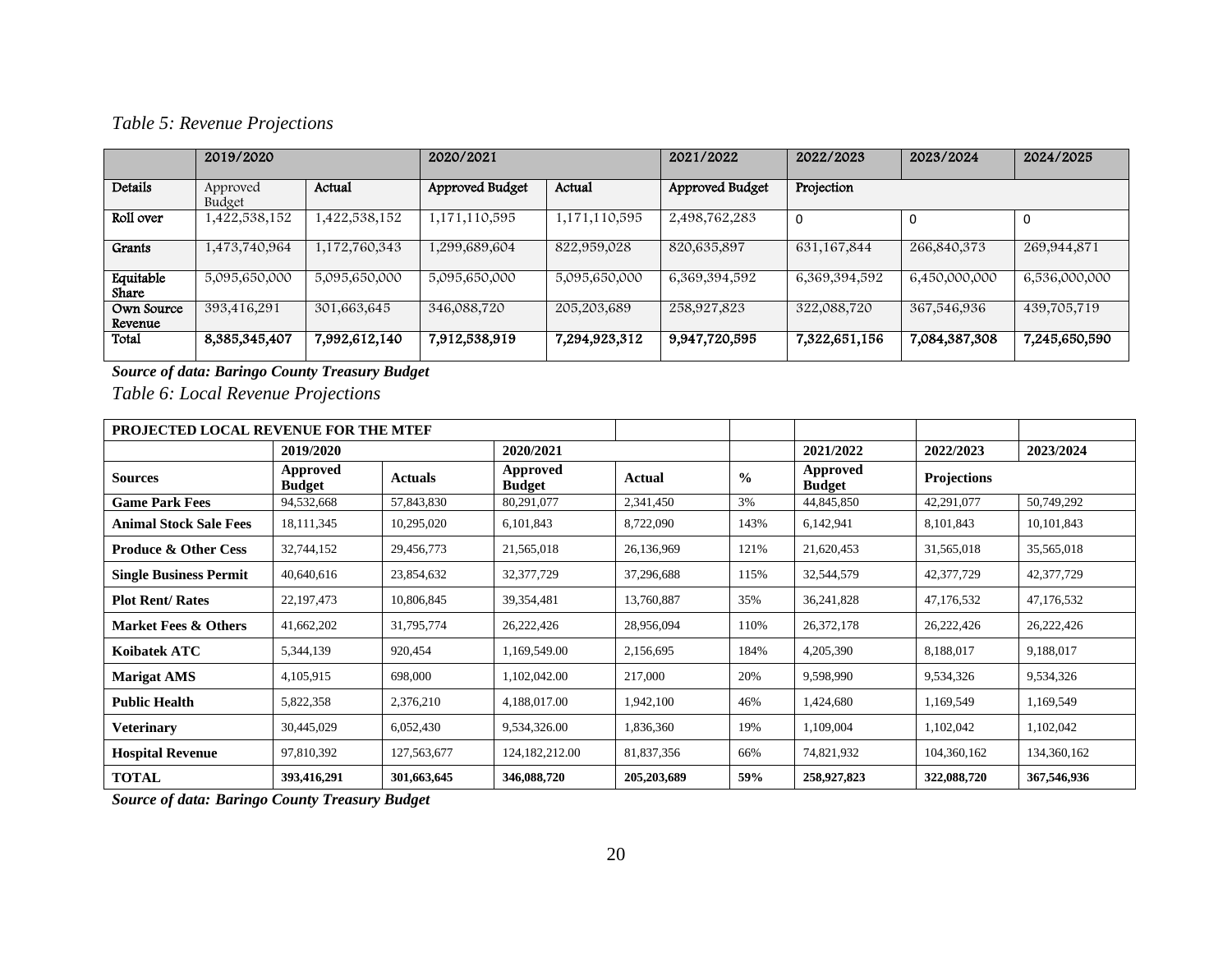#### **Expenditure Projections for the MTEF 2022-2025 and Assumptions**

<span id="page-32-0"></span>The Government is pursuing a fiscal consolidation policy which is aimed at maintaining expenditures within the budget. During FY 2020/21 the county anticipated to spend a total of KShs 7.912 billion in both recurrent and development projects. However, a review of the expenditure performance indicate that the County absorbed Kshs.5.381 billion reflecting a performance of 68%. These expenditures comprise of recurrent KSHs 4.494 billion (97%) against a target of KShs. 4.651 billion and development of KShs 887.427 million (27%) against the target of KShs. 3.261billion.

In the FY 2021/2022, the County government intends to spend KShs. 9.947 billion which comprise of KShs. 5.241billion for recurrent and KShs. 4.705 billion for development. Expenditure projections for subsequent years 2022/23; 2023/24 and 2024/25 is KShs. 7.322 billion, KShs. 7.084 billion and KShs. 7.245 billion respectively. The decline in projection is due to phase out of some of the donor funds.

The wages and salaries are expected to continually increase in real terms for instance; KShs 3.231 billion in FY 2020/21, KSHs 3.442 billion in FY 2021/22, and KShs 3.492 billion in FY 2022 /23, KShs 3.542 billion in FY 2023/24 and 3.592 billion in FY 2024/2025. The investment on revenue generating ventures and an increment of the other revenues like equitable share will reduce the percentage wage to the overall budget.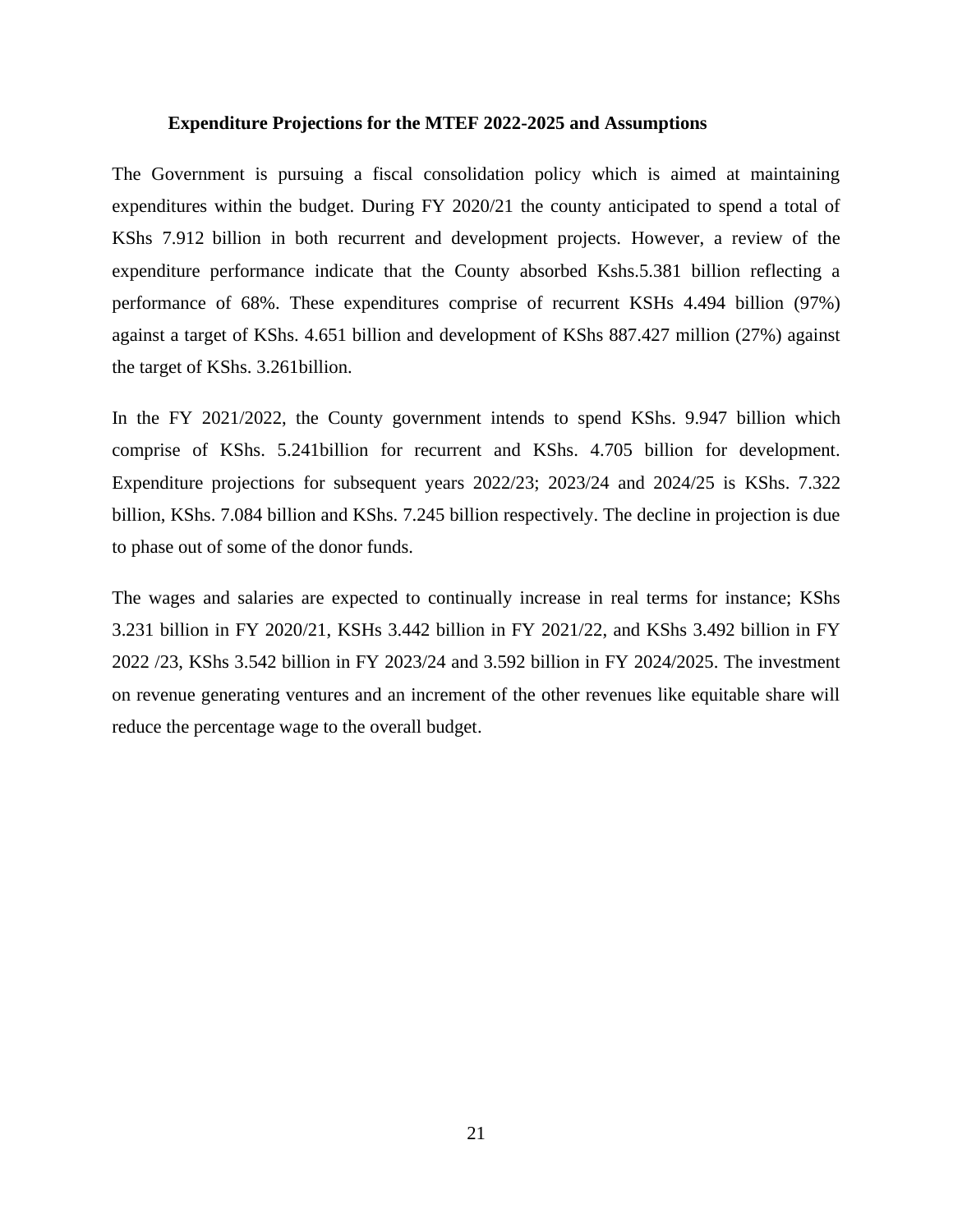# *Table 7: Expenditure Projections*

| Economic                              | 2019/2020                 |               | 2020/2021                 |               | 2021/2022                 | 2022/2023     | 2023/2024     | 2024/2025     |
|---------------------------------------|---------------------------|---------------|---------------------------|---------------|---------------------------|---------------|---------------|---------------|
| classification                        |                           |               |                           |               |                           |               |               |               |
|                                       | Approved<br><b>Budget</b> | Actual        | Approved<br><b>Budget</b> | Actual        | Approved<br><b>Budget</b> | Projection    |               |               |
| <b>Total Recurrent</b><br>Expenditure | 4,382,999,315             | 4,600,777,520 | 4,651,467,647             | 4,494,518,796 | 5,241,840,672             | 4,846,903,256 | 4,904,461,525 | 5,015,583,938 |
| Employee<br>Compensation              | 3,355,675,673             | 3,238,440,813 | 3,233,556,980             | 3,231,466,628 | 3,442,691,787             | 3,492,691,787 | 3,542,691,787 | 3,592,691,787 |
| Operation and<br>Maintenance          | 1,027,323,642             | 1,362,336,707 | 1,417,910,667             | 1,263,052,168 | 1,799,148,885             | 1,354,211,469 | 1,361,769,738 | 1,422,892,151 |
| <b>Total Development</b>              | 4,298,521,687             | 1,775,206,914 | 3,261,071,272             | 887, 427, 803 | 4,705,499,035             | 2,470,353,308 | 2,179,925,783 | 2,230,066,652 |
| Development<br>expenditure            | 4,298,521,687             | 1,775,206,914 | 3,261,071,272             | 887, 427, 803 | 4,705,499,035             | 2,470,353,308 | 2,179,925,783 | 2,230,066,652 |
| <b>Total Expenditure</b>              | 8,681,521,002             | 6,375,984,434 | 7,912,538,919             | 5,381,946,599 | 9,947,339,707             | 7,317,256,564 | 7,084,387,308 | 7,245,650,590 |
| <b>Project Net</b><br>Deficit/Surplus |                           |               |                           |               |                           |               |               |               |
| Development rate of<br>change         | 50%                       | 28%           | 41%                       | 16%           | 47%                       | 34%           | 31%           | 31%           |
| Employee<br>Compensation Rate         | 39%                       | $51\%$        | 41%                       | 60%           | 35%                       | 48%           | 50%           | 50%           |
| Operation and<br>Maintenance rate     | 12%                       | 21%           | 18%                       | 23%           | 18%                       | 19%           | 19%           | 20%           |
| <b>TOTAL RATE</b>                     | 100%                      | 100%          | 100%                      | 100%          | 100%                      | 100%          | 100%          | 100%          |

<span id="page-33-0"></span>**Source of Data:** *County Treasury*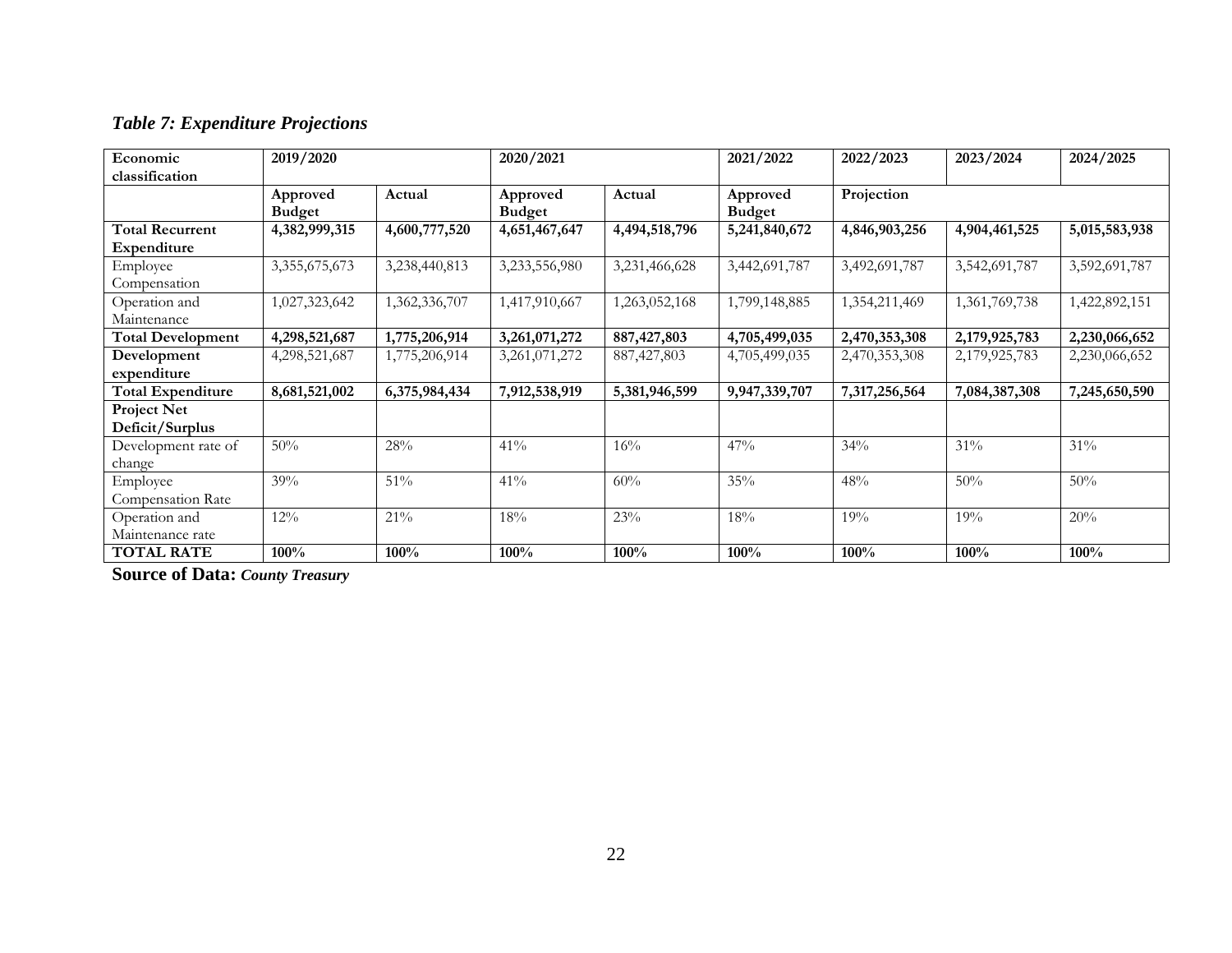### <span id="page-34-0"></span>**(i) Assumptions**

- (ii) That the economy will grow at 6.3%
- (iii)That the allocation to counties will be KShs. 370 billion, KShs. 375 billion, KShs. 380 billion and KShs. 385 billion within the MTEF period
- (iv)That there will be adverse weather conditions that will affect agricultural sector and businesses
- (v) That the Covid -19 vaccination programme will ease the containment measures thus opening the economy
- (vi)That the forthcoming general election will not affect project implementation and general economic stability

### **Challenges Affecting Own -Source Revenue Performance**

<span id="page-34-1"></span>Challenges that affected revenue collection include:

- 1. Emergence of COVID-19 Pandemic that led to the closure of markets and cessation of movement that affected the Tourism sector which is the County's leading own source of revenue.
- 2. Reduced number of tourist due to inaccessibility of lake Bogoria and Lake Baringo arising from submerged key facilities such as the entry gates, ablution blocks and the attraction geyser sites
- 3. The Covid -19 pandemic scared most of the household from visiting health facilities for minor treatments, majority opted for over the counter treatment. Additionally, the UHC programme waved some charges hence reducing revenue earned.
- 4. High incidences of insecurity in parts of the county affected livestock trade as well as fresh produce businesses.
- 5. Inadequate facilitation of Revenue collectors due to insufficient mobility vehicles affected efficiency and effectiveness of revenue mobilization.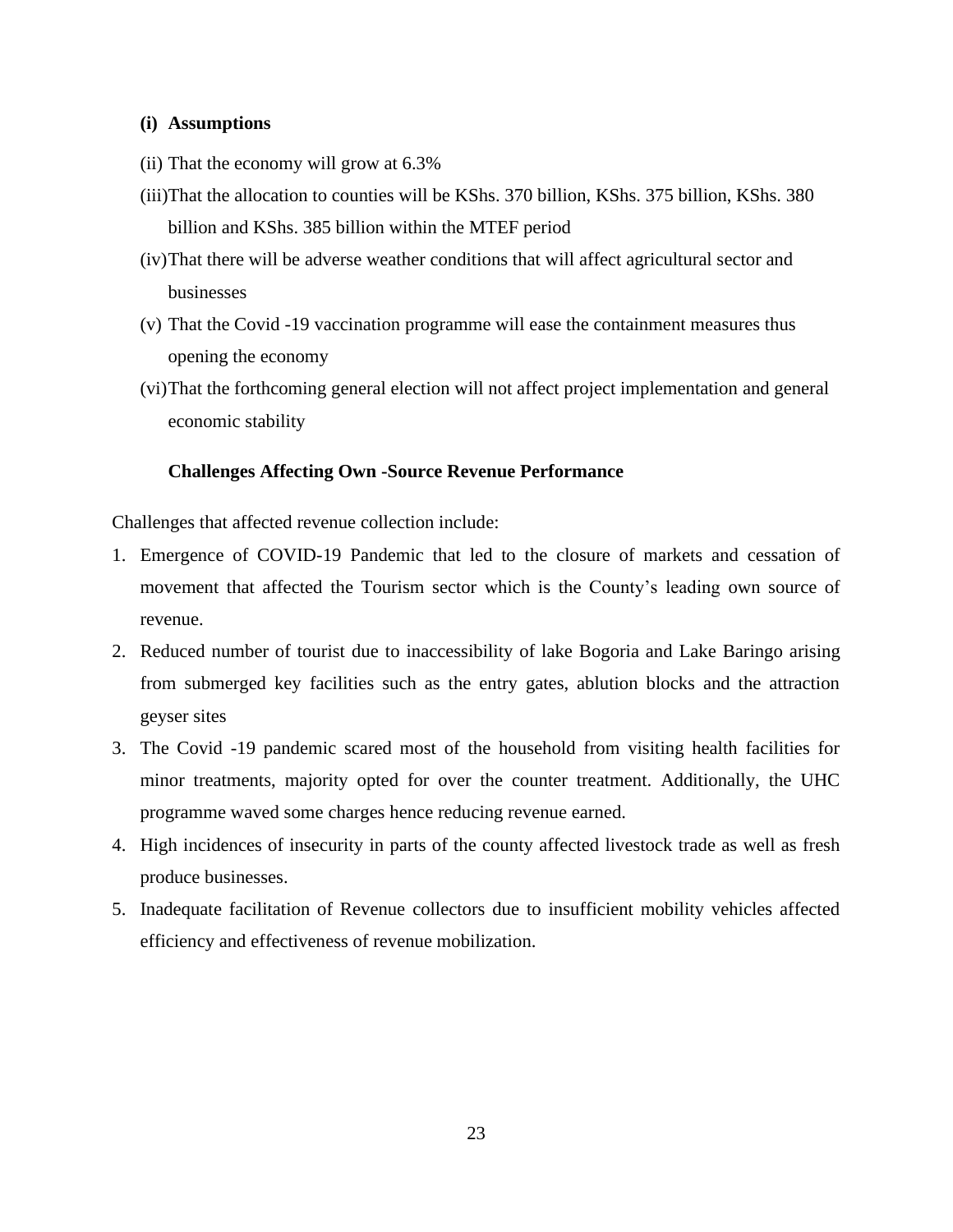#### **Measures Aimed at Strengthening Revenue Administration**

<span id="page-35-0"></span>To mobilize revenues and cushion against further revenue shortfalls, the County Government has put in place measures aimed at strengthening revenue administration and compliance. These, among others include:

- 1) Providing incentives to land rate defaulters by waiving up to 100% on all interest/penalties
- 2) Facilitated county revenue officers with motor vehicles to mobilize, coordinate and collect all collectable revenues.
- 3) Strengthen revenue monitoring and evaluation system and structures
- 4) Implementation of the valuations roll
- 5) Establishment of a plot transfer committee
- 6) Establishment of the Revenue Board

#### **Medium-Term Expenditure Framework**

<span id="page-35-1"></span>The County Government will continue with its policy of expenditure prioritization with a view to achieving the transformative development agenda which is anchored on provision of core services, ensuring equity, and minimizing costs through the elimination of duplication and inefficiencies, and improving the general welfare of the people. Realization of these objectives will have implications in the budget ceilings to be provided in this Budget Review and Outlook Paper. The following criteria will serve as a guide for allocating resources:

- a) Completion of the ongoing projects
- b) Prioritization of the Flagship projects
- c) Linkage of Programmes to the 'Big Four' Plan either as drivers or enablers;
- d) Linkage of the programme with the objectives of CIDP, CADP and Third Medium-Term Plan of Vision 2030;
- e) Degree to which a programme addresses poverty reduction;
- f) Degree to which the programme is addressing the core mandate of the Department;
- g) Expected outputs and outcomes from a programme; and
- h) Cost effectiveness and sustainability of the programme.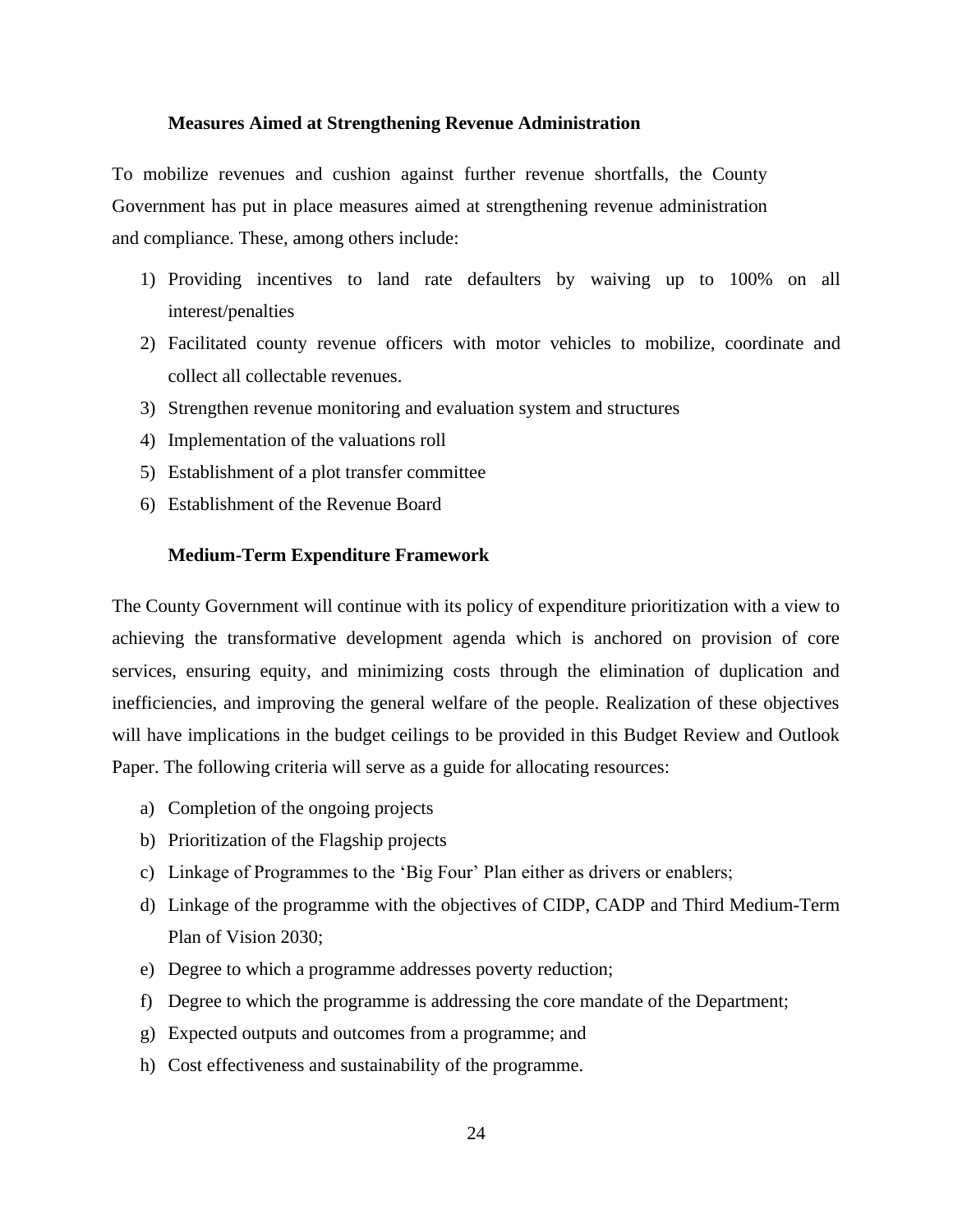In addition to supporting County Social Economic Reengineering Recovery Strategy, the county government will prioritize resources towards achievement of the following initiatives under the "Big Four" Agenda;

- a) Enhancing Food and Nutrition Security through investment on agriculture, livestock development and fisheries development;
- b) Providing Universal Health Coverage and Guaranteeing Quality and Affordable Healthcare to our citizens. This is done through investing and improvement of health facilities in the county.
- c) Supporting value addition by investing on Milk products, Meat products, tannery, Honey processing, Affruition, Aloe Vera, coffee processing and cotton production.
- d) Investing in Blue Economy
- e) Land ownership development and urban /semi urban planning
- f) Promotion of Environment protection for sustainable development
- g) Promoting of Tourism investments and product diversification.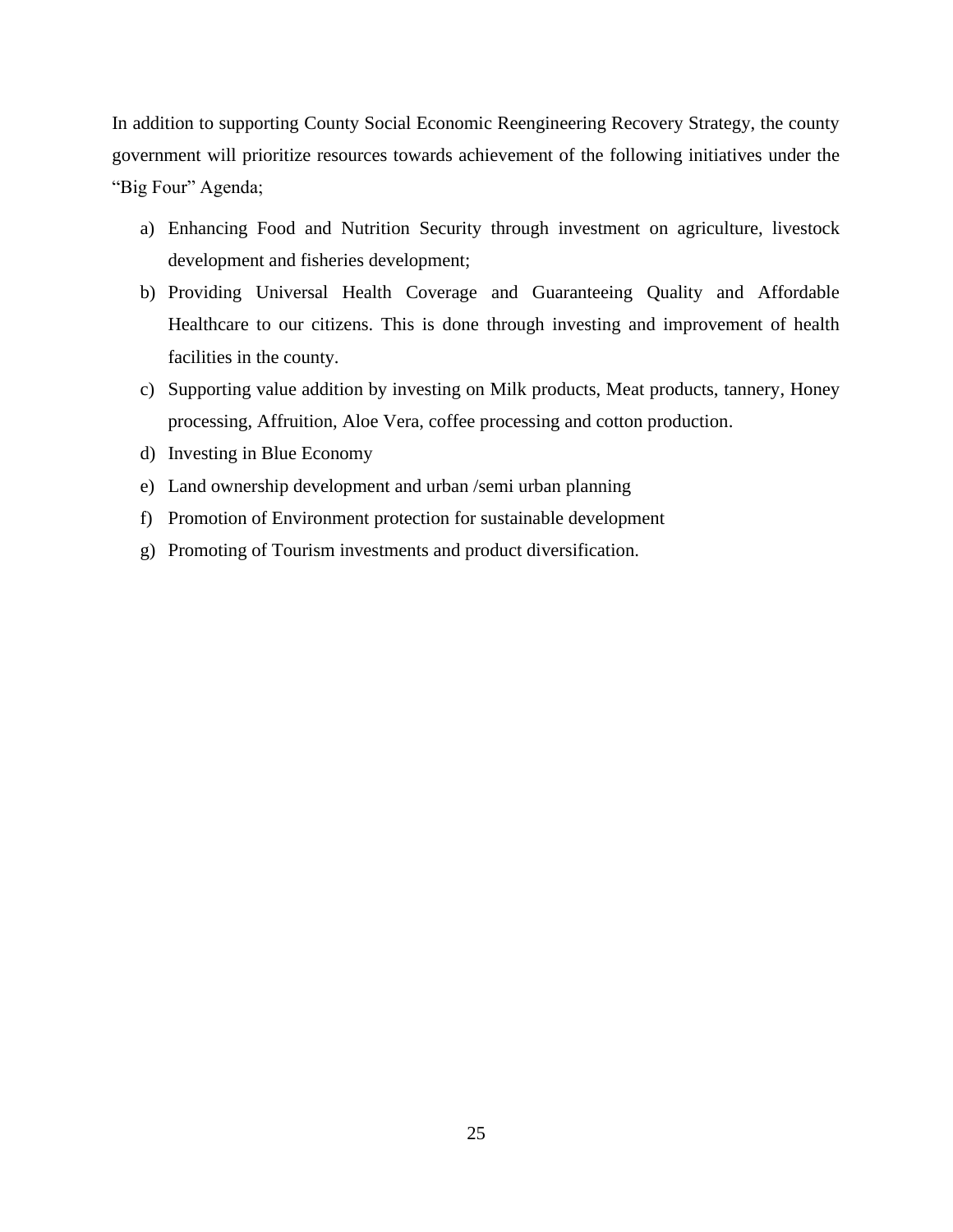## <span id="page-37-0"></span>**SECTION V: RECOMMENDATION AND CONCLUSIONS**

The FY 2022/23 and the medium-term budget is being prepared against a background of projected global and domestic economic recovery. The global recovery is supported by fiscal support in a few large economies, monetary easing and COVID-19 vaccinations. Likewise, Kenyan economy is projected to recover from the effects of COVID-19 Pandemic and grow at a rate of 6.2 percent in FY 2021/22 from a slowdown in FY 2020/21. Economic growth is thereafter projected to slow down to 5.9 percent in FY 2022/23, largely due to the uncertainty associated with the general election, and recover to 6.3 percent by FY 2025/26.

In order to strengthen the economy, the budget for FY 2022/2023 and the medium-term will focus on increased revenues collection and reduce non-core expenditure. In this regard, the 2021/22-2023/24 MTEF presented in this CBROP is developed while taking into consideration key County Government's priority policies outlined in the County Integrated Development Plan (CIDP), Sector plans, Annual Development Plan, Social Economic Reenginering Recovery strategy and Third Medium Term Plan towards realization of Vision 2030.

Therefore, SWGs should carefully consider detailed costing of programmes/projects in addressing county strategic objectives. The Sector Working Group (SWGs) in rolling out preparation of 2022/23 budget to work within the strick timeframes and guidelines provided.

For effective budget implementation, enhanced capacity building will be carried out as well as development of systems for monitoring and evaluation to be used by all relevant departments. This will ensure that resource are utilised effectively and efficiently towards improvement of ivelihoods of the residents.

Going forward, the county shall ensure faster project execution through implementation of monitoring and evaluation policy and Monitoring and evaluation system, use of integrated M&E soft ware and adherence to procurement plan. The monitoring and evaluation framework has been rolled and that sub county and county steering committees will engage various departments in executing development activities and provide timely feedback. When these processes are implemented by all key players, incomplete project funds will be expected to reduce significantly.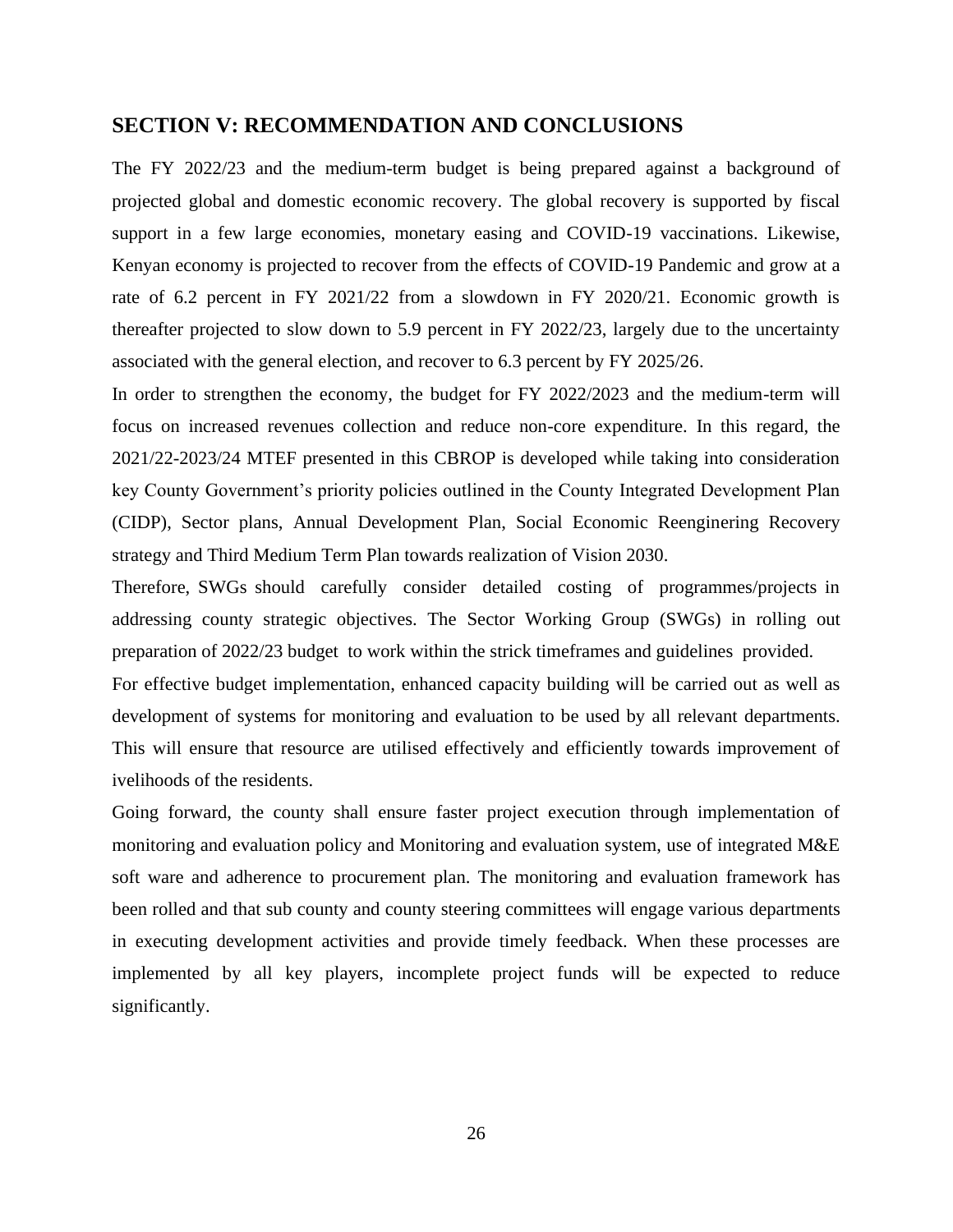# **Annexes Annex I: Equitable Share Analysis**

|               | 2013/14       | 2014/15       | 2015/16         | 2016/17       | 2017/18       | 2018/2019     | 2019/2020     | 2020/2021     |
|---------------|---------------|---------------|-----------------|---------------|---------------|---------------|---------------|---------------|
| <b>Budget</b> |               |               |                 |               |               |               |               | 5,095,650,000 |
|               | 3.247.937.841 | 3.874.911.817 | 4,440,576,026   | 4,791,438,190 | 4.983.000.000 | 5,086,800,000 | 5,095,650,000 |               |
| Actual        |               |               |                 |               |               |               |               | 5,095,650,000 |
|               | 2.950.935.465 | 3.177.427.690 | 5,138,060,153   | 4,791,438,190 | 4,983,000,000 | 5,086,800,000 | 5,095,650,000 |               |
| balance       |               |               |                 |               |               |               |               | -             |
| carried       | 297,002,376   | 697,484,127   | (697, 484, 127) |               | -             |               |               |               |
| forward       |               |               |                 |               |               |               |               |               |

<span id="page-38-0"></span>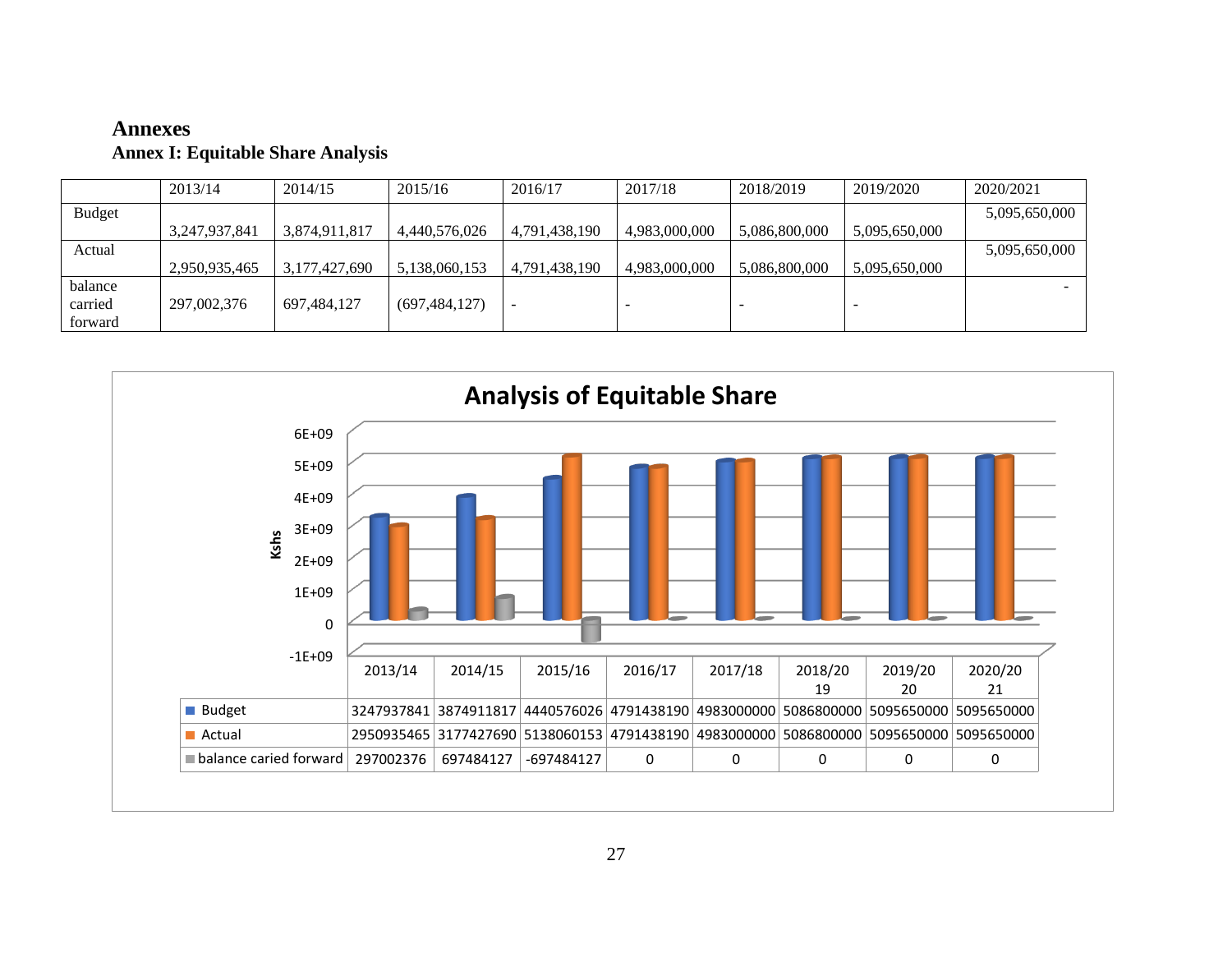| PROJECTED LOCAL REVENUE FOR THE MTEF |                        |                |                        |               |               |                        |             |             |  |  |  |
|--------------------------------------|------------------------|----------------|------------------------|---------------|---------------|------------------------|-------------|-------------|--|--|--|
|                                      | 2019/2020              |                | 2020/2021              |               |               | 2021/2022              | 2022/2023   | 2023/2024   |  |  |  |
| <b>Sources</b>                       | <b>Approved Budget</b> | <b>Actuals</b> | <b>Approved Budget</b> | Actual        | $\frac{6}{9}$ | <b>Approved Budget</b> | Projections |             |  |  |  |
| <b>Game Park Fees</b>                | 94,532,668             | 57,843,830     | 80,291,077             | 2,341,450     | 3%            | 44,845,850             | 42,291,077  | 50,749,292  |  |  |  |
| <b>Animal Stock Sale Fees</b>        | 18, 111, 345           | 10,295,020     | 6,101,843              | 8,722,090     | 143%          | 6,142,941              | 8,101,843   | 10.101.843  |  |  |  |
| Produce & Other Cess                 | 32,744,152             | 29,456,773     | 21,565,018             | 26,136,969    | 121%          | 21,620,453             | 31,565,018  | 35,565,018  |  |  |  |
| Single Business Permit               | 40,640,616             | 23,854,632     | 32,377,729             | 37.296.688    | 115%          | 32,544,579             | 42,377,729  | 42,377,729  |  |  |  |
| <b>Plot Rent/ Rates</b>              | 22, 197, 473           | 10,806,845     | 39, 354, 481           | 13,760,887    | 35%           | 36,241,828             | 47,176,532  | 47,176,532  |  |  |  |
| Market Fees & Others                 | 41,662,202             | 31,795,774     | 26,222,426             | 28,956,094    | 110%          | 26.372.178             | 26,222,426  | 26,222,426  |  |  |  |
| Koibatek ATC                         | 5,344,139              | 920,454        | 1,169,549.00           | 2,156,695     | 184%          | 4.205.390              | 8,188,017   | 9,188,017   |  |  |  |
| Marigat AMS                          | 4.105.915              | 698,000        | 1.102.042.00           | 217,000       | 20%           | 9,598,990              | 9,534,326   | 9,534,326   |  |  |  |
| Public Health                        | 5,822,358              | 2,376,210      | 4.188.017.00           | 1,942,100     | 46%           | 1,424,680              | 1,169,549   | 1,169,549   |  |  |  |
| Veterinary                           | 30,445,029             | 6,052,430      | 9.534.326.00           | 1.836.360     | 19%           | 1,109,004              | 1.102.042   | 1.102.042   |  |  |  |
| <b>Hospital Revenue</b>              | 97,810,392             | 127,563,677    | 124, 182, 212, 00      | 81,837,356    | 66%           | 74,821,932             | 104,360,162 | 134,360,162 |  |  |  |
| <b>TOTAL</b>                         | 393,416,291            | 301,663,645    | 346,088,720            | 205, 203, 689 | 59%           | 258,927,823            | 322,088,720 | 367,546,936 |  |  |  |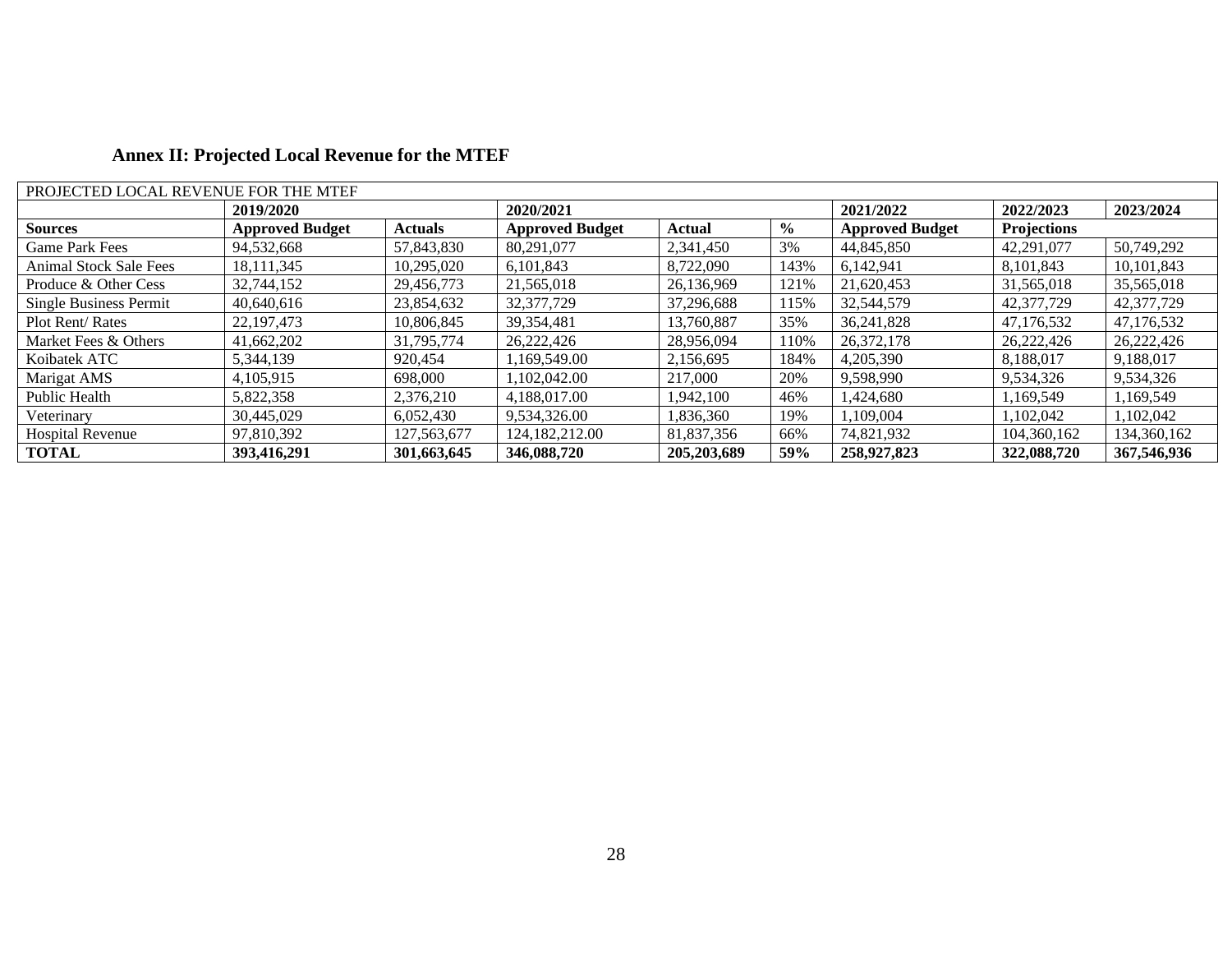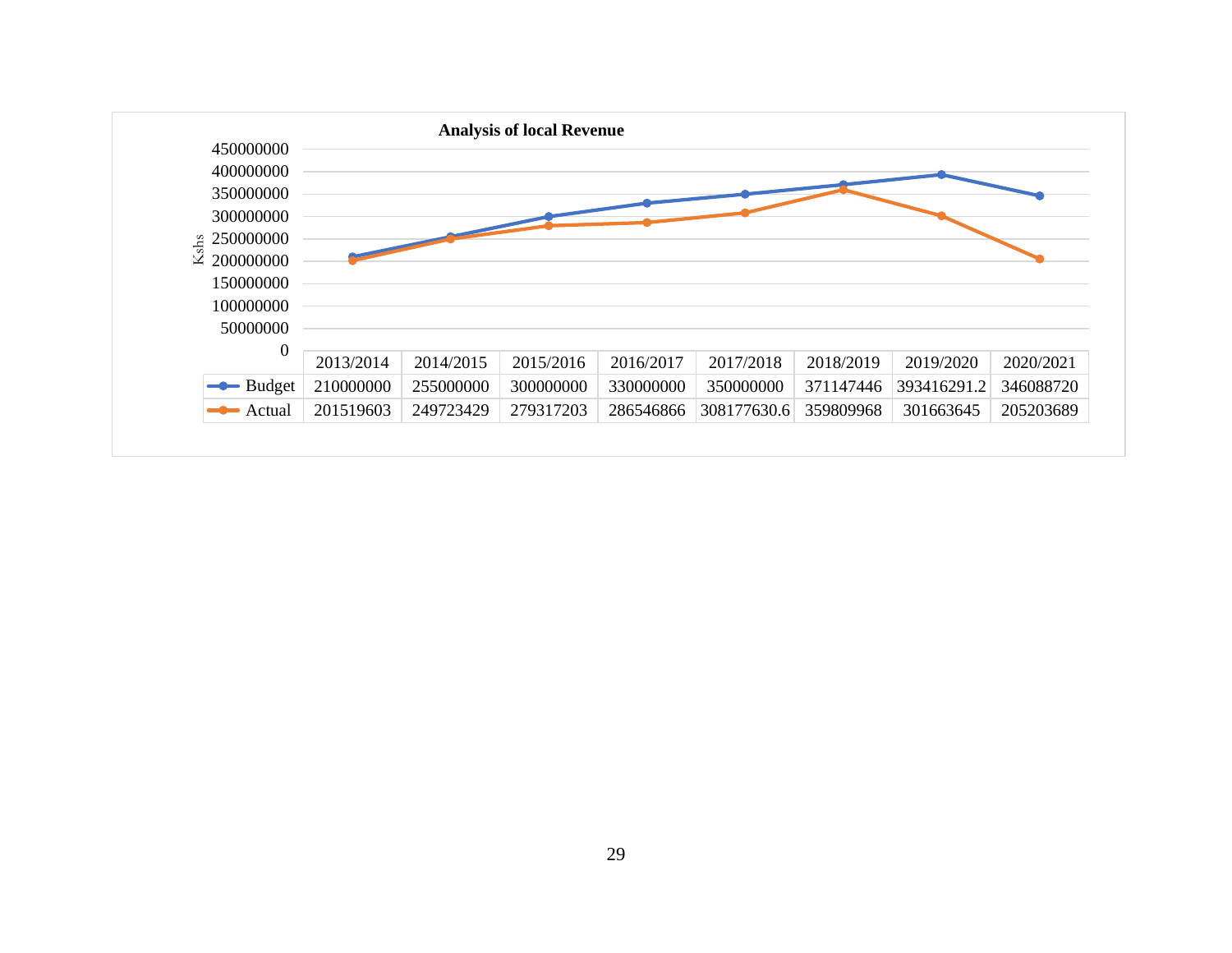|                                           | <b>RECURRENT</b> |                    | <b>DEVELOPMENT</b>       |                    |               |                    |                   |
|-------------------------------------------|------------------|--------------------|--------------------------|--------------------|---------------|--------------------|-------------------|
|                                           |                  |                    |                          |                    | <b>Total</b>  |                    |                   |
| <b>Department</b>                         | <b>Budget</b>    | <b>Expenditure</b> | <b>Budget</b>            | <b>Expenditure</b> | <b>Budget</b> | <b>Expenditure</b> | <b>Absorption</b> |
| <b>County Assembly</b>                    | 687,926,864      | 686,866,138        | 26,598,192               | 19,964,291         | 714,525,056   | 706,830,429        | 99%               |
| Office of the Governor                    | 320,216,668      | 320,522,891        | 16,357,641               | 4,388,953          | 336,574,309   | 324,911,843        | 97%               |
| Baringo south Sub County                  | 18,863,174       | 17,865,738         | $\overline{\phantom{a}}$ |                    | 18,863,174    | 17,865,738         | 95%               |
| <b>Tiaty Sub County</b>                   | 18,139,445       | 16,442,169         | $\sim$                   |                    | 18,139,445    | 16,442,169         | 91%               |
| <b>Eldama Ravine Sub County</b>           | 16,630,248       | 17,572,232         | $\sim$                   |                    | 16,630,248    | 17,572,232         | 106%              |
| Mogotio sub county                        | 16,176,354       | 7,497,607          | $\overline{\phantom{a}}$ |                    | 16,176,354    | 7,497,607          | 46%               |
| <b>Baringo Central Sub County</b>         | 14,700,716       | 20,883,456         | $\sim$                   |                    | 14,700,716    | 20,883,456         | 142%              |
| <b>Baringo North Sub County</b>           | 17,009,891       | 20,865,940         | $\overline{a}$           |                    | 17,009,891    | 20,865,940         | 123%              |
| Finance and Economic planning             | 366,568,692      | 366,559,398        | 260,775,571              | 24, 107, 625       | 627, 344, 263 | 390,667,023        | 62%               |
| Transport and Infrastructure              | 60,833,963       | 60,071,142         | 920,067,104              | 170,307,239        | 980,901,067   | 230,378,381        | 23%               |
| Trade, Tourism and Wildlife               | 80,765,925       | 80,407,364         | 81,632,662               | 23,379,614         | 162,398,587   | 103,786,978        | 64%               |
| Education & ICT                           | 305, 352, 363    | 303,797,872        | 163,590,401              | 30,707,259         | 468,942,764   | 334,505,131        | 71%               |
| <b>Health Services</b>                    | 2,201,571,180    | 2,051,778,464      | 362,078,995              | 82,903,106         | 2,563,650,175 | 2,134,681,570      | 83%               |
| Lands, Housing & Urban Dev                | 91,754,961       | 90,503,648         | 113,959,252              | 34,054,991         | 205,714,213   | 124,558,639        | 61%               |
| Agriculture, Livestock and Fisheries      | 238, 767, 191    | 238, 185, 579      | 520,185,330              | 330,961,148        | 758,952,521   | 569,146,727        | 75%               |
| Water and Irrigation                      | 119,925,715      | 36,688,528         | 686, 397, 367            | 139,540,872        | 806,323,082   | 176,229,400        | 22%               |
| Youths & Gender                           | 37,502,586       | 119,910,672        | 81,847,711               | 16,492,406         | 119,350,297   | 136,403,078        | 114%              |
| Environment, Natural Recourses and Mining | 38,761,709       | 38,099,959         | 27,581,046               | 10,620,299         | 66, 342, 755  | 48,720,258         | 73%               |
| <b>Total</b>                              | 4,651,467,647    | 4,494,518,796      | 3,261,071,272            | 887, 427, 803      | 7,912,538,919 | 5,381,946,599      | 68%               |

# **Annex III: Recurrent and Development Expenditure per Department**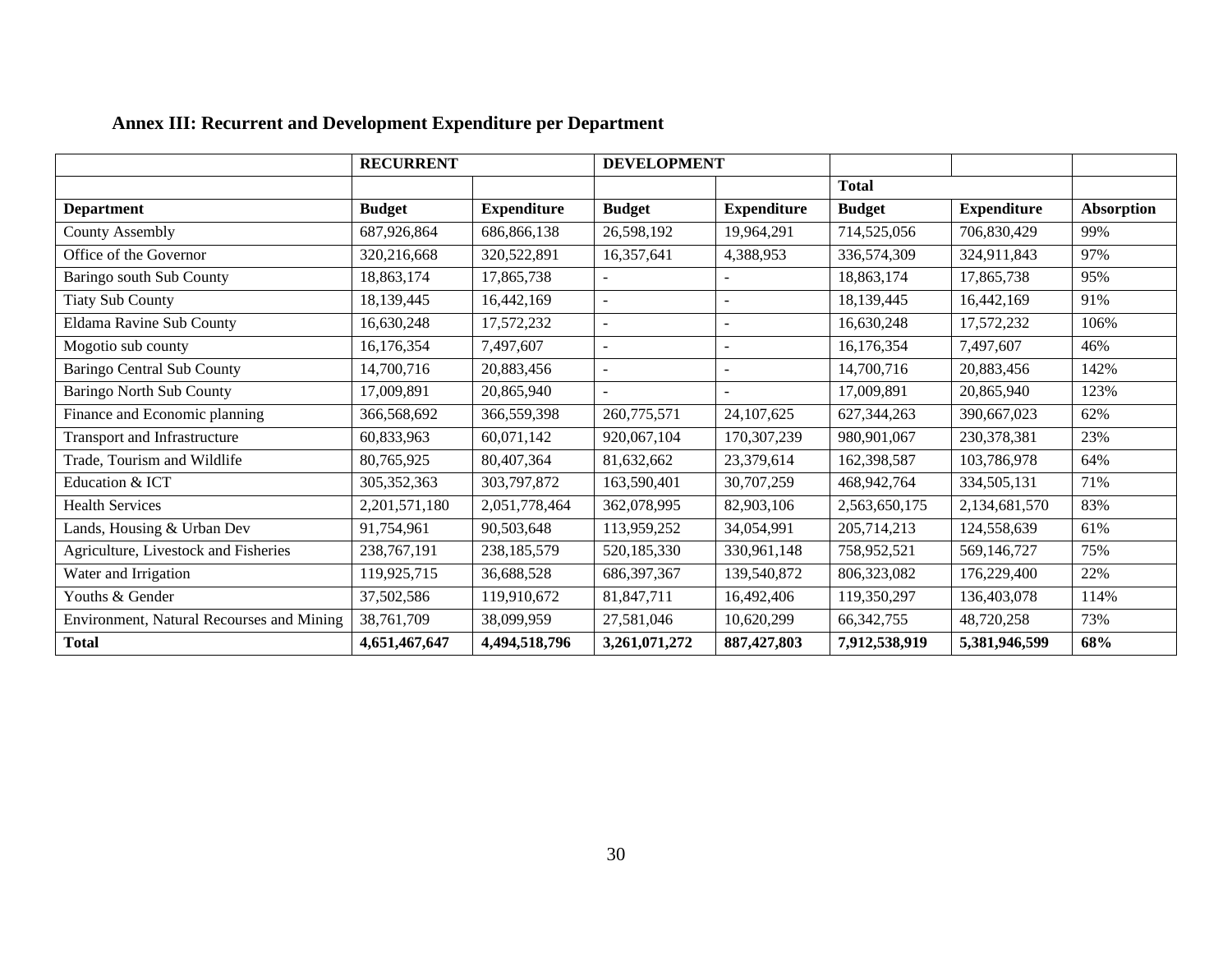| <b>Expenditure per Economic Classification</b> |                 |               |               |                |               |               |                        |               |               |                          |               |              |               |               |      |
|------------------------------------------------|-----------------|---------------|---------------|----------------|---------------|---------------|------------------------|---------------|---------------|--------------------------|---------------|--------------|---------------|---------------|------|
| <b>DEPARTMEN</b>                               | <b>Employee</b> |               |               | Operation &    |               |               | <b>Total Recurrent</b> |               |               | <b>DEVELOPMENT</b>       |               | <b>TOTAL</b> |               |               | (%)  |
| $T+A2:PI5$                                     | Compensation    |               |               | Maintenance    |               |               |                        |               |               |                          |               |              |               |               |      |
|                                                | <b>Budget</b>   | <b>Actual</b> | $\frac{0}{0}$ | <b>Budget</b>  | <b>Actual</b> | $\frac{0}{0}$ | <b>Budget</b>          | <b>Actual</b> | $\frac{0}{0}$ | <b>Budget</b>            | <b>Actual</b> |              | <b>Budget</b> | <b>Actual</b> |      |
| County                                         | 378,464         | 378,461,92    | 100           | 309.462.       | 308,404.      | 100           | 687.926.               | 686,866.      | 99.8          | 26,598,192               | 19.964.2      | 75%          | 714,525,05    | 706.830.      | 98.9 |
| Assembly                                       | 808             | 9             | %             | 056            | 209           | %             | 864                    | 138           | $\%$          |                          | 91            |              | 6             | 429           | $\%$ |
| Governor/Count                                 | 230,727.        | 230,697,08    | 100           | 191,009.       | 190,952.      | 100           | 421.736.               | 421,650,      | 100.          | 16.357.641               | 4,388,95      | 27%          | 438.094.13    | 426,038,      | 97.2 |
| y Executive                                    | 310             | 5             | $\%$          | 187            | 948           | $\%$          | 497                    | 033           | 0%            |                          | 3             |              | 8             | 985           | $\%$ |
| Services                                       |                 |               |               |                |               |               |                        |               |               |                          |               |              |               |               |      |
| <b>County Treasury</b>                         | 167,569.        | 167,560,24    | 100           | 198,999,       | 198,999.      | 100           | 366,568.               | 366,559,      | 100.          | 260,775,57               | 24,107,6      | 9%           | 627,344,26    | 390,667,      | 62.3 |
| Services                                       | 074             | 5             | $\%$          | 618            | 153           | %             | 692                    | 398           | 0%            |                          | 25            |              | 3             | 023           | $\%$ |
| Transport and                                  | 49,133,7        | 48,858,292    | 99%           | 11,700,1       | 11,212,8      | 96%           | 60,833,9               | 60,071,1      | 99%           | 920.067.10               | 170,307,      | 19%          | 980,901,06    | 230,378,      | 23.5 |
| Infrastructure                                 | 90              |               |               | 73             | 51            |               | 63                     | 42            |               | $\overline{\mathcal{A}}$ | 239           |              | 7             | 381           | $\%$ |
| Industrialization                              | 65,960,8        | 65,659,645    | 100           | 14,805,0       | 14,747,7      | 100           | 80,765,9               | 80,407,3      | 99.6          | 81,632,662               | 23,379,6      | 29%          | 162,398,58    | 103,786,      | 63.9 |
| Commerce and                                   | 33              |               | $\%$          | 92             | 19            | %             | 25                     | 64            | $\%$          |                          | 14            |              | 7             | 978           | $\%$ |
| Cooperative                                    |                 |               |               |                |               |               |                        |               |               |                          |               |              |               |               |      |
| Education,                                     | 284,967.        | 284,853,38    | 100           | 57,887,1       | 55,633,0      | 96%           | 342,854,               | 340.486.      | 99.3          | 245,438,11               | 47,199,6      | 19%          | 588,293,06    | 387.686.      | 65.9 |
| Youth, Culture,                                | 840             | 3             | $\%$          | 09             | 17            |               | 949                    | 400           | $\%$          | $\overline{c}$           | 65            |              | 1             | 065           | $\%$ |
| Sports and                                     |                 |               |               |                |               |               |                        |               |               |                          |               |              |               |               |      |
| Social Services                                |                 |               |               |                |               |               |                        |               |               |                          |               |              |               |               |      |
| Health                                         | 1,664,31        | 1,663,786,    | 100           | 537,256,       | 387,991,      | 72%           | 2,201,57               | 2,051,77      | 93.2          | 362,078,99               | 82,903,1      | 23%          | 2,563,650,    | 2,134,68      | 83.3 |
|                                                | 4.556           | 578           | $\%$          | 624            | 886           |               | 1.180                  | 8.464         | $\%$          | 5                        | 06            |              | 175           | 1.570         | $\%$ |
| Lands, Housing                                 | 63,131,2        | 62,591,701    | 99%           | 28,623,7       | 27,911,9      | 98%           | 91,754,9               | 90,503,6      | 98.6          | 113,959,25               | 34,054,9      | 30%          | 205,714,21    | 124,558,      | 60.5 |
| & Urban                                        | 55              |               |               | 06             | 47            |               | 61                     | 48            | $\%$          | $\mathbf{2}$             | 91            |              | 3             | 639           | $\%$ |
| Development                                    |                 |               |               |                |               |               |                        |               |               |                          |               |              |               |               |      |
| Agriculture,                                   | 228,297.        | 228,076,53    | 100           | 10.469.7       | 10,109,0      | 97%           | 238,767,               | 238.185.      | 99.8          | 520.185.33               | 330,961,      | 64%          | 758,952,52    | 569.146.      | 75.0 |
| Livestock,                                     | 410             | 6             | $\%$          | 81             | 44            |               | 191                    | 579           | $\%$          | $\Omega$                 | 148           |              | 1             | 727           | $\%$ |
| Fisheries &                                    |                 |               |               |                |               |               |                        |               |               |                          |               |              |               |               |      |
| Marketing                                      |                 |               |               |                |               |               |                        |               |               |                          |               |              |               |               |      |
| Water and                                      | 74,030,2        | 74,015,787    | 100           | 45,895,5       | 45,894,8      | 100           | 119,925,               | 119,910,      | 100.          | 686, 397, 36             | 139,540,      | 20%          | 806,323,08    | 259,451,      | 32.2 |
| Irrigation                                     | 03              |               | %             | 12             | 85            | %             | 715                    | 672           | 0%            | 7                        | 872           |              | $\mathbf{2}$  | 543           | $\%$ |
| Environment &                                  | 26.959.9        | 26,905,448    | 100           | 11.801.8       | 11,194,5      | 95%           | 38.761.7               | 38,099,9      | 98.3          | 27,581,046               | 10.620.2      | 39%          | 66, 342, 755  | 48,720,2      | 73.4 |
| Natural                                        | 0 <sup>0</sup>  |               | $\%$          | 0 <sup>9</sup> | 11            |               | 09                     | 59            | $\%$          |                          | 99            |              |               | 58            | $\%$ |
| Resources                                      |                 |               |               |                |               |               |                        |               |               |                          |               |              |               |               |      |
| <b>GRAND</b>                                   | 3,233,55        | 3,231,466,    | 100           | 1,417,91       | 1,263,05      | 89%           | 4,651,46               | 4,494,51      | 96.6          | 3,261,071,               | 887,427,      | 27%          | 7,912,538,    | 5,381,94      | 68.0 |
| <b>TOTAL</b>                                   | 6,980           | 628           | $\%$          | 0,667          | 2,168         |               | 7,647                  | 8,796         | $\%$          | 272                      | 803           |              | 919           | 6,599         | $\%$ |

# **Annex IV: Expenditure per Economic Classification**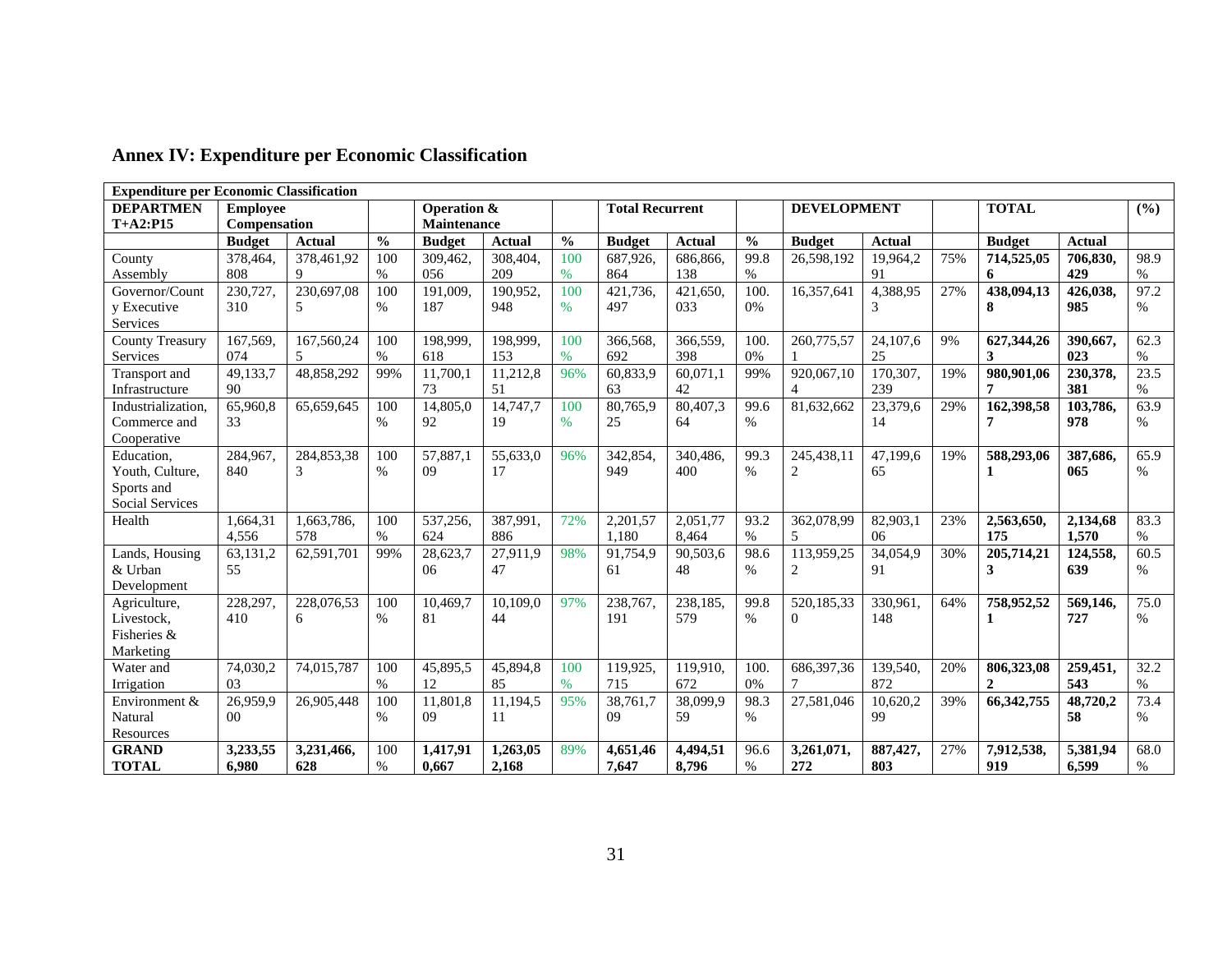